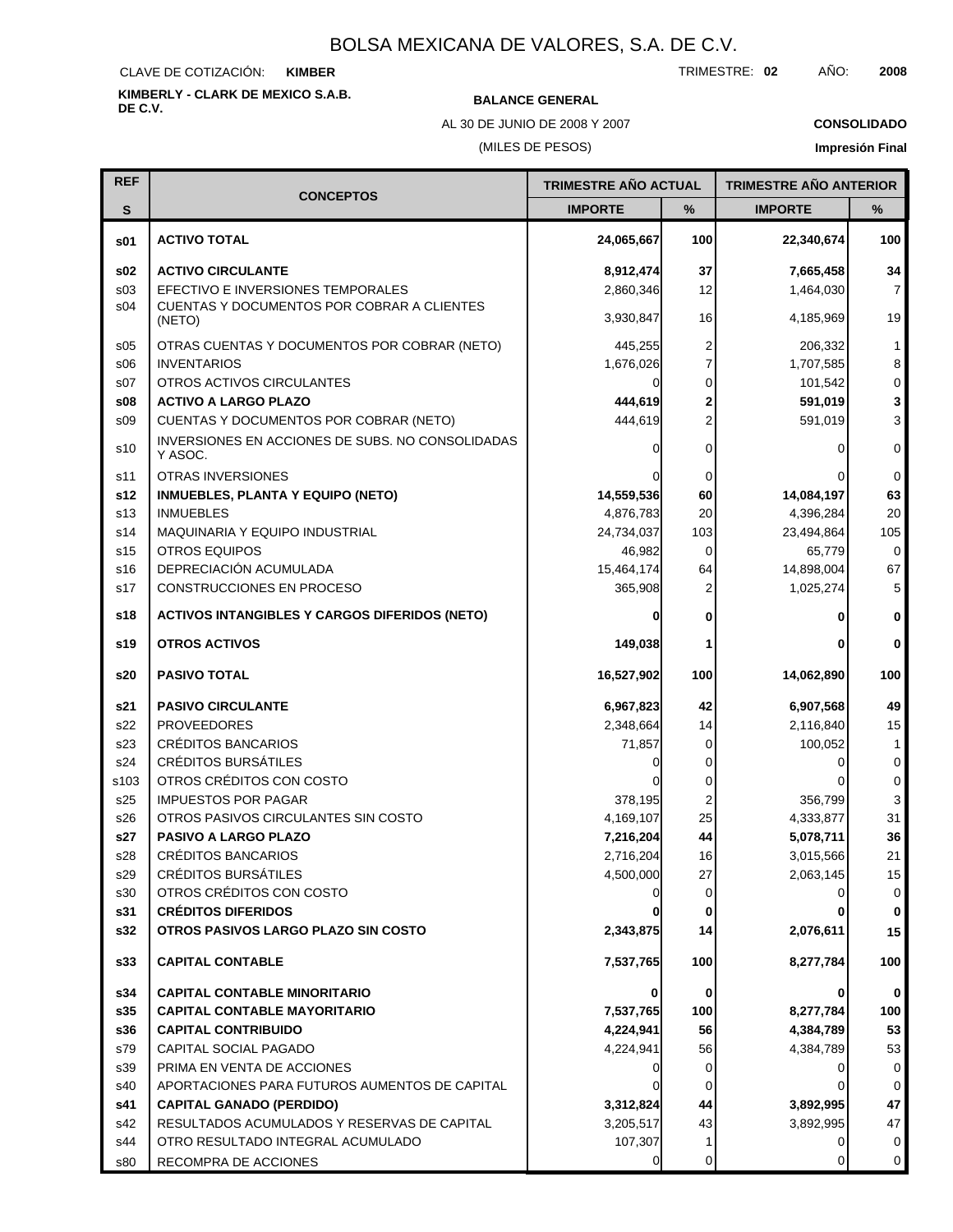# **KIMBERLY - CLARK DE MEXICO S.A.B.** CLAVE DE COTIZACIÓN: **KIMBER**

**BALANCE GENERAL** 

TRIMESTRE: **02** AÑO: **2008**

**CONSOLIDADO**

(MILES DE PESOS) DESGLOSE DE PRINCIPALES CONCEPTOS

| <b>REF</b>  |                                                                        | <b>TRIMESTRE AÑO ACTUAL</b> |                    | <b>TRIMESTRE AÑO ANTERIOR</b> |                          |
|-------------|------------------------------------------------------------------------|-----------------------------|--------------------|-------------------------------|--------------------------|
| $\mathbf S$ | <b>CONCEPTOS</b>                                                       | <b>IMPORTE</b>              | ℅                  | <b>IMPORTE</b>                | %                        |
| \$03        | <b>EFECTIVO E INVERSIONES TEMPORALES</b>                               | 2,860,346                   | 100                | 1,464,030                     | 100                      |
| s46         | EFECTIVO                                                               | 239.449                     | 8                  | 233,192                       | 16                       |
| s47         | <b>INVERSIONES TEMPORALES</b>                                          | 2,620,897                   | 92                 | 1,230,838                     | 84                       |
| s07<br>s81  | <b>OTROS ACTIVOS CIRCULANTES</b><br>INSTRUMENTOS FINANCIEROS DERIVADOS | 0<br>0                      | 100<br>$\mathbf 0$ | 101,542<br>0                  | 100<br>$\mathbf 0$       |
| s82         | OPERACIONES DISCONTINUADAS                                             | $\Omega$                    | 0                  | 101,542                       | 100                      |
| s83         | <b>OTROS</b>                                                           | $\Omega$                    | $\Omega$           | 0                             | $\mathbf 0$              |
| s18         | <b>ACTIVOS INTANGIBLES Y CARGOS DIFERIDOS (NETO)</b>                   | 0                           | 100                | $\bf{0}$                      | 100                      |
| s48         | <b>GASTOS AMORTIZABLES (NETO)</b>                                      | 0                           | 0                  | $\Omega$                      | $\pmb{0}$                |
| s49         | <b>CRÉDITO MERCANTIL</b>                                               | 0                           | 0                  | $\mathbf{0}$                  | $\mathbf 0$              |
| s51         | <b>OTROS</b>                                                           | $\mathbf 0$                 | $\Omega$           | 0                             | $\mathbf 0$              |
| s19         | <b>OTROS ACTIVOS</b>                                                   | 149,038                     | 100                | 0                             | 100                      |
| s85         | <b>INSTRUMENTOS FINANCIEROS DERIVADOS</b>                              | 149,038                     | 100                | 0                             | 0                        |
| s50<br>s104 | <b>IMPUESTOS DIFERIDOS</b><br>BENEFICIOS A LOS EMPLEADOS               | 0<br>$\Omega$               | 0<br>0             | 0<br>0                        | $\pmb{0}$<br>$\mathbf 0$ |
| s86         | OPERACIONES DISCONTINUADAS                                             | 0                           | $\mathbf 0$        | $\Omega$                      | $\pmb{0}$                |
| s87         | <b>OTROS</b>                                                           | $\Omega$                    | 0                  | 0                             | $\mathbf 0$              |
| s21         | <b>PASIVO CIRCULANTE</b>                                               | 6,967,823                   | 100                | 6,907,568                     | 100                      |
| s52         | PASIVOS EN MONEDA EXTRANJERA                                           | 1,406,232                   | 20                 | 1,465,324                     | 21                       |
| s53         | PASIVOS EN MONEDA NACIONAL                                             | 5,561,591                   | 80                 | 5,442,244                     | 79                       |
| s26         | OTROS PASIVOS CIRCULANTES SIN COSTO                                    | 4,169,107                   | 100                | 4,333,877                     | 100                      |
| s88         | INSTRUMENTOS FINANCIEROS DERIVADOS                                     | 0                           | 0                  | 93,285                        | $\overline{2}$           |
| s89<br>s68  | <b>INTERESES POR PAGAR</b><br><b>PROVISIONES</b>                       | 123,575<br>1,302,743        | 3<br>31            | 123,009<br>1,367,823          | 3<br>32                  |
| s90         | OPERACIONES DISCONTINUADAS                                             | 0                           | $\mathbf 0$        | 28,076                        | $\mathbf{1}$             |
| s58         | OTROS PASIVOS CIRCULANTES                                              | 2,292,709                   | 55                 | 2,288,054                     | 53                       |
| s105        | BENEFICIOS A LOS EMPLEADOS                                             | 450,080                     |                    | 433,630                       |                          |
| s27         | <b>PASIVO A LARGO PLAZO</b>                                            | 7,216,204                   | 100                | 5,078,711                     | 100                      |
| s59         | PASIVO EN MONEDA EXTRANJERA                                            | 2,716,204                   | 38                 | 3,015,566                     | 59                       |
| s60         | PASIVO EN MONEDA NACIONAL                                              | 4,500,000                   | 62                 | 2,063,145                     | 41                       |
| s31         | <b>CRÉDITOS DIFERIDOS</b>                                              | $\mathbf{0}$                | 100                | 0                             | 100                      |
| s65         | <b>CRÉDITO MERCANTIL</b>                                               | 0                           | 0                  | 0                             | 0                        |
| s67         | <b>OTROS</b>                                                           | $\mathbf 0$                 | 0                  | 0                             | $\mathbf 0$              |
| s32         | OTROS PASIVOS LARGO PLAZO SIN COSTO                                    | 2,343,875                   | 100                | 2,076,611                     | 100                      |
| s66         | <b>IMPUESTOS DIFERIDOS</b>                                             | 2,232,256                   | 95                 | 2,015,627                     | 97                       |
| s91         | BENEFICIOS A LOS EMPLEADOS<br>OPERACIONES DISCONTINUADAS               | 111,619                     | 5                  | 60,984                        | 3                        |
| s92<br>s69  | <b>OTROS PASIVOS</b>                                                   | 0<br>0                      | 0<br>$\mathbf 0$   | 0<br>$\mathbf 0$              | $\pmb{0}$<br>$\mathbf 0$ |
| s79         | <b>CAPITAL SOCIAL PAGADO</b>                                           | 4,224,941                   | 100                | 4,384,789                     | 100                      |
| s37         | <b>NOMINAL</b>                                                         | 9,050                       | 0                  | 9,319                         | $\mathbf 0$              |
| s38         | ACTUALIZACIÓN                                                          | 4,215,891                   | 100                | 4,375,470                     | 100                      |
|             |                                                                        |                             |                    |                               |                          |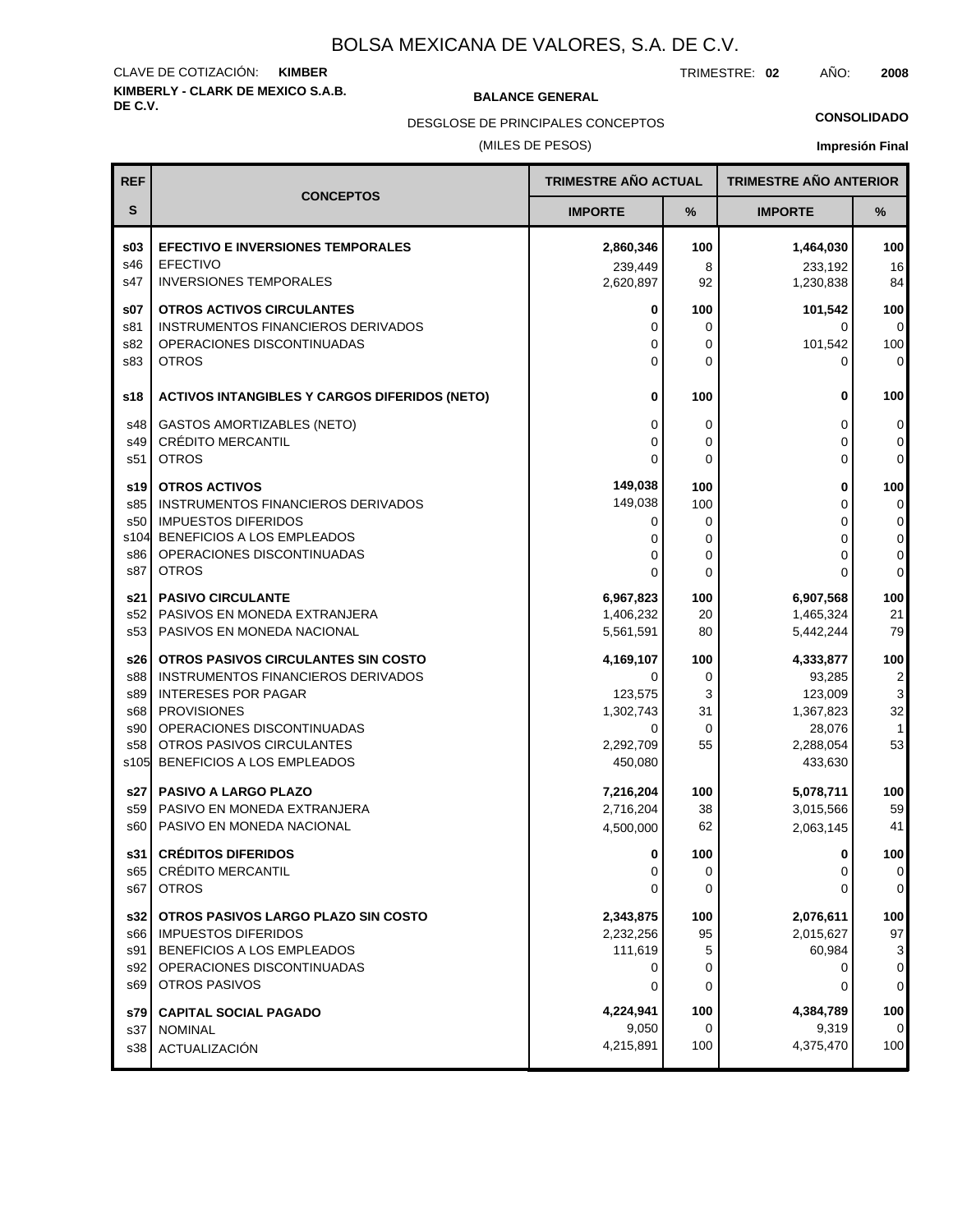# **KIMBERLY - CLARK DE MEXICO S.A.B.** CLAVE DE COTIZACIÓN: **KIMBER**

### **BALANCE GENERAL**

TRIMESTRE: **02** AÑO: **2008**

DESGLOSE DE PRINCIPALES CONCEPTOS

## (MILES DE PESOS)

## **CONSOLIDADO**

| <b>REF</b> | <b>CONCEPTOS</b>                                                 | <b>TRIMESTRE AÑO ACTUAL</b> |      | <b>TRIMESTRE AÑO ANTERIOR</b> |                  |
|------------|------------------------------------------------------------------|-----------------------------|------|-------------------------------|------------------|
| S          |                                                                  | <b>IMPORTE</b>              | $\%$ | <b>IMPORTE</b>                | $\frac{9}{6}$    |
| s42        | <b>RESULTADOS ACUMULADOS Y RESERVAS DE CAPITAL</b>               | 3,205,517                   | 100  | 3,892,995                     | 100 <sub>l</sub> |
| s93        | RESERVA LEGAL                                                    | 645,822                     | 20   | 645,822                       | 17 <sup>1</sup>  |
| s43        | RESERVA PARA RECOMPRA DE ACCIONES                                |                             |      | 688,412                       | 18               |
| s94        | <b>OTRAS RESERVAS</b>                                            |                             |      |                               | $\overline{0}$   |
| s95        | <b>RESULTADO DE EJERCICIOS ANTERIORES</b>                        | 761,836                     | 24   | 749,978                       | 19               |
| s45        | RESULTADO DEL EJERCICIO                                          | 1,797,859                   | 56   | 1,808,783                     | 46               |
| s44        | OTRO RESULTADO INTEGRAL ACUMULADO                                | 107,307                     | 100  |                               | 100 <sub>l</sub> |
| s70        | RESULTADO ACUMULADO POR POSICION MONETARIA                       |                             |      |                               | $\overline{0}$   |
| s71        | RESULTADO POR TENENCIA DE ACTIVOS NO MONETARIOS                  |                             |      |                               | $\overline{0}$   |
| s96        | EFECTO ACUMULADO POR CONVERSIÓN                                  |                             |      | O                             | $\overline{0}$   |
| s97        | EFECTO ACUMULADO POR VALUACIÓN DE INST. FIN.<br><b>DERIVADOS</b> | 107.307                     | 100  | O                             | $\overline{0}$   |
| s98        | RESULTADO POR IMPUESTOS DIFERIDOS                                |                             |      | 0                             | $\overline{0}$   |
| $\sim$ 100 | <b>OTROS</b>                                                     |                             |      |                               | $\overline{0}$   |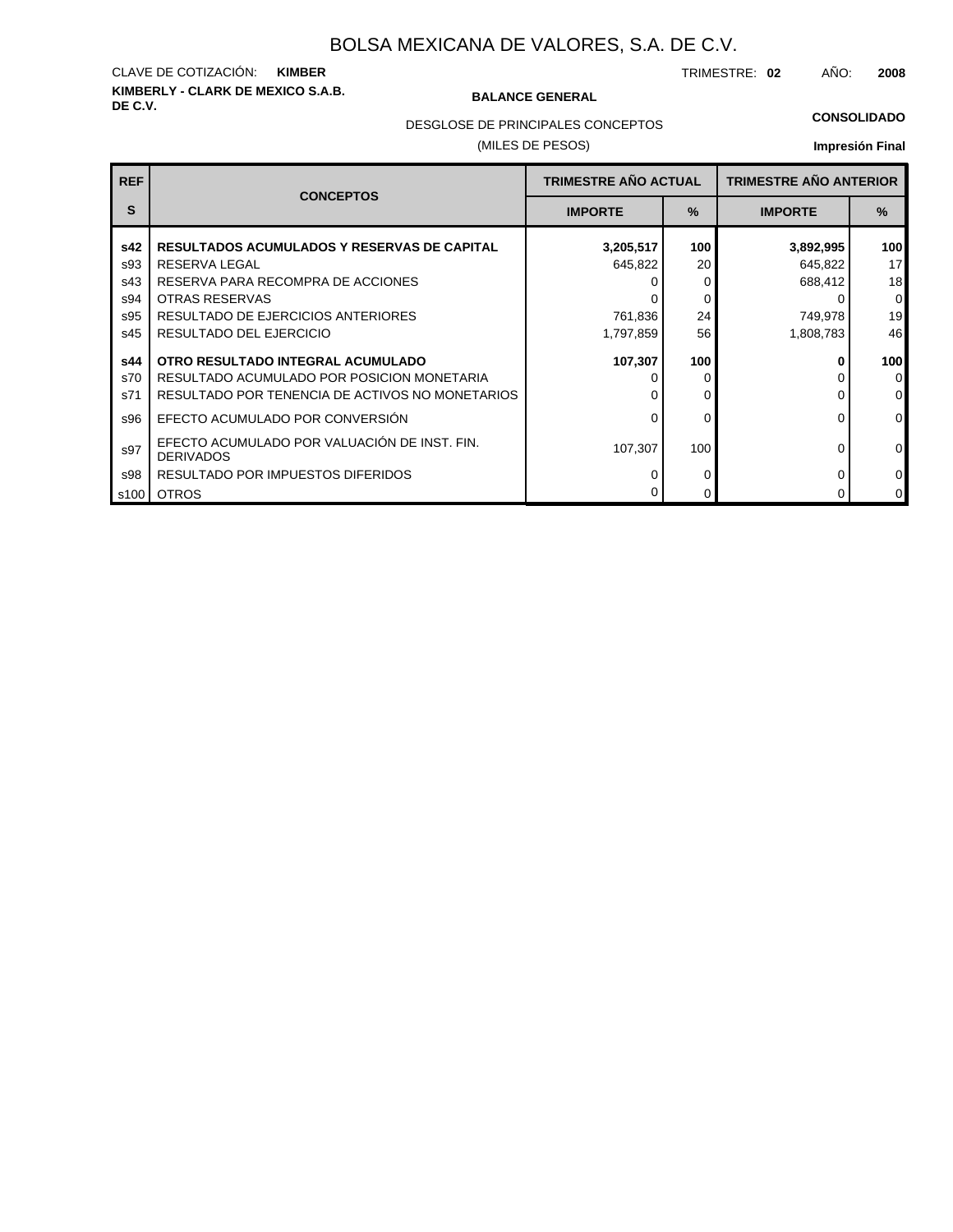# **KIMBERLY - CLARK DE MEXICO S.A.B.** CLAVE DE COTIZACIÓN: **KIMBER**

#### **BALANCE GENERAL**

TRIMESTRE: **02** AÑO: **2008**

### **CONSOLIDADO**

(MILES DE PESOS) DATOS INFORMATIVOS

## **Impresión Final**

| <b>REF</b> | <b>CONCEPTOS</b>                                    | <b>TRIMESTRE AÑO ACTUAL</b> | <b>TRIMESTRE AÑO ANTERIOR</b> |
|------------|-----------------------------------------------------|-----------------------------|-------------------------------|
| S          |                                                     | <b>IMPORTE</b>              | <b>IMPORTE</b>                |
| s72        | CAPITAL DE TRABAJO                                  | 1,944,651                   | 757,890                       |
| s73        | FONDO PARA PENSIONES Y PRIMA DE ANTIGÜEDAD          | 260,001                     | 312,479                       |
| s74        | NUMERO DE FUNCIONARIOS (*)                          |                             | 0                             |
| s75        | NUMERO DE EMPLEADOS (*)                             | 2,396                       | 2,306                         |
| s76        | NUMERO DE OBREROS (*)                               | 4.268                       | 4,211                         |
| s77        | NUMERO DE ACCIONES EN CIRCULACIÓN (*)               | 1,103,889,215               | 1,136,655,415                 |
| s78        | NUMERO DE ACCIONES RECOMPRADAS (*)                  | 35.202.700                  | 20,348,800                    |
| s101       | <b>EFECTIVO RESTRINGIDO</b>                         |                             | 0                             |
|            | s102   DEUDA CON COSTO DE ASOCIADAS NO CONSOLIDADAS |                             | 0                             |

(\*) DATOS EN UNIDADES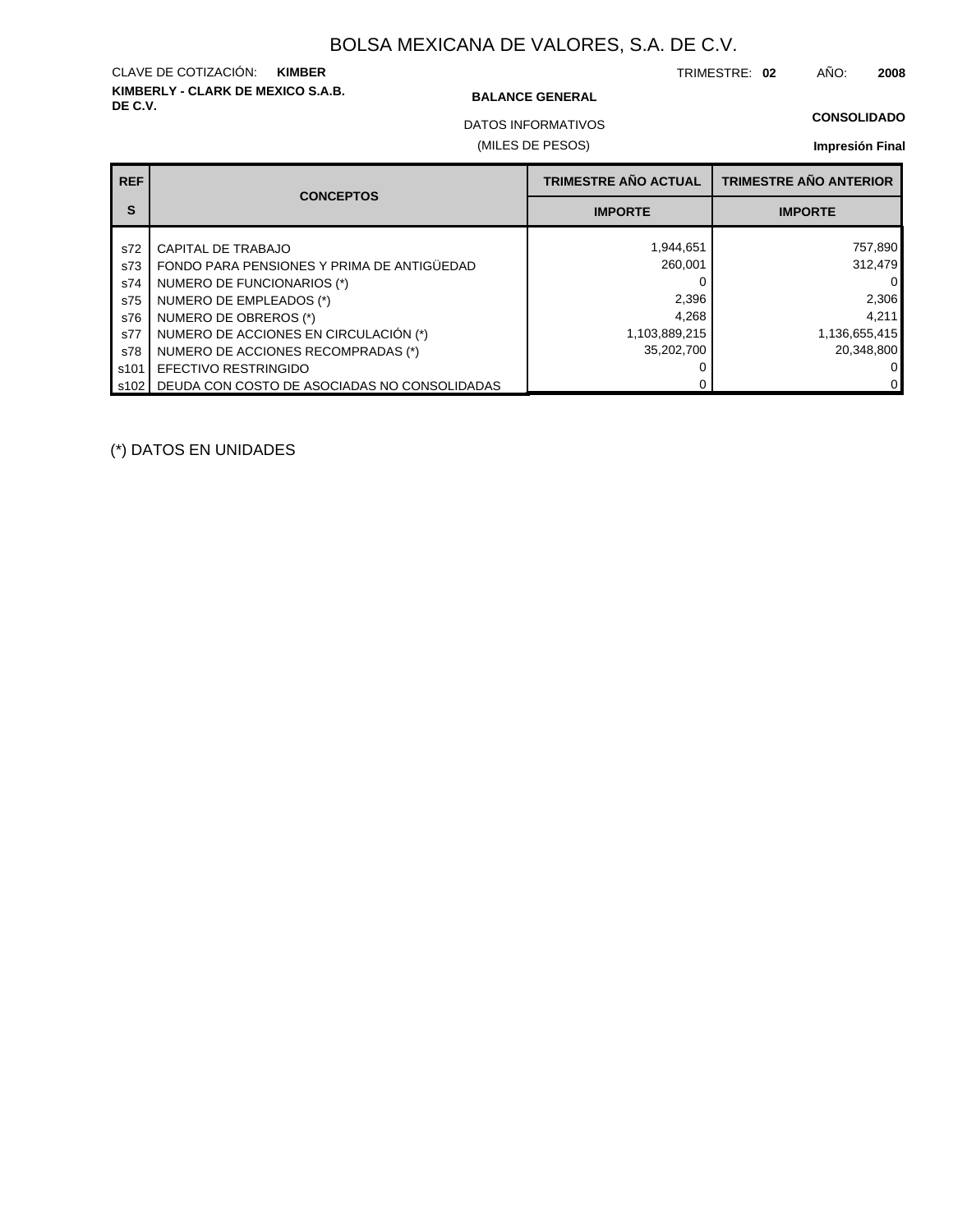#### **KIMBERLY - CLARK DE MEXICO S.A.B.** CLAVE DE COTIZACIÓN: TRIMESTRE: AÑO: **KIMBER 02 2008**

## **DE C.V. ESTADO DE RESULTADOS**

DEL 1 DE ENERO AL 30 DE JUNIO DE 2008 Y 2007 **CONSOLIDADO**

### (MILES DE PESOS)

| <b>REF</b> | <b>CONCEPTOS</b>                                                                      | <b>TRIMESTRE AÑO ACTUAL</b> |          | <b>TRIMESTRE AÑO ANTERIOR</b> |               |
|------------|---------------------------------------------------------------------------------------|-----------------------------|----------|-------------------------------|---------------|
| R          |                                                                                       | <b>IMPORTE</b>              | %        | <b>IMPORTE</b>                | $\frac{9}{6}$ |
| r01        | <b>VENTAS NETAS</b>                                                                   | 11,315,359                  | 100      | 10,799,344                    | 100           |
| r02        | <b>COSTO DE VENTAS</b>                                                                | 6,922,078                   | 61       | 6,316,951                     | 58            |
| r03        | UTILIDAD (PÉRDIDA) BRUTA                                                              | 4,393,281                   | 39       | 4,482,393                     | 42            |
| r04        | <b>GASTOS GENERALES</b>                                                               | 1,586,296                   | 14       | 1,626,606                     | 15            |
| r05        | UTILIDAD (PÉRDIDA) DESPUES DE GTOS. GRALES.                                           | 2,806,985                   | 25       | 2,855,787                     | 26            |
| r08        | OTROS INGRESOS Y (GASTOS), NETO                                                       | $-233,895$                  | $-2$     | $-254, 123$                   | $-2$          |
| r06        | RESULTADO INTEGRAL DE FINANCIAMIENTO                                                  | $-58,932$                   | 0        | $-169,206$                    | $-2$          |
| r12        | PARTICIPACION EN LOS RESULTADOS DE SUBS. NO<br>CONSOLIDADAS Y ASOC.                   |                             | 0        |                               | $\mathbf 0$   |
| r48        | PARTIDAS NO ORDINARIAS                                                                | <sup>0</sup>                | $\Omega$ | <sup>0</sup>                  | $\mathbf{0}$  |
| r09        | UTILIDAD (PÉRDIDA) ANTES DE IMPUESTOS A LA UTILIDAD                                   | 2,514,158                   | 22       | 2,432,458                     | 23            |
| r10        | <b>IMPUESTOS A LA UTILIDAD</b>                                                        | 716,299                     | 6        | 623,675                       | 6             |
| r11        | UTILIDAD (PÉRDIDA) ANTES DE LAS OPERACIONES<br><b>DISCONTINUADAS</b>                  | 1,797,859                   | 16       | 1,808,783                     | 17            |
| r14        | OPERACIONES DISCONTINUADAS                                                            |                             | $\Omega$ | ∩                             | $\Omega$      |
| r18        | UTILIDAD (PÉRDIDA) NETA CONSOLIDADA                                                   | 1,797,859                   | 16       | 1,808,783                     | 17            |
| r19        | PARTICIPACIÓN DE LOS ACCIONISTAS MINORITARIOS EN LA<br>UTILIDAD (PÉRDIDA) NETA        | 0                           |          | $\Omega$                      | $\Omega$      |
| r20        | <b>PARTICIPACION DE LOS ACCIONISTAS MAYORITARIOS EN</b><br>LA UTILIDAD (PÉRDIDA) NETA | 1,797,859                   | 16       | 1,808,783                     | 17            |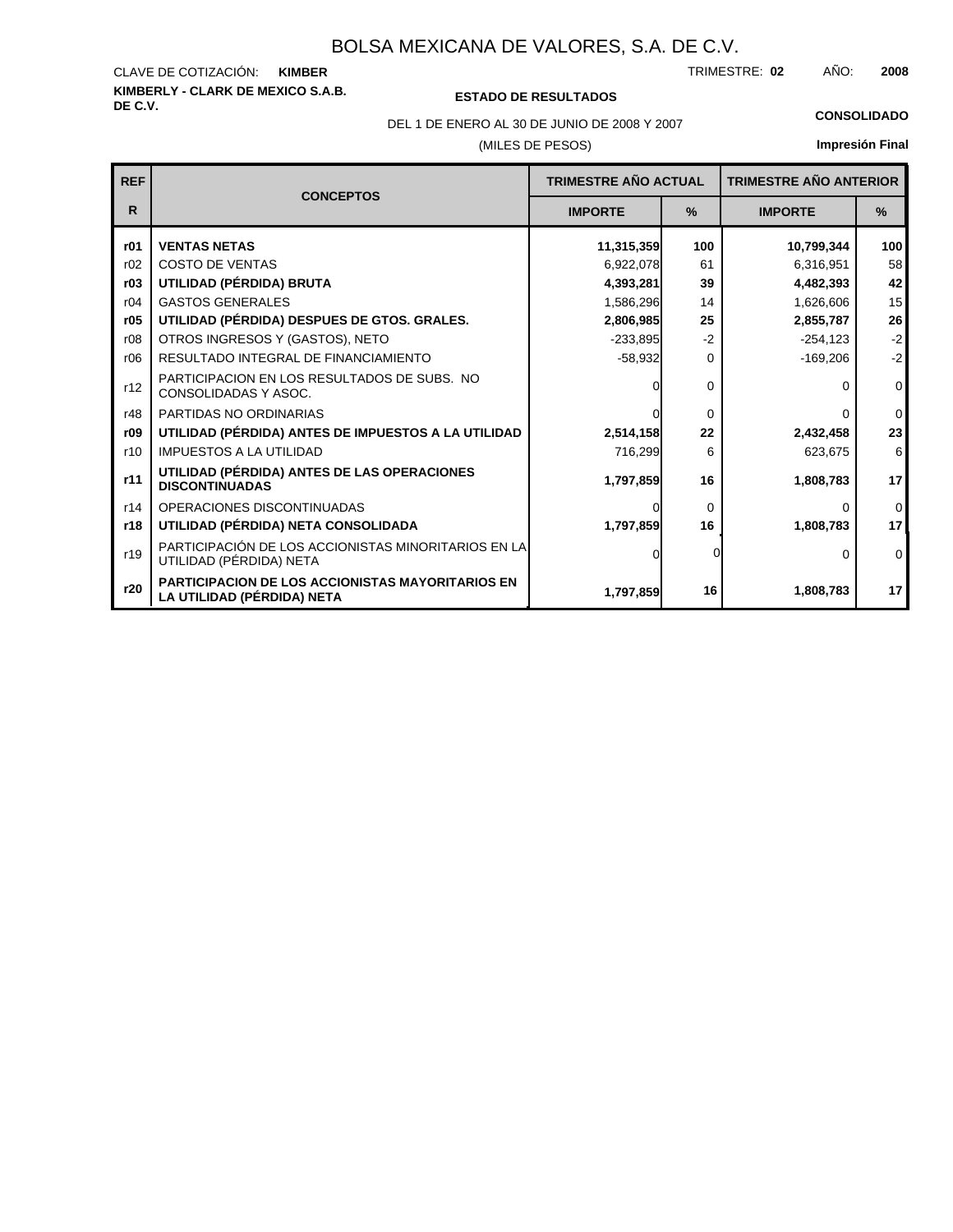#### **KIMBERLY - CLARK DE MEXICO S.A.B.** CLAVE DE COTIZACIÓN: TRIMESTRE: AÑO: **KIMBER 02 2008**

### **DE C.V. ESTADO DE RESULTADOS**

DESGLOSE DE PRINCIPALES CONCEPTOS

## (MILES DE PESOS)

#### **CONSOLIDADO**

**Impresión Final**

| <b>REF</b> | <b>CONCEPTOS</b>                            | <b>TRIMESTRE AÑO ACTUAL</b> |          | <b>TRIMESTRE AÑO ANTERIOR</b> |                |
|------------|---------------------------------------------|-----------------------------|----------|-------------------------------|----------------|
| R.         |                                             | <b>IMPORTE</b>              | %        | <b>IMPORTE</b>                | $\%$           |
| r01        | <b>VENTAS NETAS</b>                         | 11,315,359                  | 100      | 10,799,344                    | 100            |
| r21        | <b>NACIONALES</b>                           | 10,671,038                  | 94       | 10,070,093                    | 93             |
| r22        | <b>EXTRANJERAS</b>                          | 644,321                     | 6        | 729,251                       | $\overline{7}$ |
| r23        | CONVERSIÓN EN DOLARES (***)                 | 60,462                      |          | 64,583                        | $\mathbf{1}$   |
| r08        | OTROS INGRESOS Y (GASTOS), NETO             | $-233,895$                  | 100      | $-254, 123$                   | 100            |
| r49        | OTROS INGRESOS Y (GASTOS), NETO             | 8,610                       | -4       | 3,084                         | $-1$           |
| r34        | P.T.U. CAUSADA                              | 250,505                     | $-107$   | 243,797                       | $-96$          |
| r35        | P.T.U. DIFERIDA                             | $-8,000$                    | 3        | 13,410                        | $-5$           |
| r06        | <b>RESULTADO INTEGRAL DE FINANCIAMIENTO</b> | $-58,932$                   | 100      | $-169,206$                    | 100            |
| r24        | <b>INTERESES PAGADOS</b>                    | 319,226                     | $-542$   | 236,642                       | $-140$         |
| r42        | UTILIDAD (PÉRDIDA) EN ACTUALIZACION DE UDIS |                             | $\Omega$ | O                             | $\Omega$       |
| r45        | OTROS GASTOS FINANCIEROS                    |                             | $\Omega$ |                               | $\Omega$       |
| r26        | <b>INTERESES GANADOS</b>                    | 101,094                     | $-172$   | 81,359                        | $-48$          |
| r46        | OTROS PRODUCTOS FINANCIEROS                 | 0                           | $\Omega$ | 0                             | $\mathbf 0$    |
| r25        | UTILIDAD (PÉRDIDA) EN CAMBIOS NETO          | 159,200                     | $-270$   | $-28,748$                     | 17             |
| r28        | <b>RESULTADO POR POSICION MONETARIA</b>     | 0                           | $\Omega$ | 14,825                        | -9             |
| r10        | <b>IMPUESTOS A LA UTILIDAD</b>              | 716,299                     | 100      | 623,675                       | 100            |
| r32        | <b>IMPUESTO CAUSADO</b>                     | 731,299                     | 102      | 548,370                       | 88             |
| r33        | <b>IMPUESTO DIFERIDO</b>                    | $-15,000$                   | $-2$     | 75,305                        | 12             |

(\*\*\*) DATOS EN MILES DE DOLARES AL TIPO DE CAMBIO DE CIERRE DEL TRIMESTRE QUE SE REPORTA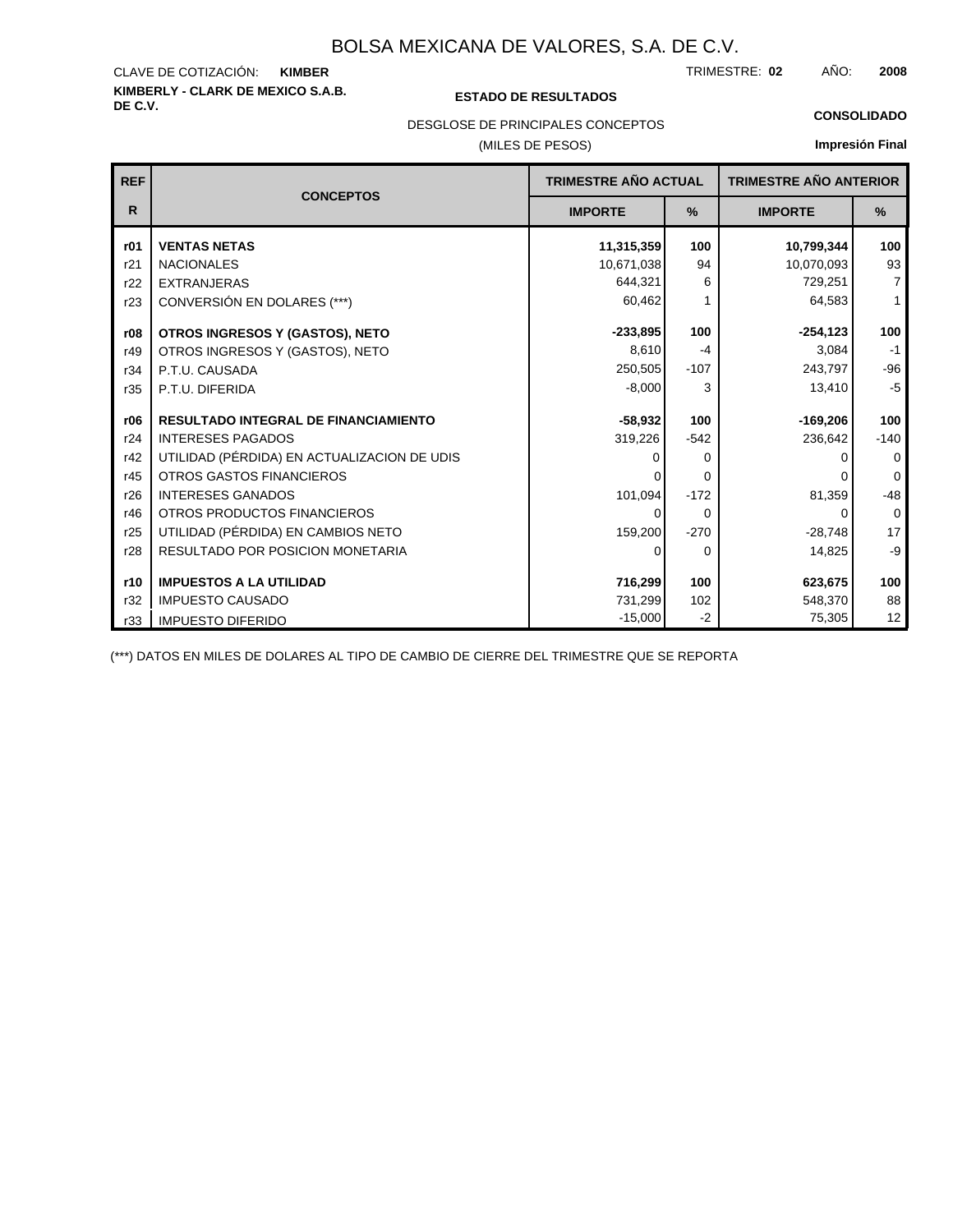# **KIMBERLY - CLARK DE MEXICO S.A.B.** CLAVE DE COTIZACIÓN:

### **DE C.V. ESTADO DE RESULTADOS**

TRIMESTRE: AÑO: **KIMBER 02 2008**

#### **CONSOLIDADO**

OTROS CONCEPTOS DE RESULTADOS

## (MILES DE PESOS)

### **Impresión Final**

| <b>REF</b> | <b>CONCEPTOS</b>                                                                   | <b>TRIMESTRE AÑO ACTUAL</b> | <b>TRIMESTRE AÑO ANTERIOR</b> |
|------------|------------------------------------------------------------------------------------|-----------------------------|-------------------------------|
| R          |                                                                                    | <b>IMPORTE</b>              | <b>IMPORTE</b>                |
| r36        | <b>VENTAS TOTALES</b>                                                              | 16,905,081                  | 16,952,729                    |
| r37        | RESULTADO FISCAL DEL EJERCICIO                                                     | 2,843,238                   | 2,937,105                     |
| r38        | <b>VENTAS NETAS (**)</b>                                                           | 21,855,865                  | 21,320,669                    |
| r39        | RESULTADO DE OPERACIÓN (**)                                                        | 5,544,626                   | 5,948,360                     |
| r40        | PARTICIPACIÓN DE LOS ACCIONISTAS MAYORITARIOS EN<br>LA UTILIDAD (PÉRDIDA) NETA(**) | 3,694,311                   | 3,748,386                     |
| r41        | UTILIDAD (PÉRDIDA) NETA CONSOLIDADA(**)                                            | 3,694,311                   | 3,748,386                     |
| r47        | DEPRECIACIÓN Y AMORTIZACIÓN OPERATIVA                                              | 573,806                     | 535.741                       |

(\*\*) INFORMACIÓN ÚLTIMOS DOCE MESES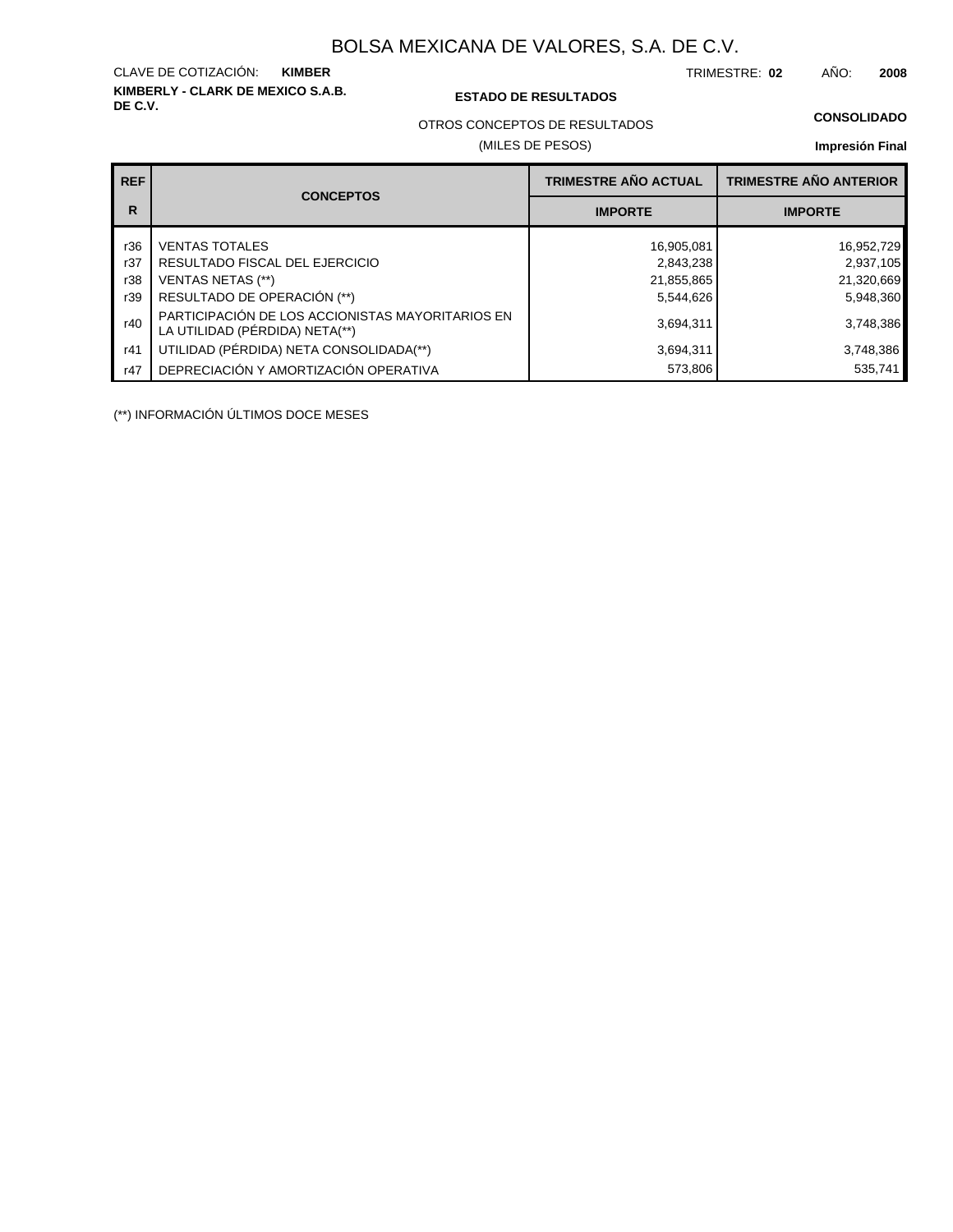**KIMBERLY - CLARK DE MEXICO S.A.B.** CLAVE DE COTIZACIÓN: TRIMESTRE: AÑO: **KIMBER 02 2008**

## **ESTADO DE RESULTADOS TRIMESTRAL**

DEL 1 DE ABRIL AL 30 DE JUNIO DE 2008 **CONSOLIDADO**

### (MILES DE PESOS)

| <b>REF</b>       | <b>CONCEPTOS</b>                                                               | TRIMESTRE AÑO ACTUAL |          | <b>TRIMESTRE AÑO ANTERIOR</b> |                  |
|------------------|--------------------------------------------------------------------------------|----------------------|----------|-------------------------------|------------------|
| <b>RT</b>        |                                                                                | <b>IMPORTE</b>       | %        | <b>IMPORTE</b>                | $\frac{9}{6}$    |
| rt <sub>01</sub> | <b>VENTAS NETAS</b>                                                            | 5,755,255            | 100      | 5,449,384                     | 100 <sub>l</sub> |
| rt02             | <b>COSTO DE VENTAS</b>                                                         | 3,465,063            | 60       | 3,238,894                     | 59               |
| rt <sub>03</sub> | UTILIDAD (PÉRDIDA) BRUTA                                                       | 2,290,192            | 40       | 2,210,490                     | 41               |
| rt04             | <b>GASTOS GENERALES</b>                                                        | 802,181              | 14       | 816,123                       | 15               |
| rt <sub>05</sub> | UTILIDAD (PÉRDIDA) DESPUES DE GTOS. GRALES.                                    | 1,488,011            | 26       | 1,394,367                     | 26               |
| rt <sub>08</sub> | OTROS INGRESOS Y (GASTOS), NETO                                                | $-128,055$           | $-2$     | $-117,749$                    | $-2$             |
| rt06             | RESULTADO INTEGRAL DE FINANCIAMIENTO                                           | $-3,499$             | $\Omega$ | $-129,986$                    | $-2$             |
| rt12             | PARTICIPACIÓN EN LOS RESULTADOS DE SUBS. NO<br>CONSOLIDADAS Y ASOC.            | $\Omega$             | 0        | 0                             | $\overline{0}$   |
| rt48             | PARTIDAS NO ORDINARIAS                                                         | O                    | $\Omega$ | O                             | $\overline{0}$   |
| rt <sub>09</sub> | UTILIDAD (PÉRDIDA) ANTES DE IMPUESTOS A LA UTILIDAD                            | 1,356,457            | 24       | 1,146,632                     | 21               |
| rt10             | <b>IMPUESTOS A LA UTILIDAD</b>                                                 | 402,778              | 7        | 304,532                       | $6 \mid$         |
| rt11             | UTILIDAD (PÉRDIDA) ANTES DE LAS OPERACIONES<br><b>DISCONTINUADAS</b>           | 953,679              | 17       | 842,100                       | 15 <sup>1</sup>  |
| rt14             | OPERACIONES DISCONTINUADAS                                                     | $\Omega$             | 0        | 0                             | $\overline{0}$   |
| rt18             | UTILIDAD (PÉRDIDA) NETA CONSOLIDADA                                            | 953,679              | 17       | 842,100                       | 15               |
| rt19             | PARTICIPACIÓN DE LOS ACCIONISTAS MINORITARIOS EN LA<br>UTILIDAD (PÉRDIDA) NETA | O                    | 0        |                               | $\overline{0}$   |
| rt20             | PARTICIPACIÓN DE LOS ACCIONISTAS MAYORITARIOS EN<br>LA UTILIDAD (PÉRDIDA) NETA | 953,679              | 17       | 842,100                       | 15               |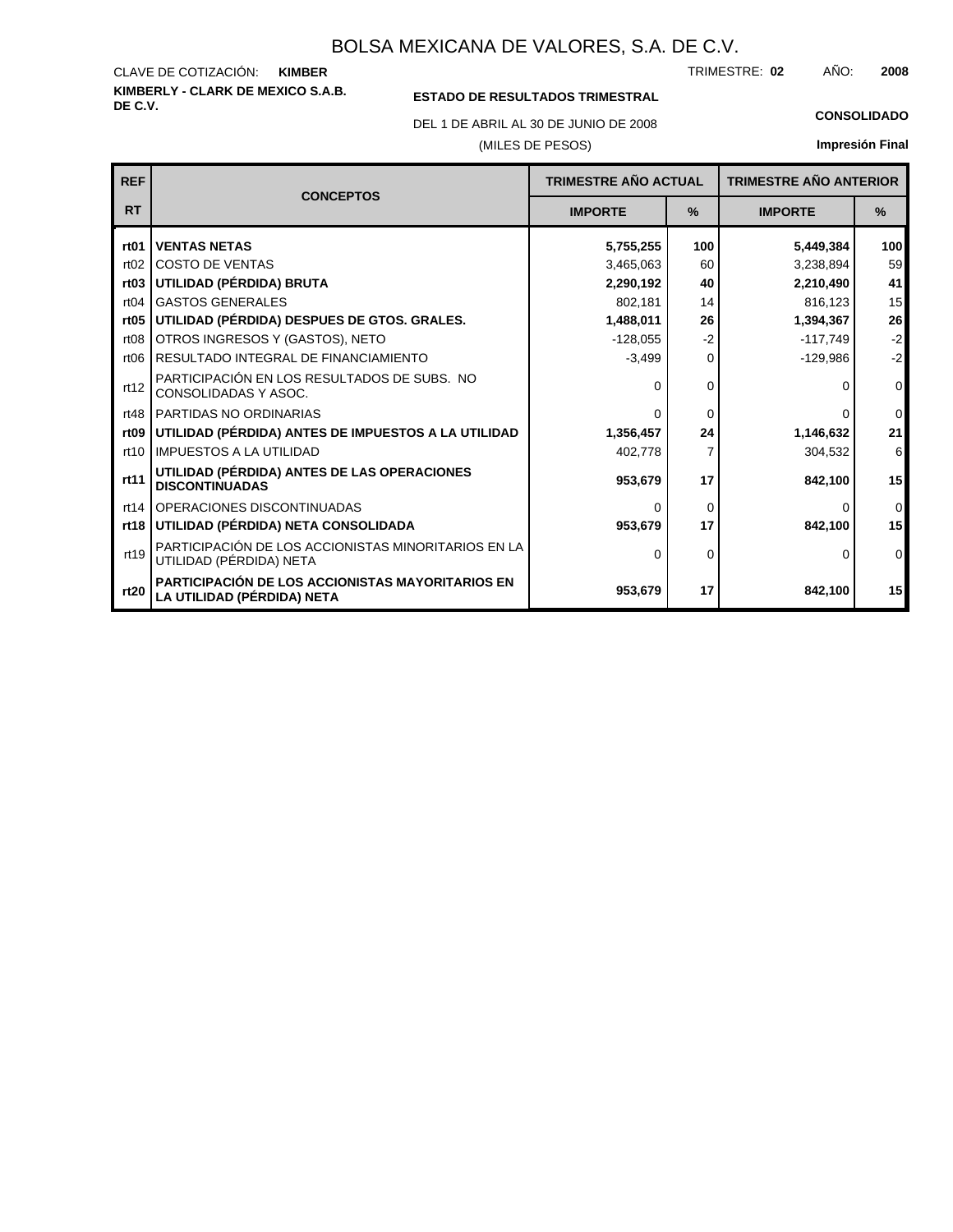**KIMBERLY - CLARK DE MEXICO S.A.B.** CLAVE DE COTIZACIÓN: TRIMESTRE: AÑO: **KIMBER 02 2008**

## **ESTADO DE RESULTADOS TRIMESTRAL**

DESGLOSE DE PRINCIPALES CONCEPTOS

### (MILES DE PESOS)

**CONSOLIDADO**

**Impresión Final**

| <b>REF</b>       | <b>TRIMESTRE AÑO ACTUAL</b><br><b>CONCEPTOS</b> |                | <b>TRIMESTRE AÑO ANTERIOR</b> |                |                  |
|------------------|-------------------------------------------------|----------------|-------------------------------|----------------|------------------|
| <b>RT</b>        |                                                 | <b>IMPORTE</b> | %                             | <b>IMPORTE</b> | %                |
| rt <sub>01</sub> | <b>VENTAS NETAS</b>                             | 5,755,255      | 100                           | 5,449,384      | 100 <sup>1</sup> |
| rt21             | <b>NACIONALES</b>                               | 5,423,855      | 94                            | 5,033,644      | 92               |
| rt22             | <b>EXTRANJERAS</b>                              | 331,400        | 6                             | 415,740        | 8                |
| rt23             | CONVERSIÓN EN DOLARES (***)                     | 31,738         |                               | 37,056         | $\mathbf{1}$     |
| rt <sub>08</sub> | OTROS INGRESOS Y (GASTOS), NETO                 | $-128,055$     | 100                           | $-117,749$     | 100              |
| rt49             | OTROS INGRESOS Y (GASTOS), NETO                 | 7,260          | -6                            | 1.267          | $-1$             |
| rt34             | P.T.U. CAUSADA                                  | 135,315        | $-106$                        | 105,606        | $-90$            |
| rt35             | P.T.U. DIFERIDA                                 | 0              | 0                             | 13,410         | $-11$            |
| rt <sub>06</sub> | <b>RESULTADO INTEGRAL DE FINANCIAMIENTO</b>     | $-3,499$       | 100                           | $-129,986$     | 100              |
| rt24             | <b>INTERESES PAGADOS</b>                        | 159,832        | $-4568$                       | 117,653        | $-91$            |
| rt42             | UTILIDAD (PÉRDIDA) EN ACTUALIZACIÓN DE UDIS     | $\Omega$       | 0                             |                | $\overline{0}$   |
| rt45             | OTROS GASTOS FINANCIEROS                        |                | 0                             |                | $\overline{0}$   |
| rt26             | <b>INTERESES GANADOS</b>                        | 43,401         | $-1240$                       | 29,998         | $-23$            |
| rt46             | OTROS PRODUCTOS FINANCIEROS                     | 0              | 0                             | 0              | $\overline{0}$   |
| rt25             | UTILIDAD (PÉRDIDA) EN CAMBIOS NETO              | 112,932        | $-3228$                       | $-15,051$      | 12               |
| rt28             | RESULTADO POR POSICIÓN MONETARIA                | 0              | 0                             | $-27,280$      | 21               |
| rt10             | <b>IMPUESTOS A LA UTILIDAD</b>                  | 402,778        | 100                           | 304,532        | 100              |
| rt32             | <b>IMPUESTO CAUSADO</b>                         | 402,778        | 100                           | 229,227        | 75               |
| rt33             | <b>IMPUESTO DIFERIDO</b>                        | 0              | 0                             | 75,305         | 25               |

(\*\*\*) DATOS EN MILES DE DOLARES AL TIPO DE CAMBIO DE CIERRE DEL TRIMESTRE QUE SE REPORTA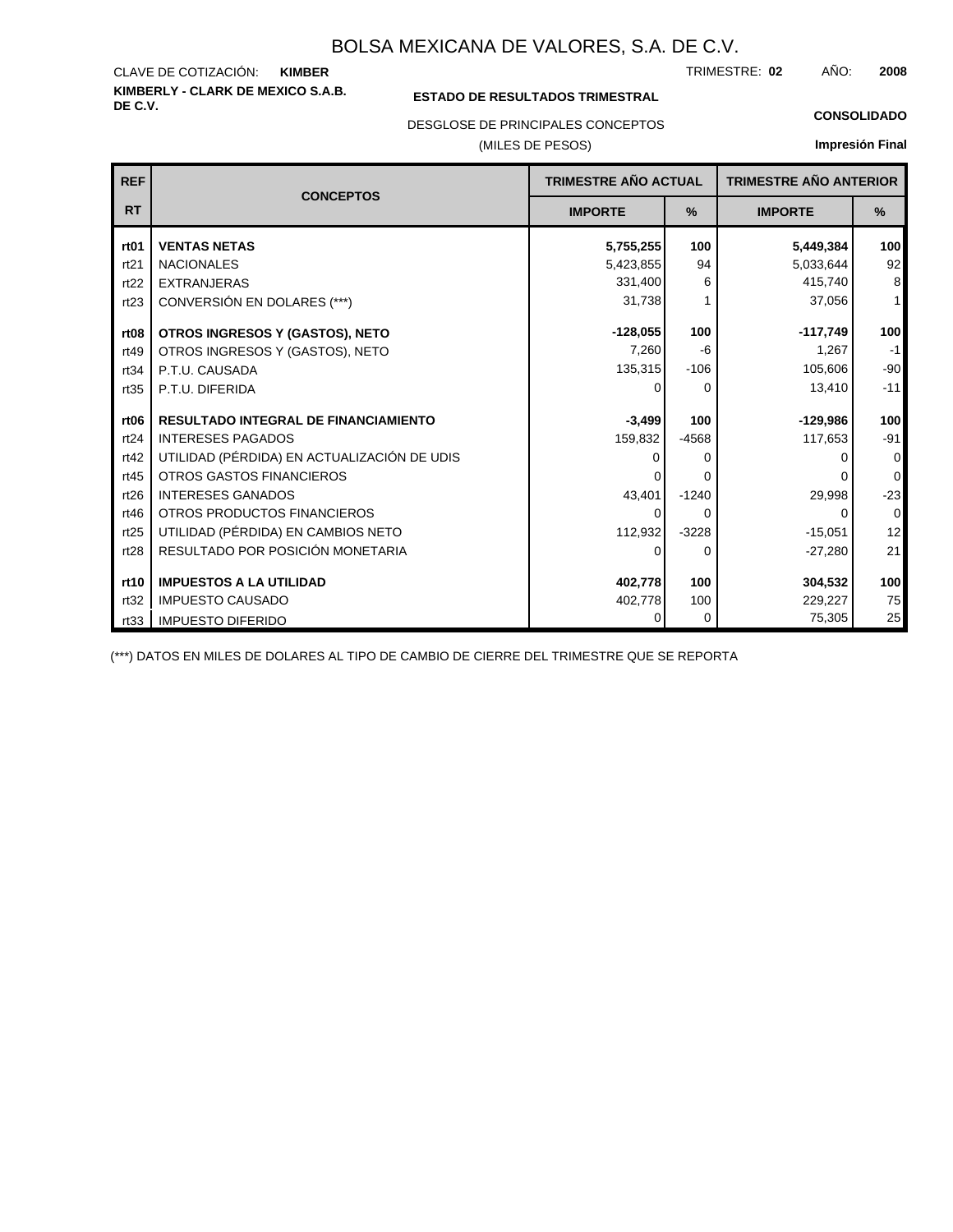TRIMESTRE: **02** AÑO: **2008**

### **ESTADO DE RESULTADOS TRIMESTRAL**

OTROS CONCEPTOS DE RESULTADOS

(MILES DE PESOS)

**KIMBERLY - CLARK DE MEXICO S.A.B.**

**KIMBER**

CLAVE DE COTIZACIÓN:

#### **CONSOLIDADO**

| <b>REF</b> | <b>CONCEPTOS</b>                      | <b>TRIMESTRE AÑO ACTUAL</b> | <b>TRIMESTRE AÑO ANTERIOR</b> |  |
|------------|---------------------------------------|-----------------------------|-------------------------------|--|
| <b>RT</b>  |                                       | <b>IMPORTE</b>              | <b>IMPORTE</b>                |  |
| rt47       | DEPRECIACIÓN Y AMORTIZACIÓN OPERATIVA | 288,615                     | 267,317                       |  |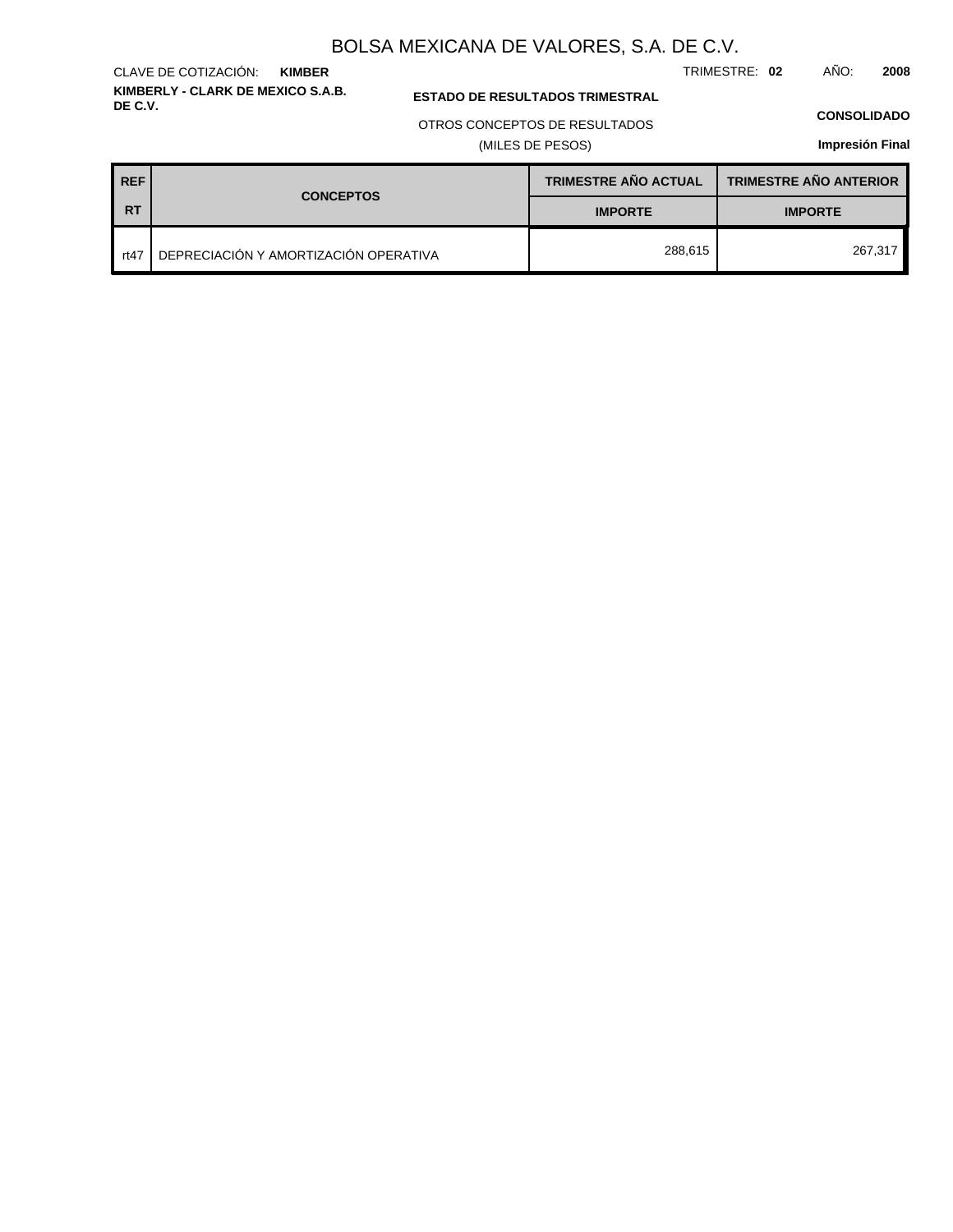CLAVE DE COTIZACIÓN: **KIMBER**

**KIMBERLY - CLARK DE MEXICO S.A.B. DE C.V.**

**ESTADO DE CAMBIOS EN LA SITUACIÓN FINANCIERA**

TRIMESTRE: **02** AÑO: **2008**

**CONSOLIDADO Impresión Final**

(MILES DE PESOS) DEL 1 DE ENERO AL 30 DE JUNIO DE 2008 Y 2007

| <b>REF</b>      |                                                                                  | <b>TRIMESTRE AÑO ACTUAL</b> | <b>TRIMESTRE AÑO ANTERIOR</b> |  |
|-----------------|----------------------------------------------------------------------------------|-----------------------------|-------------------------------|--|
| C               | <b>CONCEPTOS</b>                                                                 | <b>IMPORTE</b>              | <b>IMPORTE</b>                |  |
| c <sub>01</sub> | UTILIDAD (PÉRDIDA) NETA CONSOLIDADA                                              | 0                           | 1,808,783                     |  |
| c <sub>02</sub> | +(-) PARTIDAS APLICADAS A RESULTADO QUE NO<br>REQUIEREN UTILIZACIÓN DE RECURSOS  | 0                           | 624,456                       |  |
| c03             | <b>FLUJO DERIVADO DEL RESULTADO NETO DEL EJERCICIO</b>                           | 0                           | 2,433,239                     |  |
| c04             | RECURSOS GENERADOS O UTILIZADOS EN LA OPERACIÓN                                  | 0                           | $-10.683$                     |  |
| c05             | <b>RECURSOS GENERADOS POR (UTILIZADOS EN)</b><br><b>ACTIVIDADES DE OPERACIÓN</b> | 0                           | 2,422,556                     |  |
| c06             | RECURSOS GENERADOS O UTILIZADOS POR<br><b>FINANCIAMIENTO AJENO</b>               | 0                           | $-573,493$                    |  |
| c07             | RECURSOS GENERADOS O UTILIZADOS POR<br><b>FINANCIAMIENTO PROPIO</b>              | 0                           | $-919,200$                    |  |
| c08             | <b>RECURSOS GENERADOS (UTILIZADOS) MEDIANTE</b><br><b>FINANCIAMIENTO</b>         | 0                           | $-1,492,693$                  |  |
| c09             | RECURSOS GEN. (UTIL.) EN ACTIVIDADES DE INVERSIÓN                                | 0                           | $-1,309,313$                  |  |
| c10             | INCREMENTO (DECREMENTO) NETO EN EFECTIVO E<br><b>INVERSIONES TEMPORALES</b>      | 0                           | $-379,450$                    |  |
| c11             | EFECTIVO E INVERSIONES TEMPORALES AL INICIO DEL<br><b>PERIODO</b>                | 0                           | 1,843,480                     |  |
| c12             | EFECTIVO E INVERSIONES TEMPORALES AL FINAL DEL<br><b>PERIODO</b>                 | 0                           | 1,464,030                     |  |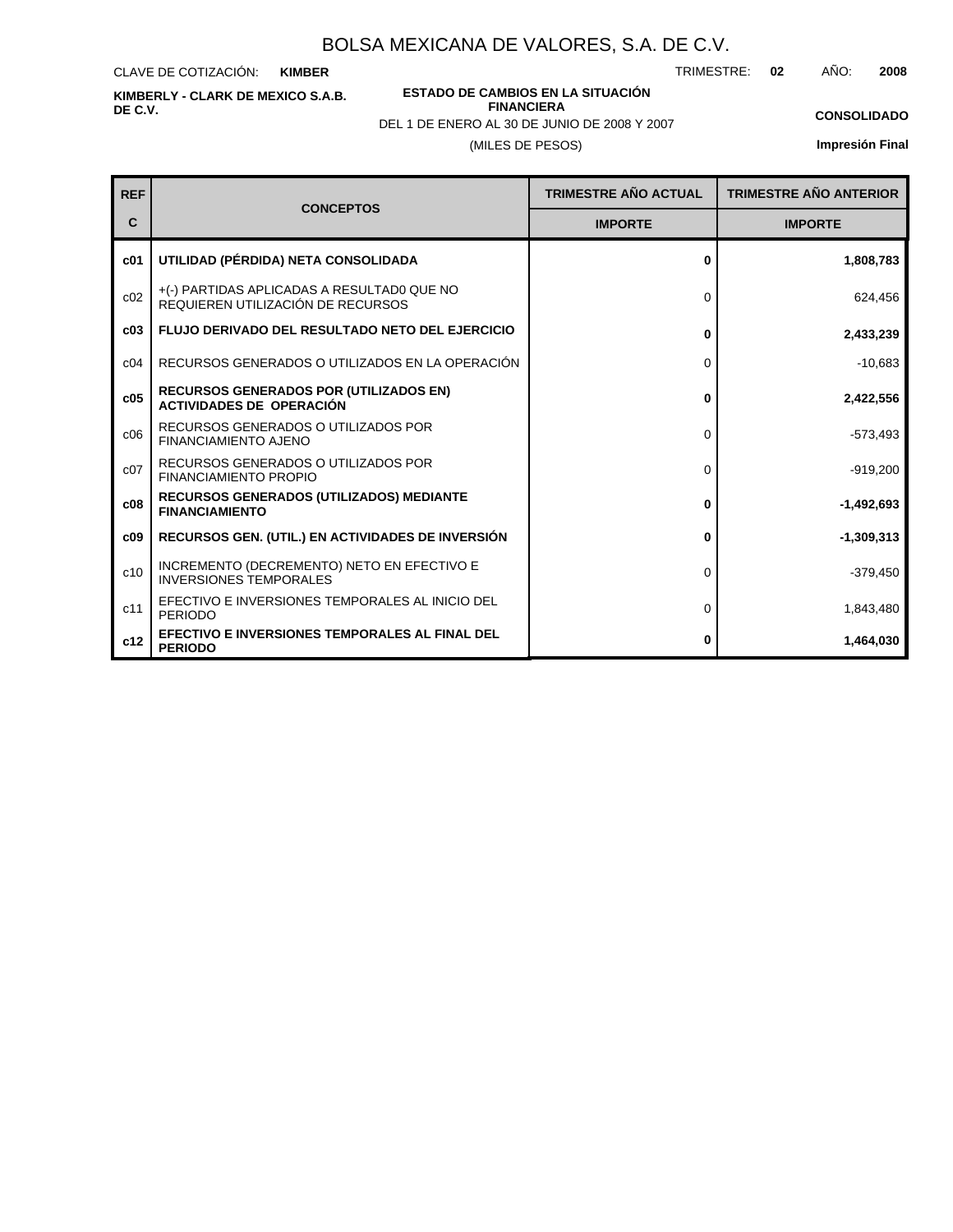CLAVE DE COTIZACIÓN: **KIMBER**

**KIMBERLY - CLARK DE MEXICO S.A.B. DE C.V.**

#### **ESTADO DE CAMBIOS EN LA SITUACIÓN FINANCIERA**

DESGLOSE DE PRINCIPALES CONCEPTOS

TRIMESTRE: **02** AÑO: **2008**

**CONSOLIDADO**

(MILES DE PESOS)

| <b>REF</b>        |                                                                                                                                                        | TRIMESTRE AÑO ACTUAL | <b>TRIMESTRE AÑO ANTERIOR</b> |
|-------------------|--------------------------------------------------------------------------------------------------------------------------------------------------------|----------------------|-------------------------------|
| C                 | <b>CONCEPTOS</b>                                                                                                                                       | <b>IMPORTE</b>       | <b>IMPORTE</b>                |
| c02<br>c13<br>c41 | +(-) PARTIDAS APLICADAS A RESULTADO QUE NO<br>REQUIEREN UTILIZACIÓN DE RECURSOS<br>+ DEPRECIACIÓN Y AMORTIZACIÓN DEL EJERCICIO<br>+ (-) OTRAS PARTIDAS | 0<br>0<br>0          | 624,456<br>535,741<br>88,715  |
| c04               | RECURSOS GENERADOS O UTILIZADOS EN LA OPERACIÓN                                                                                                        | 0                    | $-10,683$                     |
| c18               | + (-) DECREMENTO (INCREMENTO) EN CUENTAS POR<br><b>COBRAR</b>                                                                                          | 0                    | $-138,340$                    |
| c19               | + (-) DECREMENTO (INCREMENTO) EN INVENTARIOS                                                                                                           | 0                    | $-93,823$                     |
| c20               | + (-) DECREMENTO (INCREMENTO) EN OTRAS CUENTAS POR<br>COBRAR Y OTROS ACTIVOS                                                                           | 0                    | 722,538                       |
| c21               | + (-) INCREMENTO (DECREMENTO) EN PROVEEDORES                                                                                                           | 0                    | $-641,065$                    |
| c22               | + (-) INCREMENTO (DECREMENTO) EN OTROS PASIVOS                                                                                                         | 0                    | 140,007                       |
| c06               | <b>RECURSOS GENERADOS O UTILIZADOS POR</b><br><b>FINANCIAMIENTO AJENO</b>                                                                              | 0                    | $-573,493$                    |
| c23               | + FINANCIAMIENTOS BANCARIOS                                                                                                                            | 0                    | 0                             |
| c24               | + FINANCIAMIENTOS BURSÁTILES<br>+ DIVIDENDOS COBRADOS                                                                                                  | 0<br>0               | 0<br>0                        |
| c25<br>c26        | + OTROS FINANCIAMIENTOS                                                                                                                                | 0                    | 0                             |
| c27               | (-) AMORTIZACIÓN DE FINANCIAMIENTOS BANCARIOS                                                                                                          | 0                    | $-80,531$                     |
| c28               | (-) AMORTIZACIÓN DE FINANCIAMIENTOS BURSÁTILES                                                                                                         | 0                    | $\Omega$                      |
| c29<br>c42        | (-) AMORTIZACIÓN DE OTROS FINANCIAMIENTOS<br>+ (-) OTRAS PARTIDAS                                                                                      | 0<br>0               | $-492,962$<br>0               |
| c07               | <b>RECURSOS GENERADOS O UTILIZADOS POR</b><br><b>FINANCIAMIENTO PROPIO</b>                                                                             | 0                    | $-919,200$                    |
| c30               | + (-) INCREMENTO (DECREMENTO) EN EL CAPITAL SOCIAL                                                                                                     | 0                    | -159,413                      |
| c31               | (-) DIVIDENDOS PAGADOS                                                                                                                                 | 0                    | $-759,787$                    |
| c32               | + PRIMA EN VENTA DE ACCIONES                                                                                                                           | 0                    | 0                             |
| c33               | + APORTACIONES PARA FUTUROS AUMENTOS DE CAPITAL                                                                                                        | 0                    | 0                             |
| c43               | + (-) OTRAS PARTIDAS                                                                                                                                   | 0                    | 0                             |
| c09               | <b>RECURSOS GEN. (UTIL.) EN ACTIVIDADES DE INVERSIÓN</b>                                                                                               | 0                    | $-1,309,313$                  |
| c34               | + (-) DECREMENTO (INCREMENTO) EN INVERSIONES DE<br>ACCS. CON CARACTER PERMANENTE                                                                       | 0                    | 0                             |
| c35<br>c36        | (-) ADQUISICIÓN DE INMUEBLES, PLANTA Y EQUIPO<br>(-) INCREMENTO EN CONSTRUCCIONES EN PROCESO                                                           | 0<br>0               | -646,567<br>0                 |
| c37               | + VENTAS DE OTRAS INVERSIONES CON CARACTER<br>PERMANENTE                                                                                               | 0                    | 0                             |
| c38               | + VENTAS DE ACTIVOS FIJOS TANGIBLES                                                                                                                    | 0                    | 0                             |
| c39               | + (-) OTRAS PARTIDAS                                                                                                                                   | 0                    | $-662,746$                    |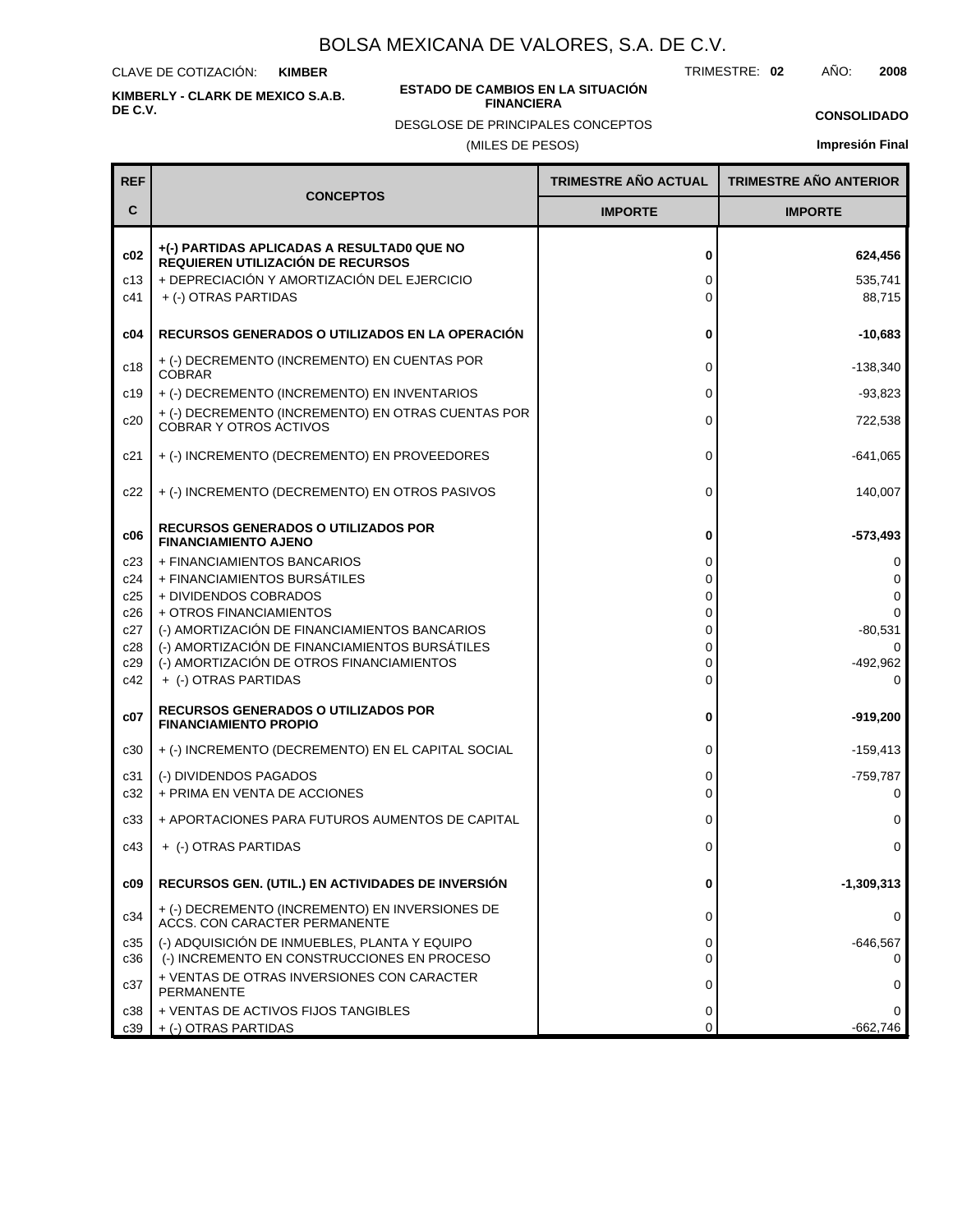CLAVE DE COTIZACIÓN: **KIMBER**

**KIMBERLY - CLARK DE MEXICO S.A.B. DE C.V.**

# **ESTADO DE FLUJO DE EFECTIVO (MÉTODO**

**INDIRECTO)**

**Impresión Final**

TRIMESTRE: **02** AÑO: **2008**

#### PRINCIPALES CONCEPTOS

|                 | (MILES DE PESOS)                                                                       |                                       | <b>CONSOLIDADO</b>                      |
|-----------------|----------------------------------------------------------------------------------------|---------------------------------------|-----------------------------------------|
| <b>REF</b>      | <b>CONCEPTOS</b>                                                                       | <b>TRIMESTRE AÑO</b><br><b>ACTUAL</b> | <b>TRIMESTRE AÑO</b><br><b>ANTERIOR</b> |
| Е               |                                                                                        | <b>IMPORTE</b>                        | <b>IMPORTE</b>                          |
|                 | <b>ACTIVIDADES DE OPERACIÓN</b>                                                        |                                       |                                         |
| e01             | UTILIDAD (PÉRDIDA) ANTES DE IMPUESTOS A LA UTILIDAD                                    | 2,514,158                             | $\overline{0}$                          |
| e02             | +(-) PARTIDAS SIN IMPACTO EN EL EFECTIVO                                               | 148,267                               | $\overline{0}$                          |
| e03             | +(-) PARTIDAS RELACIONADAS CON ACTIVIDADES DE INVERSIÓN                                | 472,712                               | $\overline{0}$                          |
| e04             | +(-) PARTIDAS RELACIONADAS CON ACTIVIDADES DE FINANCIAMIENTO                           | 323,282                               | $\overline{0}$                          |
| e05             | <b>FLUJO DERIVADO DEL RESULTADO ANTES DE IMPUESTOS A LA UTILIDAD</b>                   | 3,458,419                             | $\overline{0}$                          |
| e06             | FLUJOS GENERADOS O UTILIZADOS EN LA OPERACIÓN                                          | $-1,092,306$                          | $\overline{0}$                          |
| e07             | <b>FLUJOS NETOS DE EFECTIVO DE ACTIVIDADES DE OPERACIÓN</b>                            | 2,366,113                             | $\Omega$                                |
|                 | <b>ACTIVIDADES DE INVERSIÓN</b>                                                        |                                       |                                         |
| e08             | FLUJOS NETOS DE EFECTIVO DE ACTIVIDADES DE INVERSIÓN                                   | $-518,568$                            | $\overline{0}$                          |
| e09             | EFECTIVO EXCEDENTE (REQUERIDO) PARA APLICAR EN ACTIVIDADES DE<br><b>FINANCIAMIENTO</b> | 1,847,545                             | $\overline{0}$                          |
|                 | <b>ACTIVIDADES DE FINANCIAMIENTO</b>                                                   |                                       |                                         |
| e10             | FLUJOS NETOS DE EFECTIVO DE ACTIVIDADES DE FINANCIAMIENTO                              | $-1,902,167$                          | $\overline{0}$                          |
| e11             | INCREMENTO (DISMINUCIÓN) NETO DE EFECTIVO Y DEMAS EQUIVALENTES DE<br><b>EFECTIVO</b>   | $-54,622$                             | $\Omega$                                |
| e <sub>12</sub> | DIFERENCIA EN CAMBIOS EN EL EFECTIVO Y EQUIVALENTES DE EFECTIVO                        |                                       | $\overline{0}$                          |
| e13             | EFECTIVO Y EQUIVALENTES DE EFECTIVO AL PRINCIPIO DEL PERIODO                           | 2,914,968                             | $\overline{0}$                          |
|                 | e14   EFECTIVO Y EQUIVALENTES DE EFECTIVO AL FINAL DEL PERIODO                         | 2,860,346                             | $\Omega$                                |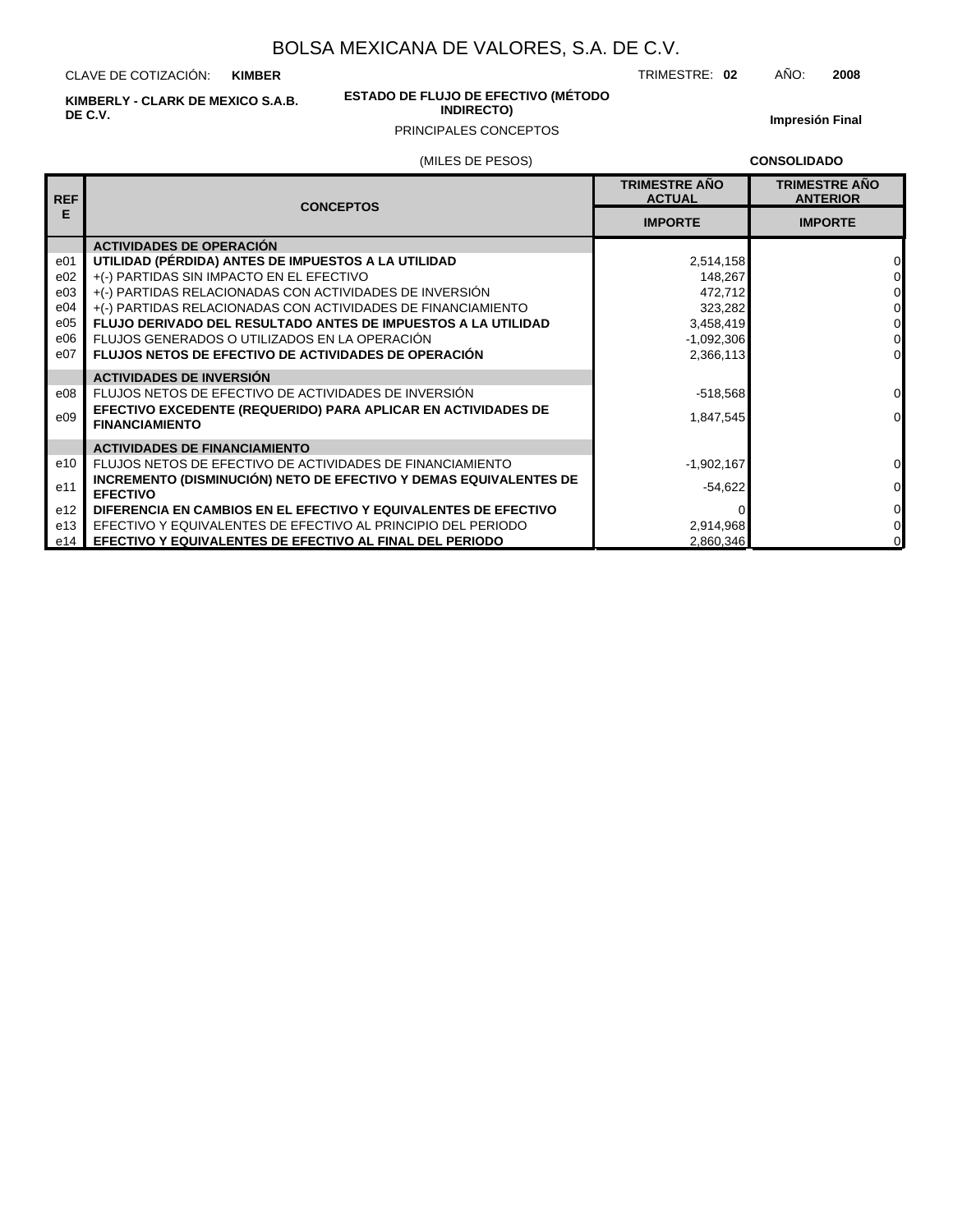CLAVE DE COTIZACIÓN: **KIMBER**

**KIMBERLY - CLARK DE MEXICO S.A.B. DE C.V.**

#### **ESTADO DE FLUJO DE EFECTIVO (MÉTODO INDIRECTO)**

DESGLOSE DE PRINCIPALES CONCEPTOS

# **Impresión Final**

TRIMESTRE: **02** AÑO: **2008**

#### (MILES DE PESOS)

**CONSOLIDADO**

| <b>REF</b>                                                                                     |                                                                                                                                                                                                                                                                                                                                                                                                                                                                                                                                                                                    | <b>TRIMESTRE ANO</b><br><b>ACTUAL</b>                                                                                          | <b>TRIMESTRE AÑO</b><br><b>ANTERIOR</b>                                                     |
|------------------------------------------------------------------------------------------------|------------------------------------------------------------------------------------------------------------------------------------------------------------------------------------------------------------------------------------------------------------------------------------------------------------------------------------------------------------------------------------------------------------------------------------------------------------------------------------------------------------------------------------------------------------------------------------|--------------------------------------------------------------------------------------------------------------------------------|---------------------------------------------------------------------------------------------|
| Е                                                                                              | <b>CONCEPTOS</b>                                                                                                                                                                                                                                                                                                                                                                                                                                                                                                                                                                   | <b>IMPORTE</b>                                                                                                                 | <b>IMPORTE</b>                                                                              |
| e02<br>e15<br>e16<br>e17                                                                       | +(-) PARTIDAS SIN IMPACTO EN EL EFECTIVO<br>+ESTIMACIÓN DEL EJERCICIO<br>+PROVISIÓN DEL EJERCICIO<br>+ (-) OTRAS PARTIDAS NO REALIZADAS                                                                                                                                                                                                                                                                                                                                                                                                                                            | 148,267<br>0<br>242,505<br>$-94,238$                                                                                           | 0<br>0<br>0<br>0                                                                            |
| e03<br>e18<br>e19<br>e20<br>e21<br>e22<br>e23<br>e24                                           | +(-) PARTIDAS RELACIONADAS CON ACTIVIDADES DE INVERSIÓN<br>+ DEPRECIACIÓN Y AMORTIZACIÓN DEL EJERCICIO *<br>(-)+ UTILIDAD O PÉRDIDA EN VENTA DE INMUEBLES, MAQUINARIA Y EQUIPO<br>+ PÉRDIDA POR DETERIORO<br>(-)+ PARTICIPACIÓN EN ASOCIADAS Y NEGOCIOS CONJUNTOS<br>(-) DIVIDENDOS COBRADOS<br>(-) INTERESES A FAVOR<br>$(-)$ + OTRAS PARTIDAS                                                                                                                                                                                                                                    | 472,712<br>573,806<br>0<br>ი<br>ი<br>0<br>$-101,094$<br>0                                                                      | 0<br>0<br>$\pmb{0}$<br>0<br>0<br>$\pmb{0}$<br>0<br>0                                        |
| e04<br>e25<br>e26                                                                              | +(-) PARTIDAS RELACIONADAS CON ACTIVIDADES DE FINANCIAMIENTO<br>+ INTERESES DEVENGADOS<br>+(-) OTRAS PARTIDAS                                                                                                                                                                                                                                                                                                                                                                                                                                                                      | 323,282<br>323,282<br>$\Omega$                                                                                                 | 0<br>0<br>0                                                                                 |
| e06<br>e27<br>e28<br>e29                                                                       | FLUJOS GENERADOS O UTILIZADOS EN LA OPERACIÓN<br>+(-) DECREMENTO (INCREMENTO) EN CUENTAS POR COBRAR<br>+(-) DECREMENTO (INCREMENTO) EN INVENTARIOS<br>+(-) DECREMENTO (INCREMENTO) EN OTRAS CUENTAS POR COBRAR Y OTROS<br><b>ACTIVOS</b>                                                                                                                                                                                                                                                                                                                                           | $-1,092,306$<br>$-365,956$<br>$-21,926$<br>$-208,122$                                                                          | 0<br>0<br>0<br>0                                                                            |
| e30<br>e31<br>e32                                                                              | +(-) INCREMENTO (DECREMENTO) EN PROVEEDORES<br>+(-) INCREMENTO (DECREMENTO) EN OTROS PASIVOS<br>+(-) IMPUESTOS A LA UTILIDAD PAGADOS O DEVUELTOS                                                                                                                                                                                                                                                                                                                                                                                                                                   | 304,472<br>$-280,652$<br>$-520,122$                                                                                            | 0<br>0<br>0                                                                                 |
| e08<br>e33<br>e34<br>e35<br>e36<br>e37<br>e38<br>e39<br>e40<br>e41<br>e42<br>e43<br>e44        | FLUJOS NETOS DE EFECTIVO DE ACTIVIDADES DE INVERSIÓN<br>- INVERSIÓN DE ACCS. CON CARÁCTER PERMANENTE<br>+ DISPOSICIÓN DE ACCIONES CON CARÁCTER PERMANENTE<br>- INVERSIÓN EN INMUEBLES, PLANTA Y EQUIPO<br>+ VENTA DE INMUEBLES, PLANTA Y EQUIPO<br>- INVERSIÓN EN ACTIVOS INTANGIBLES<br>+ DISPOSICIÓN DE ACTIVOS INTANGIBLES<br>- OTRAS INVERSIONES CON CARÁCTER PERMANENTE<br>+DISPOSICIÓN DE OTRAS INVERSIONES CON CARÁCTER PERMANENTE<br>+ DIVIDENDOS COBRADOS<br>+ INTERESES COBRADOS<br>+(-) DECREMENTO (INCREMENTO) ANTICIPOS Y PRESTAMOS A TERCEROS<br>+(-) OTRAS PARTIDAS | $-518,568$<br>0<br>$\Omega$<br>$-596,465$<br>0<br>ი<br>ი<br>0<br>0<br>77,897<br>0<br>0                                         | 0<br>0<br>0<br>0<br>0<br>0<br>0<br>0<br>0<br>0<br>0<br>0<br>0                               |
| e10<br>e45<br>e46<br>e47<br>e48<br>e49<br>e50<br>e51<br>e52<br>e53<br>e54<br>e55<br>e56<br>e57 | <b>FLUJOS NETOS DE EFECTIVO DE ACTIVIDADES DE FINANCIAMIENTO</b><br>+ FINANCIAMIENTOS BANCARIOS<br>+ FINANCIAMIENTOS BURSÁTILES<br>+ OTROS FINANCIAMIENTOS<br>(-) AMORTIZACIÓN DE FINANCIAMIENTOS BANCARIOS<br>(-) AMORTIZACIÓN DE FINANCIAMIENTOS BURSÁTILES<br>(-) AMORTIZACIÓN DE OTROS FINANCIAMIENTOS<br>+(-) INCREMENTO (DECREMENTO) EN EL CAPITAL SOCIAL<br>(-) DIVIDENDOS PAGADOS<br>+ PRIMA EN VENTA DE ACCIONES<br>+ APORTACIONES PARA FUTUROS AUMENTOS DE CAPITAL<br>- INTERESES PAGADOS<br>- RECOMPRA DE ACCIONES<br>+(-) OTRAS PARTIDAS                               | $-1,902,167$<br>$\overline{0}$<br>0<br>$\Omega$<br>$-37,093$<br>0<br>0<br>$-773,215$<br>$-322,952$<br>$-650,339$<br>$-118.568$ | 0<br>0<br>0<br>0<br>$\mathsf 0$<br>0<br>0<br>0<br>0<br>0<br>0<br>$\pmb{0}$<br>0<br>$\Omega$ |

\* EN CASO DE QUE DICHO IMPORTE SEA DIFERENTE A LA CUENTA R47 DEBERÁ EXPLICAR EN NOTAS.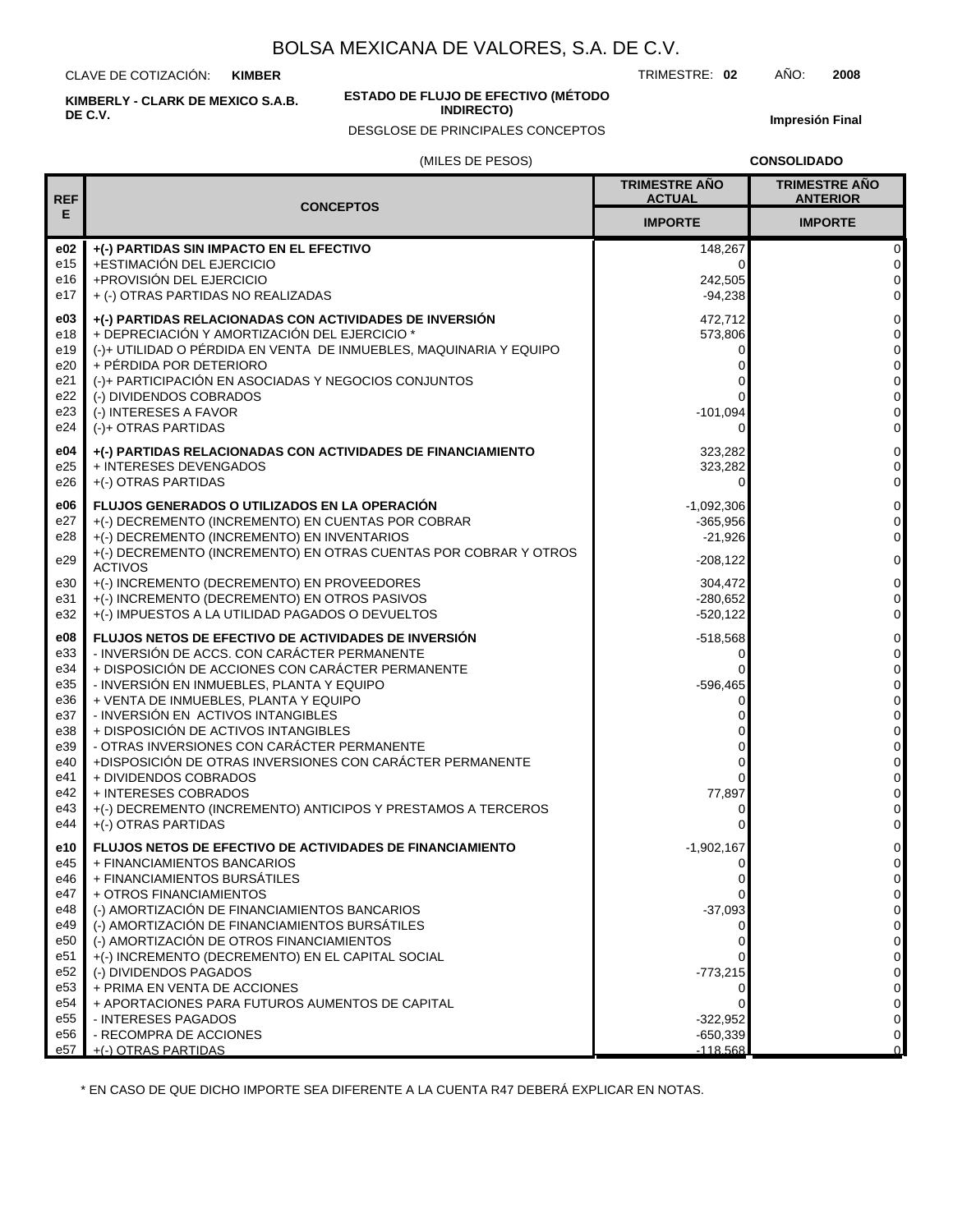**KIMBERLY - CLARK DE MEXICO S.A.B.** CLAVE DE COTIZACIÓN: TRIMESTRE: **02** AÑO: **2008 KIMBER**

#### **DE C.V. DATOS POR ACCIÓN**

# **CONSOLIDADO**

**Impresión Final**

| <b>REF</b>      | <b>CONCEPTOS</b>                                                                    |    | <b>TRIMESTRE AÑO ACTUAL</b> |            |                | <b>TRIMESTRE AÑO ANTERIOR</b> |                   |  |
|-----------------|-------------------------------------------------------------------------------------|----|-----------------------------|------------|----------------|-------------------------------|-------------------|--|
| D               |                                                                                     |    | <b>IMPORTE</b>              |            | <b>IMPORTE</b> |                               |                   |  |
| d <sub>01</sub> | UTILIDAD BÁSICA POR ACCIÓN ORDINARIA (**)                                           | \$ | 3.30                        |            | \$             | 3.28                          |                   |  |
| d02             | UTILIDAD BÁSICA POR ACCIÓN PREFERENTE (**)                                          | \$ | 0                           |            | \$             | $\mathbf 0$                   |                   |  |
| d03             | UTILIDAD DILUIDA POR ACCIÓN (**)                                                    | \$ | 0                           |            | \$             | $\Omega$                      |                   |  |
| d04             | UTILIDAD (PÉRDIDA) ANTES DE OPERACIONES<br>DISCONTINUADAS POR ACCIÓN ORDINARIA (**) | \$ | 3.30                        |            | \$             | 3.43                          |                   |  |
| d05             | EFECTO DE OPERACIONES DISCONTINUADAS SOBRE LA<br>UTILIDAD (PÉRDIDA) POR ACCIÓN (**) | \$ | $\mathbf 0$                 |            | \$             | 0.00                          |                   |  |
| d08             | VALOR EN LIBROS POR ACCIÓN                                                          | \$ | 6.83                        |            | \$             | 7.28                          |                   |  |
| d09             | DIVIDENDO EN EFECTIVO ACUMULADO POR ACCIÓN                                          | \$ | 0.67                        |            | \$             | 0.65                          |                   |  |
| d10             | DIVIDENDO EN ACCIONES POR ACCIÓN                                                    |    |                             | 0 acciones |                |                               | $\alpha$ acciones |  |
| d11             | PRECIO DE MERCADO (ULTIMO HECHO) A VALOR EN<br><b>LIBROS</b>                        |    | 6.18                        | veces      |                | 6.65                          | veces             |  |
| d12             | PRECIO DE MERCADO (ULTIMO HECHO) A UTILIDAD<br>BÁSICA POR ACCIÓN ORDINARIA (**)     |    | 12.79                       | veces      |                | 14.75                         | veces             |  |
| d13             | PRECIO DE MERCADO (ULTIMO HECHO) A UTILIDAD<br>BÁSICA POR ACCIÓN PREFERENTE (**)    |    | 0                           | veces      |                | $\Omega$                      | veces             |  |

(\*\*) INFORMACIÓN ULTIMOS DOCE MESES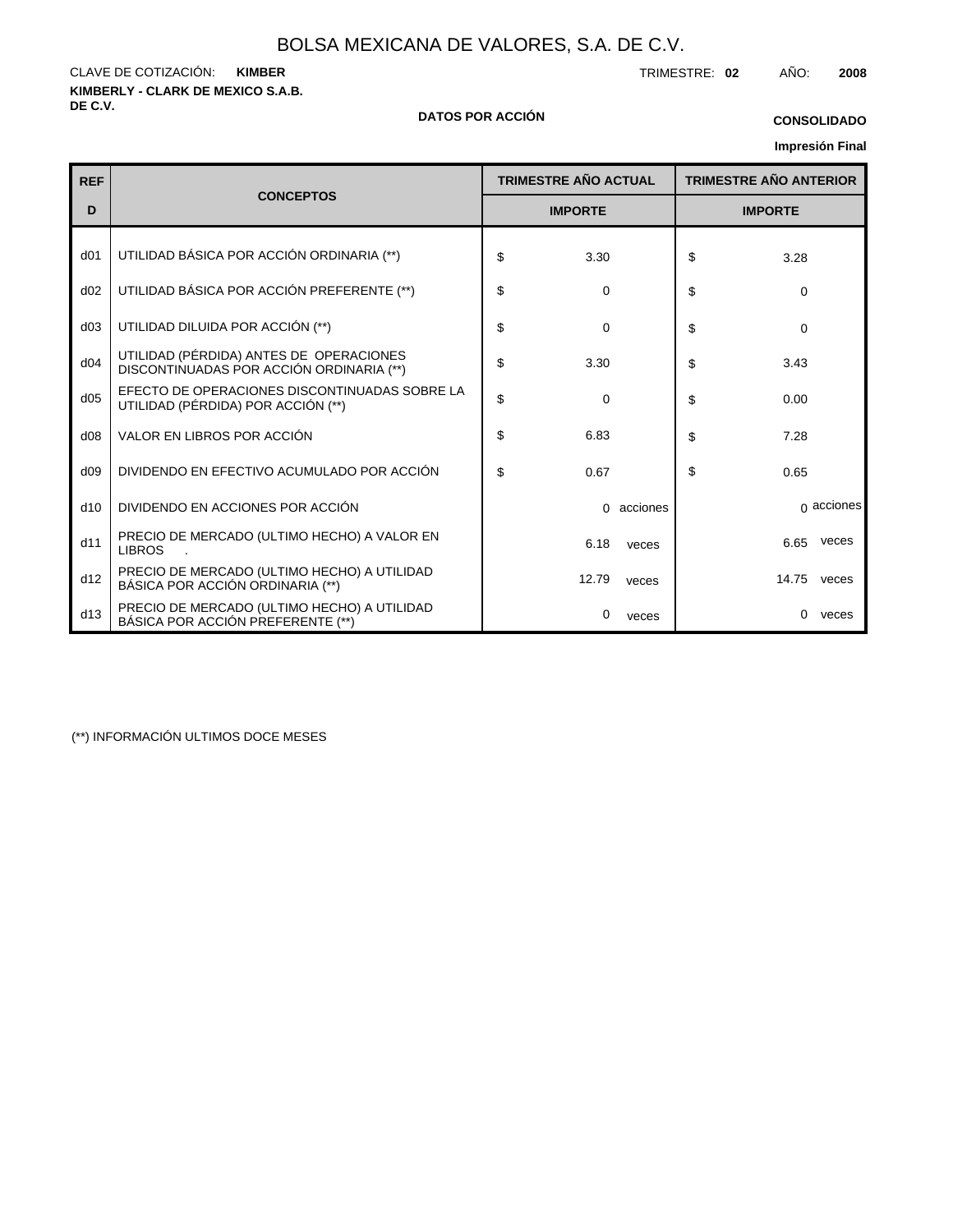**KIMBERLY - CLARK DE MEXICO S.A.B. DE C.V.** CLAVE DE COTIZACIÓN: TRIMESTRE: **02** AÑO: **2008 KIMBER**

#### **RAZONES Y PROPORCIONES**

## **CONSOLIDADO**

**Impresión Final**

| <b>REF</b><br>P | <b>CONCEPTOS</b>                                                          | <b>TRIMESTRE AÑO ACTUAL</b> |       | <b>TRIMESTRE AÑO ANTERIOR</b> |               |  |  |
|-----------------|---------------------------------------------------------------------------|-----------------------------|-------|-------------------------------|---------------|--|--|
| p01             | <b>RENDIMIENTO</b><br>UTILIDAD (PÉRDIDA) NETA CONSOLIDADA A VENTAS NETAS  | 15.89                       | %     | 16.75                         | $\frac{0}{0}$ |  |  |
| p02             | UTILIDAD (PÉRDIDA) NETA CONSOLIDADA A CAPITAL<br>CONTABLE (**)            | 49.01                       | %     | 45.28                         | %             |  |  |
| p03             | UTILIDAD (PÉRDIDA) NETA CONSOLIDADA A ACTIVO TOTAL (**)                   | 15.35                       | $\%$  | 16.78                         | %             |  |  |
| p04             | DIVIDENDOS EN EFECTIVO A RESULTADO NETO DEL<br><b>EJERCICIO ANTERIOR</b>  | 20.74                       | %     | 20.72                         | %             |  |  |
| p05             | RESULTADO POR POSICIÓN MONETARIA A UTILIDAD<br>(PÉRDIDA) NETA CONSOLIDADA | 0.00                        | %     | 0.82                          | $\frac{0}{0}$ |  |  |
|                 | <b>ACTIVIDAD</b>                                                          |                             |       |                               |               |  |  |
| p06             | VENTAS NETAS A ACTIVO TOTAL (**)                                          | 0.91                        | veces | 0.95                          | veces         |  |  |
| p07             | VTAS NETAS A INMUEBLES, PLANTA Y EQUIPO (NETO) (**)                       | 1.50                        | veces | 1.51                          | veces         |  |  |
| p08             | ROTACIÓN DE INVENTARIOS(**)                                               | 8.30                        | veces | 7.60                          | veces         |  |  |
| p09             | DIAS DE VENTAS POR COBRAR                                                 | 54                          | dias  | 61                            | dias          |  |  |
| p10             | INTERESES PAGADOS A PASIVO TOTAL CON COSTO (**)                           | 8.64                        | $\%$  | 8.86                          | $\frac{0}{0}$ |  |  |
|                 | <b>APALACAMIENTO</b>                                                      |                             |       |                               |               |  |  |
| p11             | PASIVO TOTAL A ACTIVO TOTAL                                               | 68.68                       | %     | 62.95                         | $\%$          |  |  |
| p12             | PASIVO TOTAL A CAPITAL CONTABLE                                           | 2.19                        | veces | 1.70                          | veces         |  |  |
| p13             | PASIVO EN MONEDA EXTRANJERA A PASIVO TOTAL                                | 24.94                       | %     | 31.86                         | $\%$          |  |  |
| p14             | PASIVO A LARGO PLAZO A INMUEBLES, PLANTA Y EQUIPO<br>(NETO)               | 49.56                       | %     | 36.06                         | %             |  |  |
| p15             | UTILIDAD (PÉRDIDA) DESPUES DE GTOS. GRALES. A<br><b>INTERESES PAGADOS</b> | 8.79                        | veces | 12.07                         | veces         |  |  |
| p16             | VENTAS NETAS A PASIVO TOTAL (**)                                          | 1.32                        | veces | 1.52                          | veces         |  |  |
|                 | <b>LIQUIDEZ</b>                                                           |                             |       |                               |               |  |  |
| p17             | ACTIVO CIRCULANTE A PASIVO CIRCULANTE                                     | 1.28                        | veces | 1.11                          | veces         |  |  |
| p18             | ACTIVO CIRCULANTE MENOS INVENTARIOS A PASIVO<br><b>CIRCULANTE</b>         | 1.04                        | veces | 0.86                          | veces         |  |  |
| p19             | ACTIVO CIRCULANTE A PASIVO TOTAL                                          | 0.54                        | veces | 0.55                          | veces         |  |  |
| p20             | EFECTIVO E INVERSIONES TEMPORALES A PASIVO<br><b>CIRCULANTE</b>           | 41.05                       | $\%$  | 21.19                         | $\frac{0}{0}$ |  |  |

(\*\*) INFORMACION ULTIMOS DOCE MESES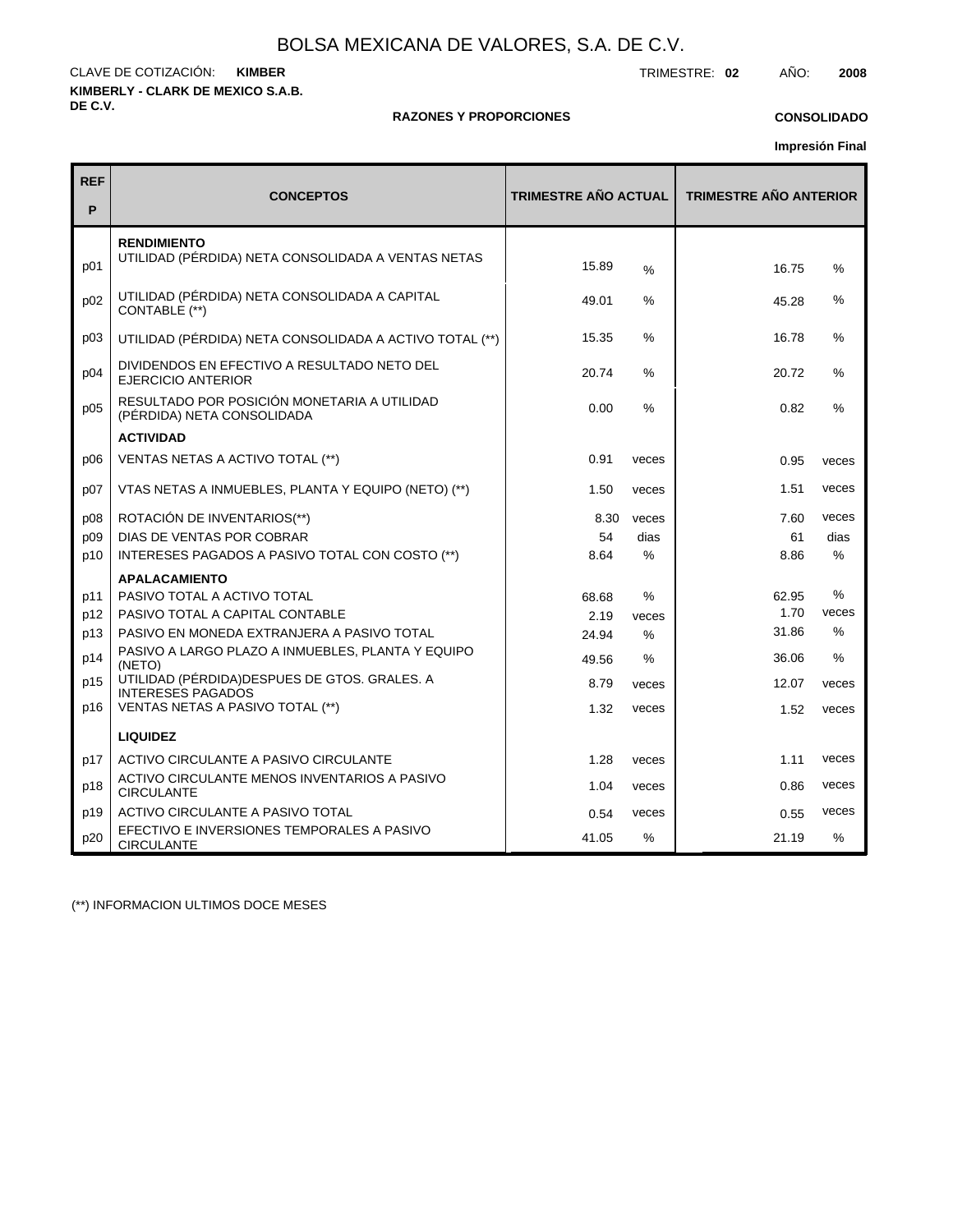CLAVE DE COTIZACIÓN: **KIMBER** TRIMESTRE: **02** AÑO: **2008**

**KIMBERLY - CLARK DE MEXICO S.A.B.**

#### **COMENTARIOS Y ANALISIS DE LA ADMINISTRACION PAGINA 1/4**<br> **COMENTARIOS Y ANALISIS DE LA ADMINISTRACION Y PAGINA 1/4 SOBRE LOS RESULTADOS DE OPERACION Y SITUACION FINANCIERA DE LA COMPAÑIA**

 $1/4$ **CONSOLIDADO Impresión Final**

TODOS LOS COMENTARIOS Y CIFRAS INCLUIDOS EN ESTE ANEXO ESTAN EN TERMINOS NOMINALES.

Puntos sobresalientes:

- Tendencia positiva en resultados.
- Incremento en ventas netas del 9 porciento.
- Incremento de utilidad de operación de 10 porciento, superior al crecimiento en ventas.
- Incremento en utilidad neta de 17 porciento.
- Arranque de nuevas inversiones, arranque de COFORM (reducción en costos).

RESULTADOS DE OPERACIÓN Millones de pesos nominales, excepto utilidad por acción

|                             |       | Segundo trimestre terminado el<br>30 de junio de |          |  |  |  |  |  |
|-----------------------------|-------|--------------------------------------------------|----------|--|--|--|--|--|
|                             | 2008  | 2007                                             | % CAMBIO |  |  |  |  |  |
| VENTAS NETAS                |       | $$5,755$ $$5,286$                                | 9        |  |  |  |  |  |
| UTILIDAD DE OPERACIÓN       |       | 1,488 1,352                                      | 10       |  |  |  |  |  |
| RESULTADO INTEGRAL DE       |       |                                                  |          |  |  |  |  |  |
| FINANCIAMIENTO Y PTU        | 132   | 240                                              | (45)     |  |  |  |  |  |
| UTILIDAD ANTES DE IMPUESTOS |       |                                                  |          |  |  |  |  |  |
| A LA UTILIDAD               | 1,356 | 1,112                                            | 22       |  |  |  |  |  |
| IMPUESTOS A LA UTILIDAD     | 403   | 295                                              | 36       |  |  |  |  |  |
| UTILIDAD NETA               | 954   | 817                                              | 17       |  |  |  |  |  |
| UTILIDAD POR ACCION (Pesos) | 0.86  | 0.72                                             | 19       |  |  |  |  |  |
| EBITDA                      | 1,777 | 1,612                                            | 10       |  |  |  |  |  |

Los resultados del segundo trimestre son alentadores y muestran una franca mejoría en relación al primero. La tendencia en cuanto a crecimiento en ventas netas, resultado de operación y utilidad neta es positiva como resultado de mayores volúmenes de venta, mejor precio y mezcla, contención de costos y arranque de nuevas inversiones.

Durante el segundo trimestre tuvimos incremento en ventas netas de 9 porciento, 4 porciento fue debido a mayores volúmenes de unidades colocadas y 5 porciento fue por mejor mezcla de productos y mejor realización del precio de venta. Tuvimos crecimiento en volumen en prácticamente toda la línea de productos para el hogar, en productos infantiles y en forma muy destacada en toallitas húmedas cuyo crecimiento en el trimestre y en el año esta cercano al 50 porciento.

Seguimos resintiendo fuertes presiones de costos. En el caso de los energéticos hemos tenido incrementos de 40 porciento en electricidad y 50 porciento en gas natural. Por lo que se refiere a otras materias primas la presión continua particularmente en todas aquellas derivadas del petróleo, así como en las celulosas y en las fibras para reciclar.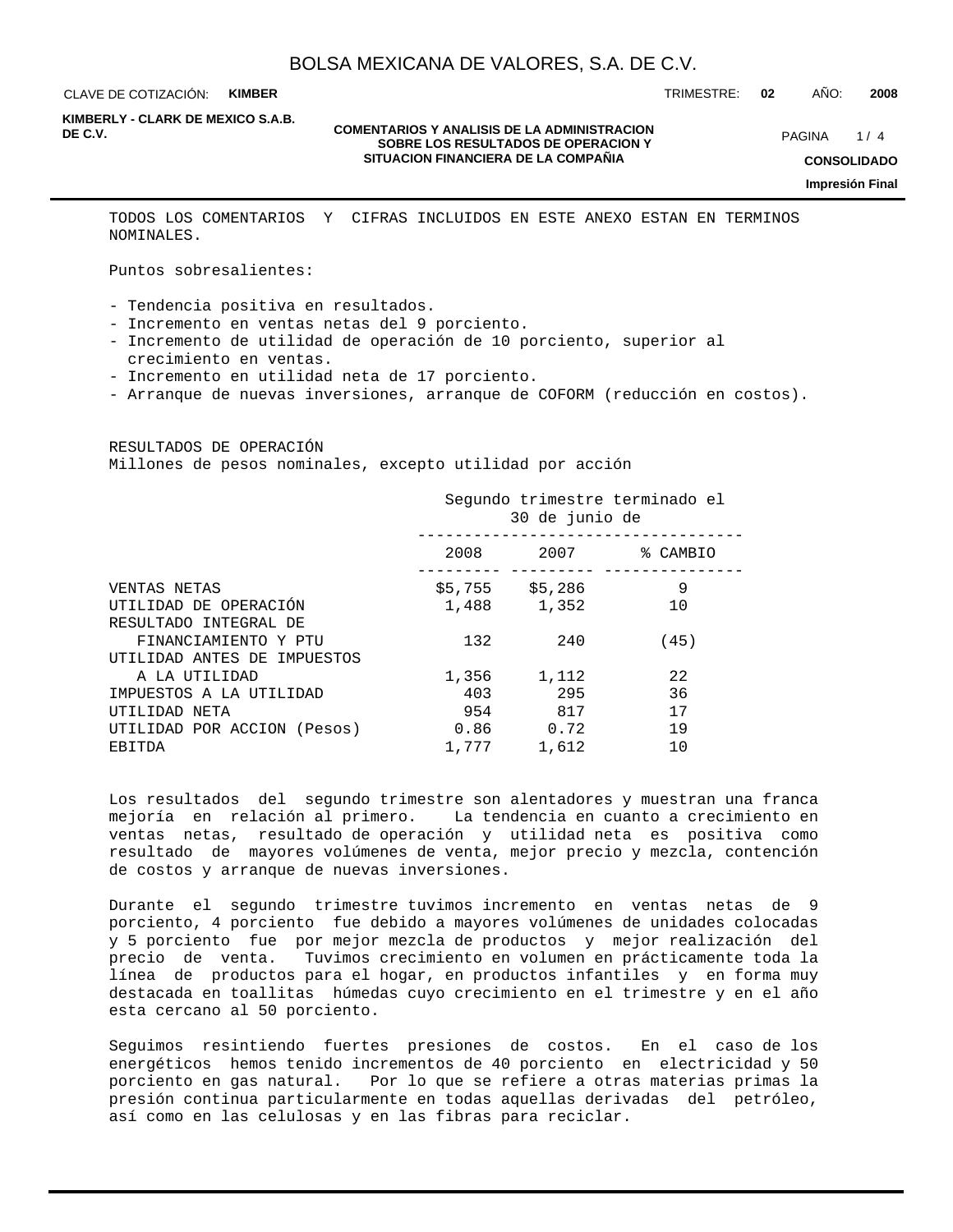CLAVE DE COTIZACIÓN: **KIMBER**

**KIMBERLY - CLARK DE MEXICO S.A.B.**

#### **COMENTARIOS Y ANALISIS DE LA ADMINISTRACION<br>COMENTARIOS Y ANALISIS DE LA ADMINISTRACION MARIE DE PROGRAMA DE PROGRAMA DE PROGRAMA DE PROGRAMA DE PROGRAMA D SOBRE LOS RESULTADOS DE OPERACION Y SITUACION FINANCIERA DE LA COMPAÑIA**

 $2/4$ 

TRIMESTRE: **02** AÑO: **2008**

**CONSOLIDADO Impresión Final**

Estos efectos negativos fueron absorbidos por eficiencias en la producción debido a los mayores volúmenes con que estamos operando, por un intenso programa de reducción y contención de costos así como por ahorros provenientes del arranque de las nuevas inversiones que hemos realizado con este fin, por una mejor mezcla de productos vendidos y por mayor realización de precios de venta. Como resultado de todo esto la utilidad de operación creció 10 porciento en relación al año anterior, crecimiento que es mayor al obtenido en ventas netas.

La utilidad neta creció 17 porciento en relación al año anterior impulsada por el crecimiento en la utilidad de operación y por un menor costo integral de financiamiento.

Generamos EBITDA por casi \$1,800 millones de pesos durante el trimestre y al 30 de junio de 2008 terminamos con efectivo por \$2,900 millones de pesos. Hemos invertido en los últimos doce meses \$2,922 millones de pesos (\$1,432 en activos fijos o CAPEX y \$1,490 en la recompra de acciones propias) y se ha pagado un dividendo a nuestros accionistas por \$2,973 millones de pesos.

Continuamos ejecutando nuestro programa de inversiones (CAPEX). Como parte de este plan, arrancamos la producción de material para la fabricación de toallas húmedas (más de 40 millones de dólares de inversión) lo cual está produciendo importantes ahorros en costos para la Compañía.

#### RESULTADOS DE OPERACIÓN Millones de pesos nominales, excepto utilidad por acción

|                             |       | Seis meses terminados el<br>30 de junio de |                |  |  |  |  |
|-----------------------------|-------|--------------------------------------------|----------------|--|--|--|--|
|                             | 2008  | 2007                                       | % CAMBIO       |  |  |  |  |
| VENTAS NETAS                |       | $$11,315$ $$10,483$                        | 8              |  |  |  |  |
| UTILIDAD DE OPERACIÓN       |       | 2,807 2,772                                |                |  |  |  |  |
| RESULTADO INTEGRAL DE       |       |                                            |                |  |  |  |  |
| FINANCIAMIENTO Y PTU        | 293   | 411                                        | (29)           |  |  |  |  |
| UTILIDAD ANTES DE IMPUESTOS |       |                                            |                |  |  |  |  |
| A LA UTILIDAD               | 2,514 | 2,361                                      | 6              |  |  |  |  |
| IMPUESTOS A LA UTILIDAD     | 716   | 605                                        | 18             |  |  |  |  |
| UTILIDAD NETA               |       | 1,798 1,756                                | $\mathfrak{D}$ |  |  |  |  |
| UTILIDAD POR ACCION (Pesos) | 1.62  | 1.54                                       | 5              |  |  |  |  |
| EBITDA                      | 3,381 | 3,292                                      | 3              |  |  |  |  |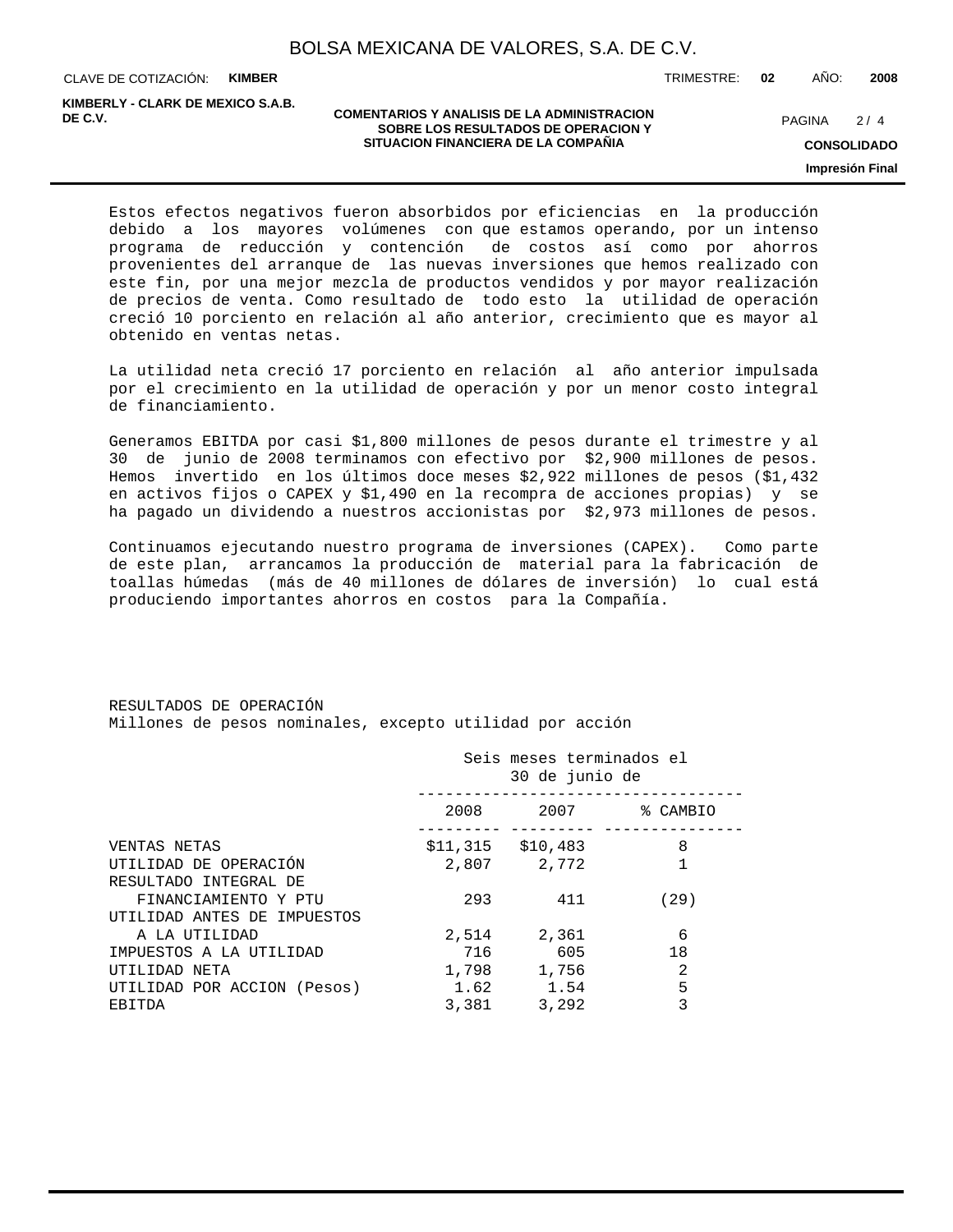CLAVE DE COTIZACIÓN: **KIMBER**

**KIMBERLY - CLARK DE MEXICO S.A.B.**

#### **COMENTARIOS Y ANALISIS DE LA ADMINISTRACION<br>
COMENTARIOS Y ANALISIS DE LA ADMINISTRACION MARIE DE PRESENTACION DE PRESENTACION DE PRESENTACION DE PRESENTA SOBRE LOS RESULTADOS DE OPERACION Y SITUACION FINANCIERA DE LA COMPAÑIA**

 $3/4$ 

**CONSOLIDADO**

**Impresión Final**

## BALANCES GENERALES Millones de pesos nominales

|                                                                                                                                                                                                                                                                                                                                                 | al 30 de junio de                                                  |                                                                                                          |  |  |
|-------------------------------------------------------------------------------------------------------------------------------------------------------------------------------------------------------------------------------------------------------------------------------------------------------------------------------------------------|--------------------------------------------------------------------|----------------------------------------------------------------------------------------------------------|--|--|
|                                                                                                                                                                                                                                                                                                                                                 | 2008                                                               | 2007                                                                                                     |  |  |
| ACTIVO                                                                                                                                                                                                                                                                                                                                          |                                                                    |                                                                                                          |  |  |
| <b>EFECTIVO</b><br>CUENTAS POR COBRAR<br><b>INVENTARIOS</b><br>ACTIVO CIRCULANTE OPERACIONES DISCONTINUADAS<br>CUENTA POR COBRAR LARGO PLAZO<br>INSTRUMENTOS FINANCIEROS DERIVADOS L.P.<br>ACTIVO FIJO                                                                                                                                          | $$2,860$ $$1,419$<br>4,376<br>1,676<br>445<br>149<br>14,560 13,653 | 4,258<br>1,655<br>99<br>573                                                                              |  |  |
| TOTAL                                                                                                                                                                                                                                                                                                                                           | $$24,066$ $$21,657$                                                |                                                                                                          |  |  |
| PASIVO Y CAPITAL CONTABLE                                                                                                                                                                                                                                                                                                                       |                                                                    |                                                                                                          |  |  |
| PRESTAMOS BANCARIOS<br>INSTRUMENTOS FINANCIEROS DERIVADOS<br>CUENTAS POR PAGAR<br>PASIVOS ACUMULADOS<br>DIVIDENDOS POR PAGAR<br>ISR POR PAGAR<br>BENEFICIOS AL PERSONAL CORTO PLAZO<br>PASIVO CIRCULANTE OPERACIONES DISCONTINUADAS<br>PRESTAMOS A LARGO PLAZO<br>IMPUESTOS DIFERIDOS<br>BENEFICIOS AL PERSONAL LARGO PLAZO<br>CAPITAL CONTABLE | \$<br>72<br>2,349<br>1,426<br>2,293<br>378<br>450<br>2,232<br>112  | \$ 97<br>91<br>2,052<br>1,445<br>2,218<br>346<br>420<br>2.7<br>7,216 4,923<br>1,954<br>59<br>7,538 8,025 |  |  |
| TOTAL                                                                                                                                                                                                                                                                                                                                           | $$24,066$ $$21,657$                                                |                                                                                                          |  |  |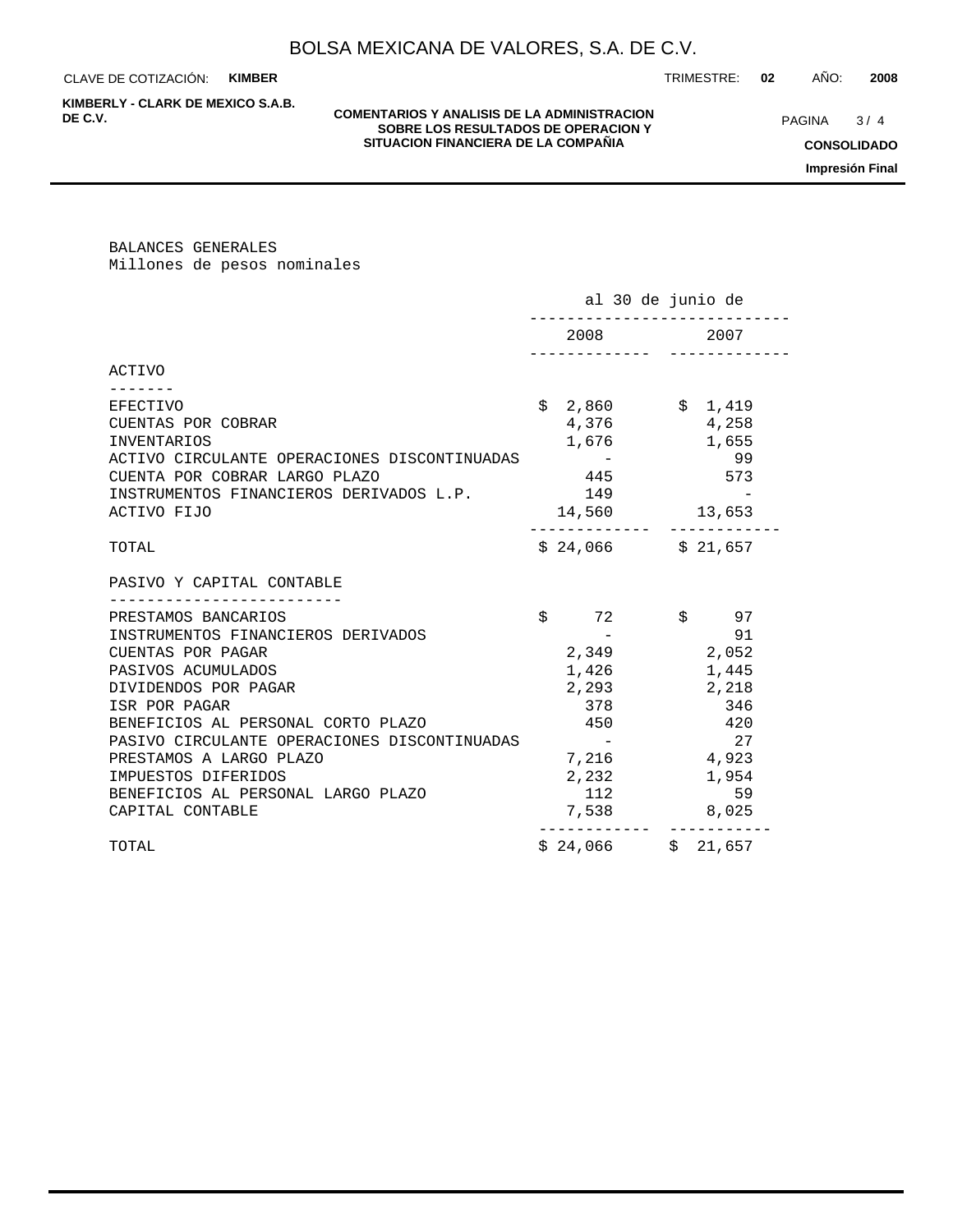CLAVE DE COTIZACIÓN: **KIMBER**

**KIMBERLY - CLARK DE MEXICO S.A.B.**

#### **COMENTARIOS Y ANALISIS DE LA ADMINISTRACION<br>COMENTARIOS Y ANALISIS DE LA ADMINISTRACION Y PAGINA 4/4 SOBRE LOS RESULTADOS DE OPERACION Y SITUACION FINANCIERA DE LA COMPAÑIA**

 $4/4$ 

**CONSOLIDADO**

**Impresión Final**

FLUJOS DE EFECTIVO Millones de pesos nominales

|                                                                                                                                                                                         |                                                                                                          | Seis meses terminados el<br>30 de junio de                                       |
|-----------------------------------------------------------------------------------------------------------------------------------------------------------------------------------------|----------------------------------------------------------------------------------------------------------|----------------------------------------------------------------------------------|
|                                                                                                                                                                                         |                                                                                                          | 2008 2007                                                                        |
| UTILIDAD NETA<br>DEPRECIACION<br>IMPUESTOS DIFERIDOS<br>FLUCTUA. CAMBIARIA NO REALIZADA E INTERESES<br>CAMBIOS EN EL CAPITAL DE TRABAJO                                                 | 574<br>(23)<br>206                                                                                       | $$1,798$ $$1,756$<br>520<br>86<br>224<br>$(111)$ (21)                            |
| RECURSOS GENERADOS POR LA OPERACION                                                                                                                                                     | 2,444                                                                                                    | 2,565                                                                            |
| PROGRAMA DE INVERSIONES<br>OPERACIONES DISCONTINUADAS<br>RECOMPRA DE ACCIONES<br>PAGO DE DIVIDENDOS<br>FINANCIAMIENTO E INTERESES PAGADOS<br>INSTRUMENTOS FINANCIEROS DERIVADOS PAGADOS | (597)<br>$\mathcal{L}_{\mathcal{A}}$ , and $\mathcal{L}_{\mathcal{A}}$ , and $\mathcal{L}_{\mathcal{A}}$ | (628)<br>(613)<br>$(650)$ (154)<br>(773) (749)<br>$(360)$ (280)<br>$(119)$ (499) |
| EFECTIVO UTILIZADO                                                                                                                                                                      |                                                                                                          | $(55)$ (358)                                                                     |
| EFECTIVO AL INICIO DEL PERIODO<br>EFECTIVO AL FINAL DEL PERIODO                                                                                                                         | 2,915<br>2,860                                                                                           | 1,777<br>1,419                                                                   |

TRIMESTRE: **02** AÑO: **2008**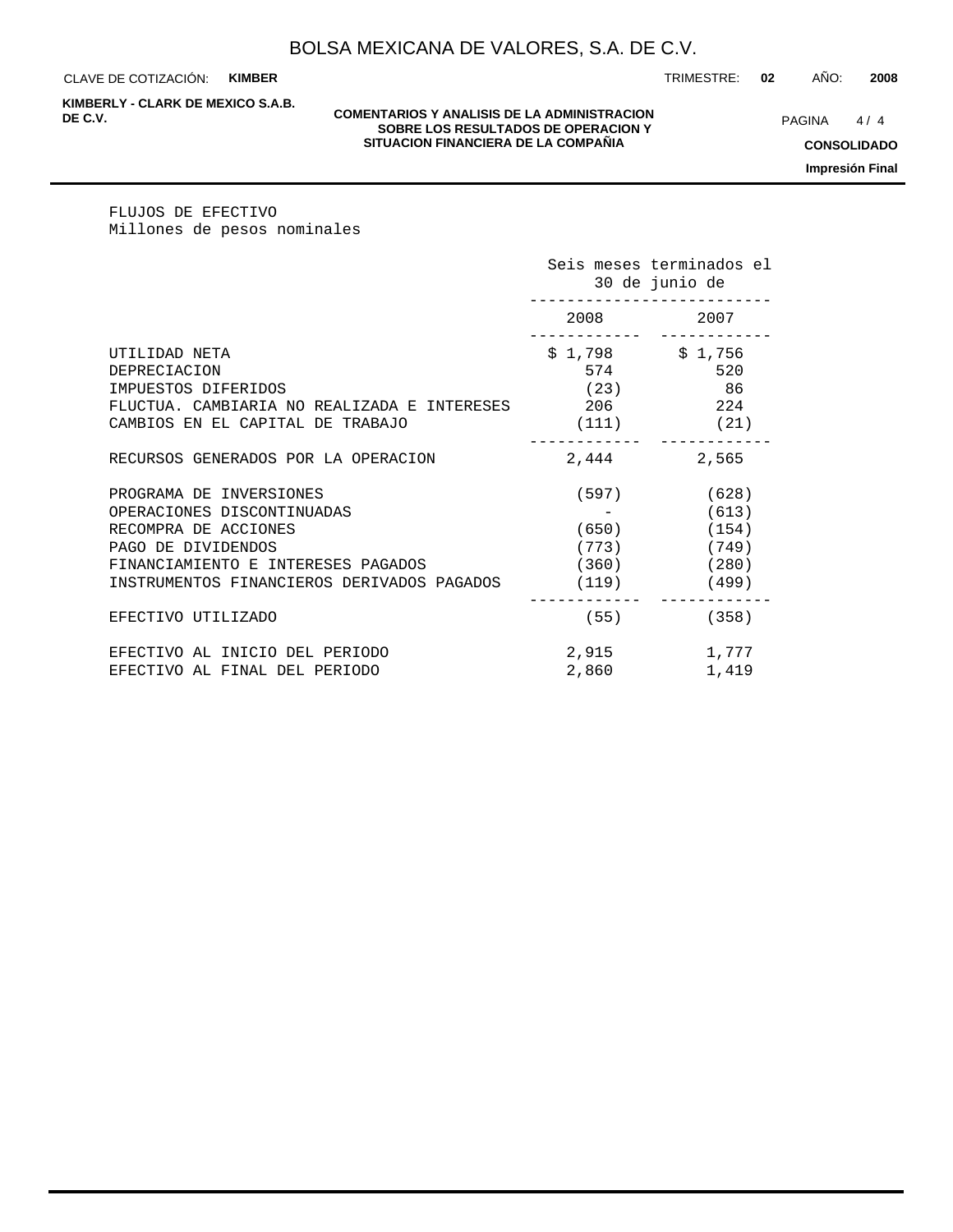**KIMBER**

CLAVE DE COTIZACIÓN: TRIMESTRE: **02** AÑO: **2008**

KIMBERLY - CLARK DE MEXICO S.A.B.<br>DE C.V. **DE C.V.** PAGINA 1/5

**CONSOLIDADO**

**Impresión Final**

OPERACIONES -----------

KIMBERLY-CLARK DE MEXICO, S. A. B. DE C. V. Y SUBSIDIARIAS (LA "COMPAÑIA") SE DEDICA A LA MANUFACTURA Y COMERCIALIZACION DE PRODUCTOS DESECHABLES PARA EL CONSUMIDOR DE USO DIARIO DENTRO Y FUERA DEL HOGAR, COMO SON: PAÑALES Y PRODUCTOS PARA BEBE, TOALLAS FEMENINAS, PRODUCTOS PARA INCONTINENCIA, PAPEL HIGIENICO, SERVILLETAS, PAÑUELOS, TOALLAS PARA MANOS Y COCINA, TOALLITAS HUMEDAS Y PRODUCTOS PARA EL CUIDADO DE LA SALUD. ENTRE SUS PRINCIPALES MARCAS SE ENCUENTRAN: HUGGIES®, KLEENBEBE®, KLEENEX®, KIMLARK®, PETALO®, COTTONELLE®, DEPEND® Y KOTEX®.

BASES DE PRESENTACION DE ESTADOS FINANCIEROS

--------------------------------------------

CONSOLIDACION - LOS ESTADOS FINANCIEROS CONSOLIDADOS INCLUYEN LAS CIFRAS DE KIMBERLY-CLARK DE MEXICO, S. A. B. DE C. V. Y DE LAS SIGUIENTES SUBSIDIARIAS, DE LAS CUALES POSEE LA TOTALIDAD DE LAS ACCIONES:

- CRISOBA INDUSTRIAL, S. A. DE C. V. PROPORCIONA SERVICIOS DE MAQUILA A KIMBERLY-CLARK DE MEXICO, S. A. B. DE C. V.
- PAPER PRODUCTS TRADE CORPORATION. EMPRESA COMERCIALIZADORA ESTABLECIDA EN EL EXTERIOR PARA PROMOVER LAS EXPORTACIONES DE LOS PRODUCTOS DE LA COMPAÑIA.
- SERVICIOS EMPRESARIALES SORAN, S. A. DE C. V. PROPORCIONA, A TRAVES DE SUS COMPAÑIAS SUBSIDIARIAS, SERVICIOS DE DISTRIBUCION Y OTROS A KIMBERLY-CLARK DE MEXICO, S. A. B. DE C. V.
- TAXI AEREO DE MEXICO, S. A. PROPORCIONA SERVICIO DE TRANSPORTE AEREO A PERSONAL DE KIMBERLY-CLARK DE MEXICO, S. A. B. DE C. V., SUS SUBSIDIARIAS Y AL PUBLICO EN GENERAL.
- OTRAS SUBSIDIARIAS CUYA ACTIVIDAD ES EL ARRENDAMIENTO DE INMUEBLES, PRINCIPALMENTE A CRISOBA INDUSTRIAL, S. A. DE C. V.

LAS OPERACIONES Y SALDOS INTERCOMPAÑIAS HAN SIDO ELIMINADOS EN LA CONSOLIDACION.

PRESENTACION DE INFORMACION FINANCIERA CON UN ENTORNO NO INFLACIONARIO - A PARTIR DEL 1 DE ENERO DE 2008 ENTRO EN VIGOR LA NORMA DE INFORMACION FINANCIERA (NIF) B-10 "EFECTOS DE LA INFLACION" ; EN ELLA SE MENCIONA LA NECESIDAD DE DETERMINAR EL ENTORNO ECONOMICO EN QUE OPERA UNA ENTIDAD Y QUE PUEDE SER INFLACIONARIO O NO INFLACIONARIO, EN FUNCION A QUE LA INFLACION ACUMULADA EN LOS ULTIMOS TRES AÑOS SEA MAYOR O MENOR AL 26 PORCIENTO RESPECTIVAMENTE.

DEBIDO A QUE LA INFLACION ACUMULADA DE 2005 A 2007 ES MENOR AL 26% (ENTORNO NO INFLACIONARIO), LA INFORMACION QUE SE PRESENTA POR EL EJERCICIO 2008 NO RECONOCE LOS EFECTOS DE LA INFLACION.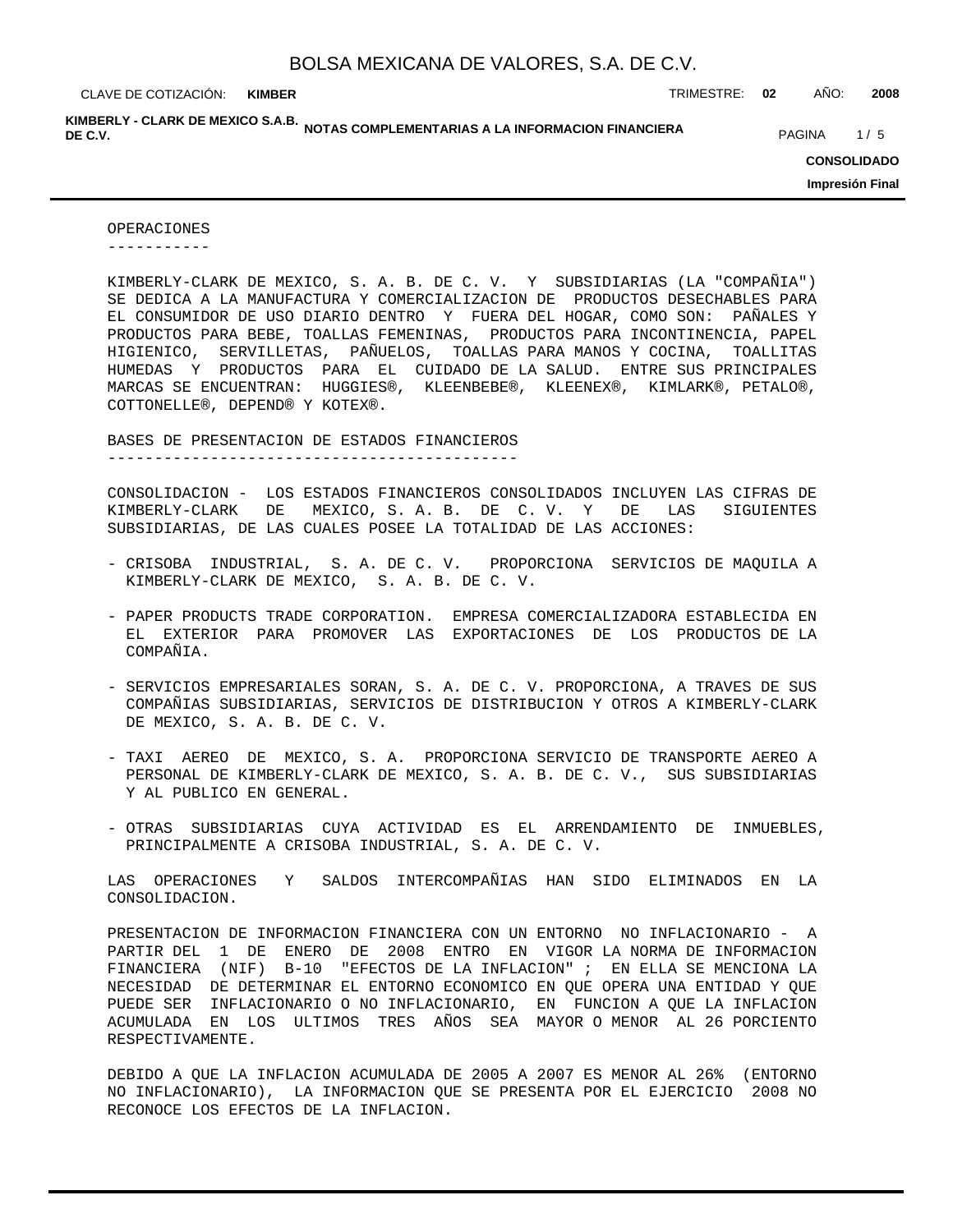CLAVE DE COTIZACIÓN: TRIMESTRE: **02** AÑO: **2008 KIMBER**

KIMBERLY - CLARK DE MEXICO S.A.B.<br>DE C.V. **DE C.V.** PAGINA 2/5

#### **CONSOLIDADO**

**Impresión Final**

DURANTE EL MES DE MARZO DE 2008, EL CINIF EMITIO UNA INTERPRETACION A LA NIF B-10, DONDE ESPECIFICA QUE PARA FINES DE COMPARACION, LA INFORMACION DEL EJERCICIO 2007, INCLUYENDO LA PRESENTADA EN FECHAS INTERMEDIAS, SE DEBE PRESENTAR ACUALIZADA A PESOS DE DICIEMBRE DE 2007.

RESUMEN DE POLITICAS CONTABLES SIGNIFICATIVAS ---------------------------------------------

LOS ESTADOS FINANCIEROS CONSOLIDADOS ADJUNTOS CUMPLEN CON LAS NIF. SU PREPARACION REQUIERE QUE LA ADMINISTRACION EFECTUE CIERTAS ESTIMACIONES Y UTILICE DETERMINADOS SUPUESTOS PARA VALUAR ALGUNAS DE LAS PARTIDAS DE LOS ESTADOS FINANCIEROS Y PARA EFECTUAR LAS REVELACIONES QUE SE CONSIDEREN ADECUADAS EN LAS CIRCUNSTANCIAS. LAS PRINCIPALES POLITICAS CONTABLES SON LAS SIGUIENTES:

EQUIVALENTES DE EFECTIVO - CONSISTE EN INVERSIONES DIARIAS DE EXCEDENTES DE EFECTIVO.

INVENTARIOS Y COSTO DE VENTAS - LOS INVENTARIOS SE VALUAN BAJO EL METODO DE PRIMERAS ENTRADAS PRIMERAS SALIDAS, EL CUAL NO EXCEDE A SU VALOR DE REALIZACION.

INMUEBLES, MAQUINARIA Y EQUIPO - SE REGISTRAN AL COSTO DE ADQUISICION Y, LOS SALDOS AL 30 DE JUNIO DE 2007 SE ACTUALIZARON UTILIZANDO EL INDICE NACIONAL DE PRECIOS AL CONSUMIDOR. EN EL CASO DE ACTIVOS DE ORIGEN EXTRANJERO, EL COSTO DE ADQUISICION SE ACTUALIZO CON LA INFLACION DEL PAIS DE ORIGEN Y SE CONSIDERO LA FLUCTUACION DEL PESO MEXICANO CON RELACION A DICHA MONEDA.

LA DEPRECIACION DE LOS INMUEBLES, MAQUINARIA Y EQUIPO SE CALCULA CONFORME AL METODO DE LINEA RECTA Y CON BASE EN LAS VIDAS UTILES ESTIMADAS DE LOS ACTIVOS, COMO SIGUE:

|                      | PROMEDIO | AÑOS |  |
|----------------------|----------|------|--|
|                      |          |      |  |
| EDIFICIOS            | 45       |      |  |
| MAOUINARIA Y EOUIPO  | 15 A 25  |      |  |
| EOUIPO DE TRANSPORTE | 12 Y 25  |      |  |

CAPITALIZACION DEL RESULTADO INTEGRAL DE FINANCIAMIENTO - EL RESULTADO INTEGRAL DE FINANCIAMIENTO INCURRIDO Y ATRIBUIBLE AL PERIODO DURANTE EL CUAL SE LLEVO A CABO LA CONSTRUCCION E INSTALACION DE PROYECTOS MAYORES DE INVERSION EN INMUEBLES, MAQUINARIA Y EQUIPO SE CAPITALIZA.

DETERIORO DE ACTIVOS DE LARGA DURACION EN USO - ANUALMENTE SE REVISA EL VALOR EN LIBROS DE LOS ACTIVOS DE LARGA DURACION EN USO, PARA DETECTAR LA PRESENCIA DE ALGUN INDICIO DE DETERIORO. AL 30 DE JUNIO DE 2008 Y 2007 NO EXISTEN INDICIOS DE DETERIORO.

RECONOCIMIENTO DE INGRESOS - LOS INGRESOS SE RECONOCEN EN EL PERIODO EN QUE SE TRANSFIERE LA PROPIEDAD Y/O RESPONSABILIDAD DE LOS INVENTARIOS A LOS CLIENTES QUE LOS ADQUIEREN.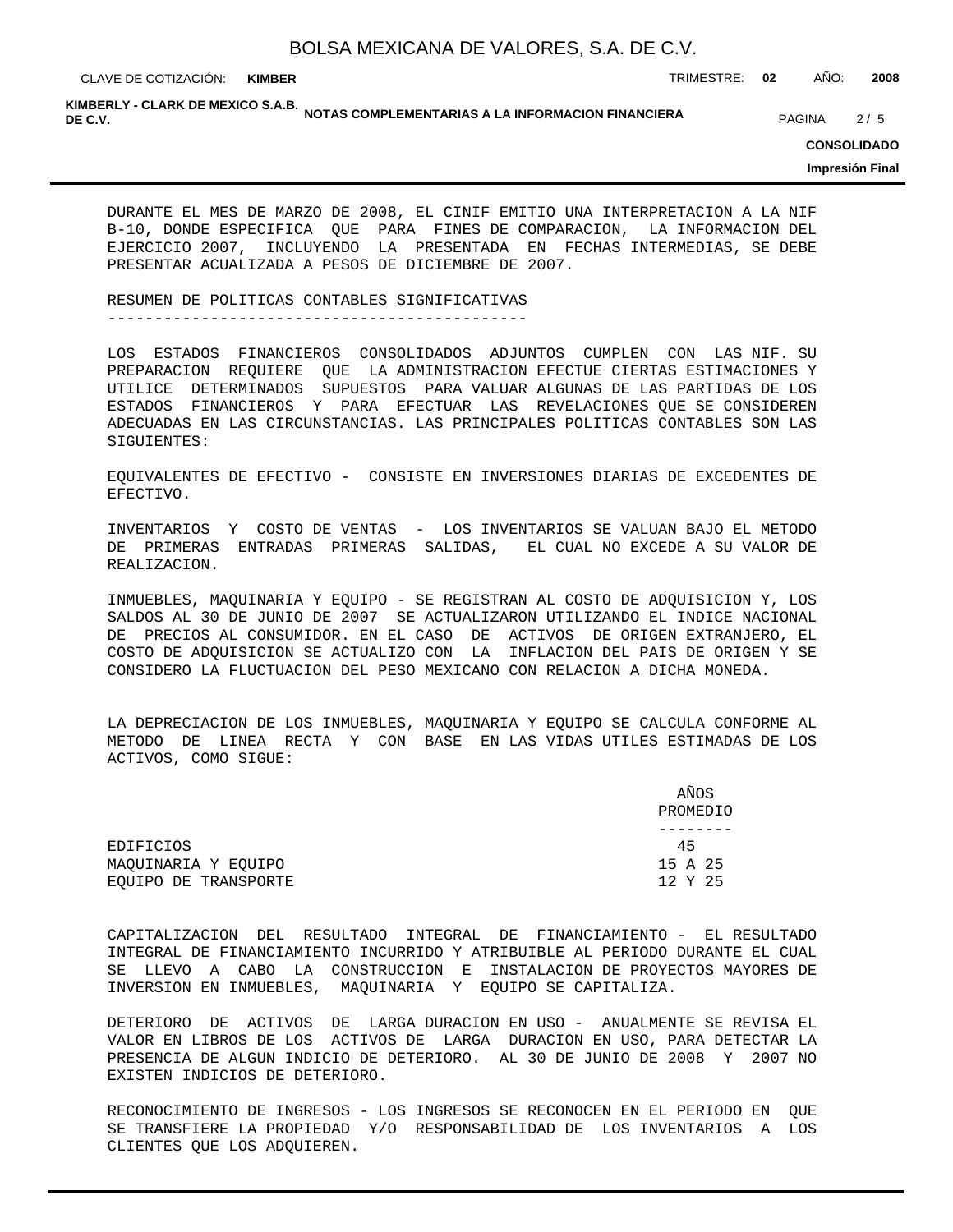CLAVE DE COTIZACIÓN: TRIMESTRE: **02** AÑO: **2008 KIMBER**

KIMBERLY - CLARK DE MEXICO S.A.B.<br>DE C.V. **DE C.V.** PAGINA 3/5

**CONSOLIDADO**

**Impresión Final**

INSTRUMENTOS FINANCIEROS DERIVADOS - SE VALUAN A SU VALOR RAZONABLE Y SUS EFECTOS SE RECONOCEN EN LOS RESULTADOS DEL PERIODO Y EN EL CAPITAL CONTABLE. ESTOS INSTRUMENTOS SE UTILIZAN PARA REDUCIR LOS RIESGOS DE LOS EFECTOS DE LAS VARIACIONES EN LAS TASAS DE INTERES, LOS TIPOS DE CAMBIO DE MONEDA EXTRANJERA Y EL PRECIO DE CIERTOS INSUMOS.

OPERACIONES EN MONEDA EXTRANJERA - LAS OPERACIONES EN MONEDA EXTRANJERA SE REGISTRAN AL TIPO DE CAMBIO VIGENTE A LA FECHA DE SU CELEBRACION. LOS ACTIVOS Y PASIVOS MONETARIOS EN MONEDA EXTRANJERA SE VALUAN EN MONEDA NACIONAL AL TIPO DE CAMBIO VIGENTE A LA FECHA DE LOS ESTADOS FINANCIEROS. LAS FLUCTUACIONES CAMBIARIAS SE REGISTRAN EN EL RESULTADO INTEGRAL DE FINANCIAMIENTO DEL PERIODO EN QUE OCURREN.

PARTICIPACION DE LOS TRABAJADORES EN LAS UTILIDADES - LA PTU SE REGISTRA EN LOS RESULTADOS DEL AÑO EN QUE SE CAUSA Y SE PRESENTA EN EL RUBRO DE OTROS GASTOS (INGRESOS) EN LOS ESTADOS DE RESULTADOS CONSOLIDADOS ADJUNTOS. SE RECONOCE LA PTU DIFERIDA PROVENIENTE DE LAS DIFERENCIAS TEMPORALES QUE RESULTAN DE LA COMPARACION DE LOS VALORES CONTABLES Y FISCALES DE LOS ACTIVOS Y PASIVOS, CUANDO SE PUEDA PRESUMIR RAZONABLEMENTE QUE VAN A PROVOCAR UN PASIVO O BENEFICIO, Y NO EXISTA ALGUN INDICIO DE QUE VAYA A CAMBIAR ESA SITUACION, DE TAL MANERA QUE LOS PASIVOS O LOS BENEFICIOS NO SE MATERIALICEN.

IMPUESTOS A LA UTILIDAD - EL IMPUESTO SOBRE LA RENTA ("ISR"), SE REGISTRA EN LOS RESULTADOS DEL AÑO EN QUE SE CAUSA, RECONOCIENDOSE LOS EFECTOS DIFERIDOS ORIGINADOS POR LAS DIFERENCIAS TEMPORALES, CORRESPONDIENTES A OPERACIONES Y OTROS EVENTOS ECONOMICOS RECONOCIDOS EN LOS ESTADOS FINANCIEROS EN PERIODOS DIFERENTES AL CONSIDERADO EN LAS DECLARACIONES DEL IMPUESTO SOBRE LA RENTA DE LAS EMPRESAS. DICHOS EFECTOS SE REGISTRAN CONSIDERANDO TODAS LAS DIFERENCIAS TEMPORALES QUE SE DETERMINAN MEDIANTE LA COMPARACION DE LOS VALORES CONTABLES Y FISCALES DE LOS ACTIVOS Y PASIVOS.

A PARTIR DE 2007, PARA RECONOCER EL IMPUESTO DIFERIDO ES NECESARIO REALIZAR UNA PROYECCION FINANCIERA PARA IDENTIFICAR CUAL SERA LA BASE GRAVABLE PREPONDERANTE (IMPUESTO SOBRE LA RENTA O IMPUESTO EMPRESARIAL A TASA UNICA "IETU")PARA EL PAGO DE IMPUESTOS A LA UTILIDAD.

CUENTAS POR COBRAR A CLIENTES -----------------------------

| NETO                                                |  |  |  | $$3,930,847 \t$4,185,969$                |            |
|-----------------------------------------------------|--|--|--|------------------------------------------|------------|
| CLIENTES<br>ESTIMACION PARA CUENTAS DE COBRO DUDOSO |  |  |  | $$4,063,618 \t $4,310,145$<br>(132, 771) | (124, 176) |
|                                                     |  |  |  | 2008                                     | 2007       |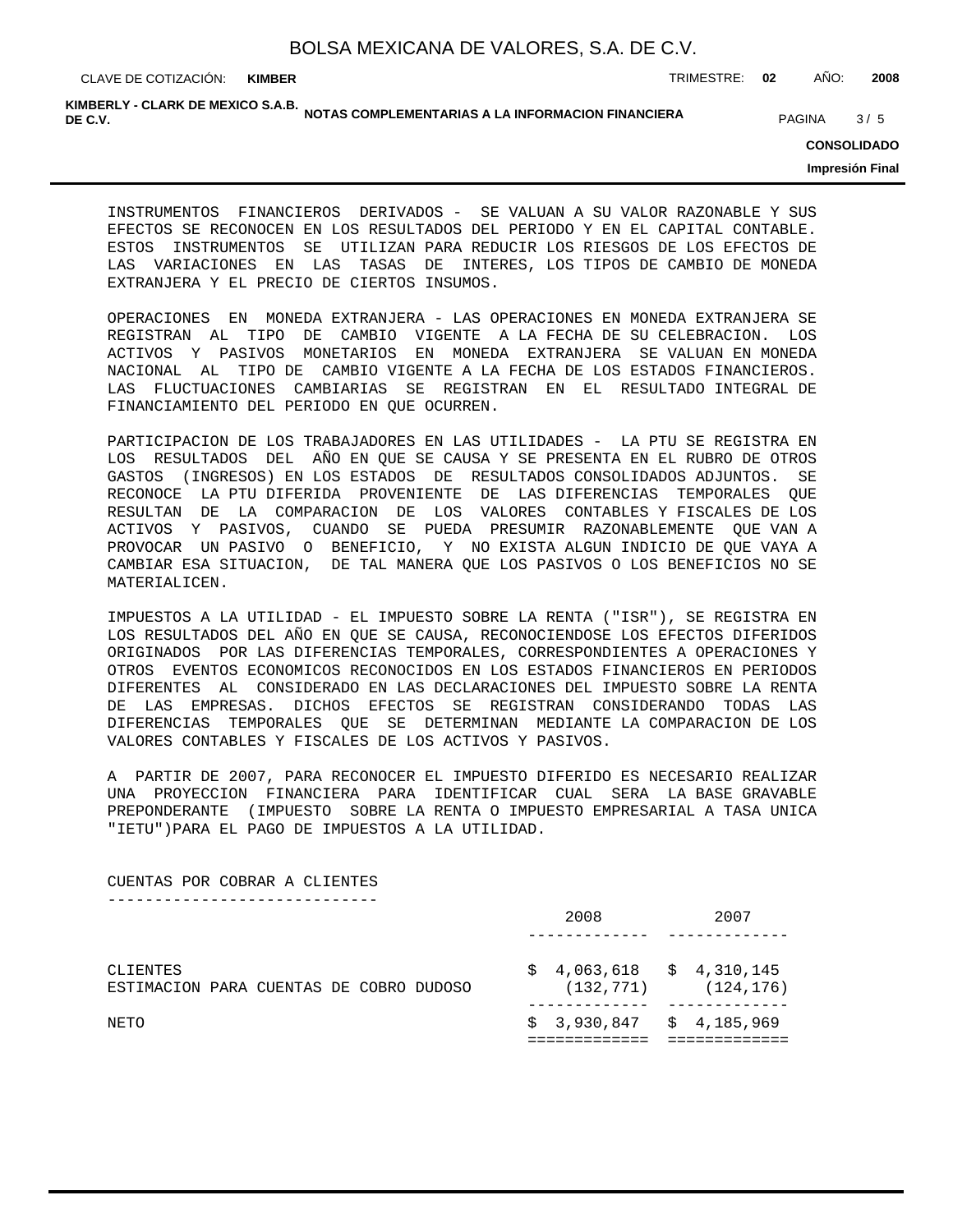CLAVE DE COTIZACIÓN: TRIMESTRE: **02** AÑO: **2008 KIMBER**

KIMBERLY - CLARK DE MEXICO S.A.B.<br>DE C.V.

**DE C.V.** PAGINA 64/5

#### **CONSOLIDADO**

**Impresión Final**

#### OTRAS CUENTAS Y DOCUMENTOS POR COBRAR -------------------------------------

|                                                  | 2008 |                    |      | 2007    |  |  |
|--------------------------------------------------|------|--------------------|------|---------|--|--|
|                                                  |      |                    |      |         |  |  |
| CORPORACION SCRIBE - PORCION CIRCULANTE<br>OTRAS | Ŝ.   | 148,206<br>297,049 | - \$ | 206,332 |  |  |
| NETO                                             | S    | 445,255 \$         |      | 206,332 |  |  |

INVENTARIOS

-----------

| TOTAL                       |         |   | $$1,676,026$ $$1,707,585$ |
|-----------------------------|---------|---|---------------------------|
|                             |         |   |                           |
| MATERIA PRIMA Y REFACCIONES | 803,606 |   | 758,557                   |
| PRODUCCION EN PROCESO       | 185,604 |   | 276,667                   |
| PRODUCTOS TERMINADOS        | 686,816 | S | 672,361                   |
|                             |         |   |                           |
|                             | 2008    |   | 2007                      |

INFORMACION POR SEGMENTOS -------------------------

LA PROPORCION EN LA VENTAS NETAS Y EN LA UTILIDAD DE OPERACION MAS DEPRECIACION Y AMORTIZACION (EBITDA) POR SEGMENTO DEL SEGUNDO TRIMESTRE DE 2008, SE RESUME COMO SIGUE:

|                    | 2008               |             | 2007               |             |  |  |  |  |
|--------------------|--------------------|-------------|--------------------|-------------|--|--|--|--|
|                    | VENTAS NETAS<br>ిన | EBITDA<br>° | VENTAS NETAS<br>ిన | EBITDA<br>ᆶ |  |  |  |  |
|                    |                    |             |                    |             |  |  |  |  |
| CONSUMIDOR         | 87                 | 93          | 87                 | 90          |  |  |  |  |
| PROFESSIONAL       | ヮ                  | 5           | 5                  | 5           |  |  |  |  |
| <b>EXPORTACION</b> | 6                  | 2           | 8                  | 5           |  |  |  |  |
| TOTAL              | 100                | 100         | 100                | 100         |  |  |  |  |
|                    |                    |             |                    |             |  |  |  |  |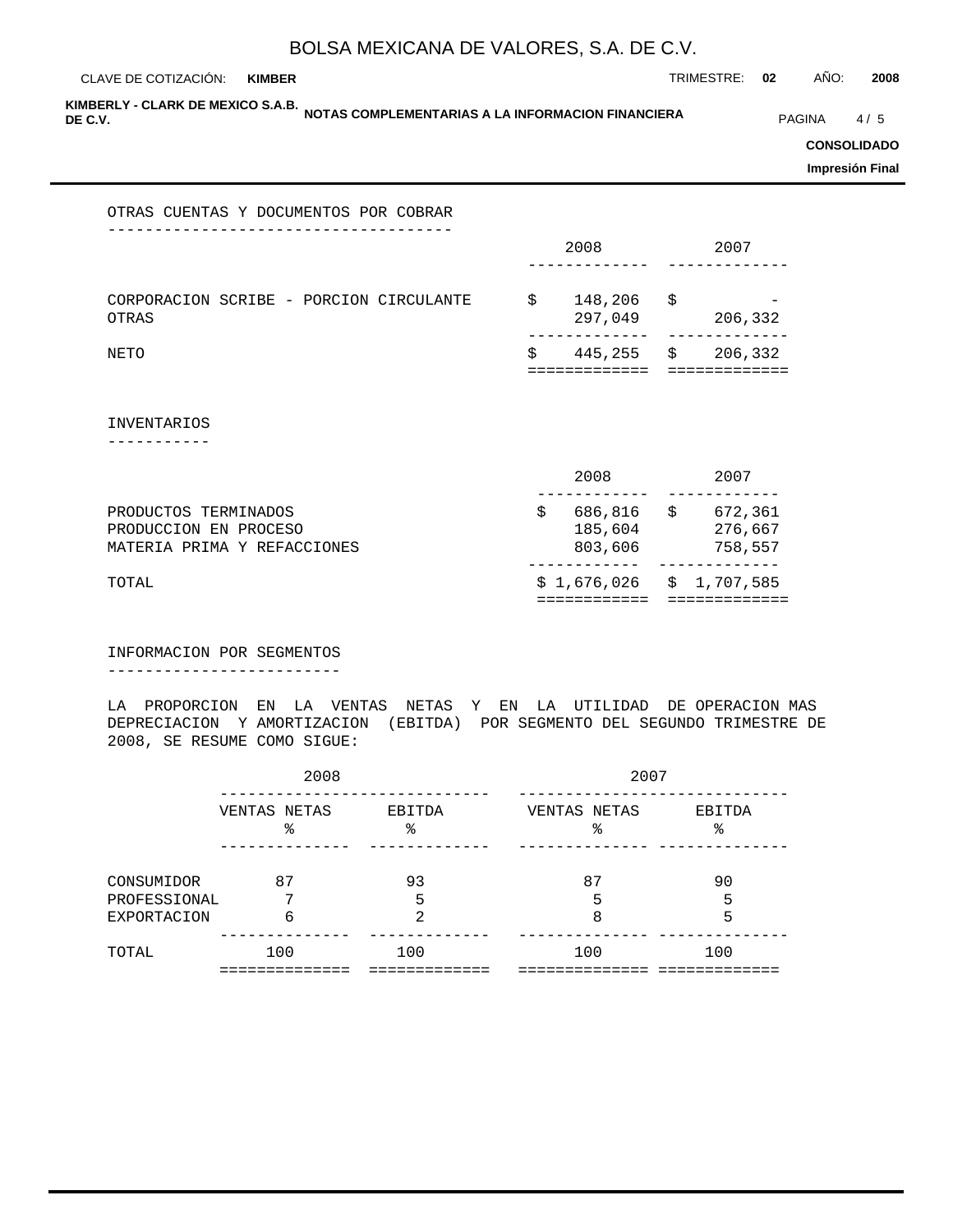**KIMBER**

CLAVE DE COTIZACIÓN: TRIMESTRE: **02** AÑO: **2008**

KIMBERLY - CLARK DE MEXICO S.A.B.<br>DE C.V. **DE C.V.** PAGINA 5/5 5/5

**CONSOLIDADO**

**Impresión Final**

OBLIGACIONES LABORALES AL RETIRO --------------------------------

EL PASIVO Y EL COSTO ANUAL POR PRIMAS DE ANTIGÜEDAD LEGAL, PLAN DE PENSIONES PARA PERSONAL QUE REUNA CIERTOS REQUISITOS E INDEMNIZACIONES AL TERMINO DE LA RELACION LABORAL, ES CALCULADO POR ACTUARIO INDEPENDIENTE CON BASE EN EL METODO DE CREDITO UNITARIO PROYECTADO. PARA HACER FRENTE A ESTAS OBLIGACIONES, LA COMPAÑIA TIENE ESTABLECIDOS FONDOS EN ADMINISTRACION.

A PARTIR DEL 1 DE ENERO DE 2008 ENTRO EN VIGOR LA NIF D-3, LA CUAL INCORPORA LA PTU CAUSADA Y DIFERIDA COMO PARTE DE SU NORMATIVIDAD. ADEMAS SE ESTABLECE QUE LAS PARTIDAS POR AMORTIZAR SE CARGARAN A RESULTADOS EN UN PLAZO MAXIMO DE 5 AÑOS.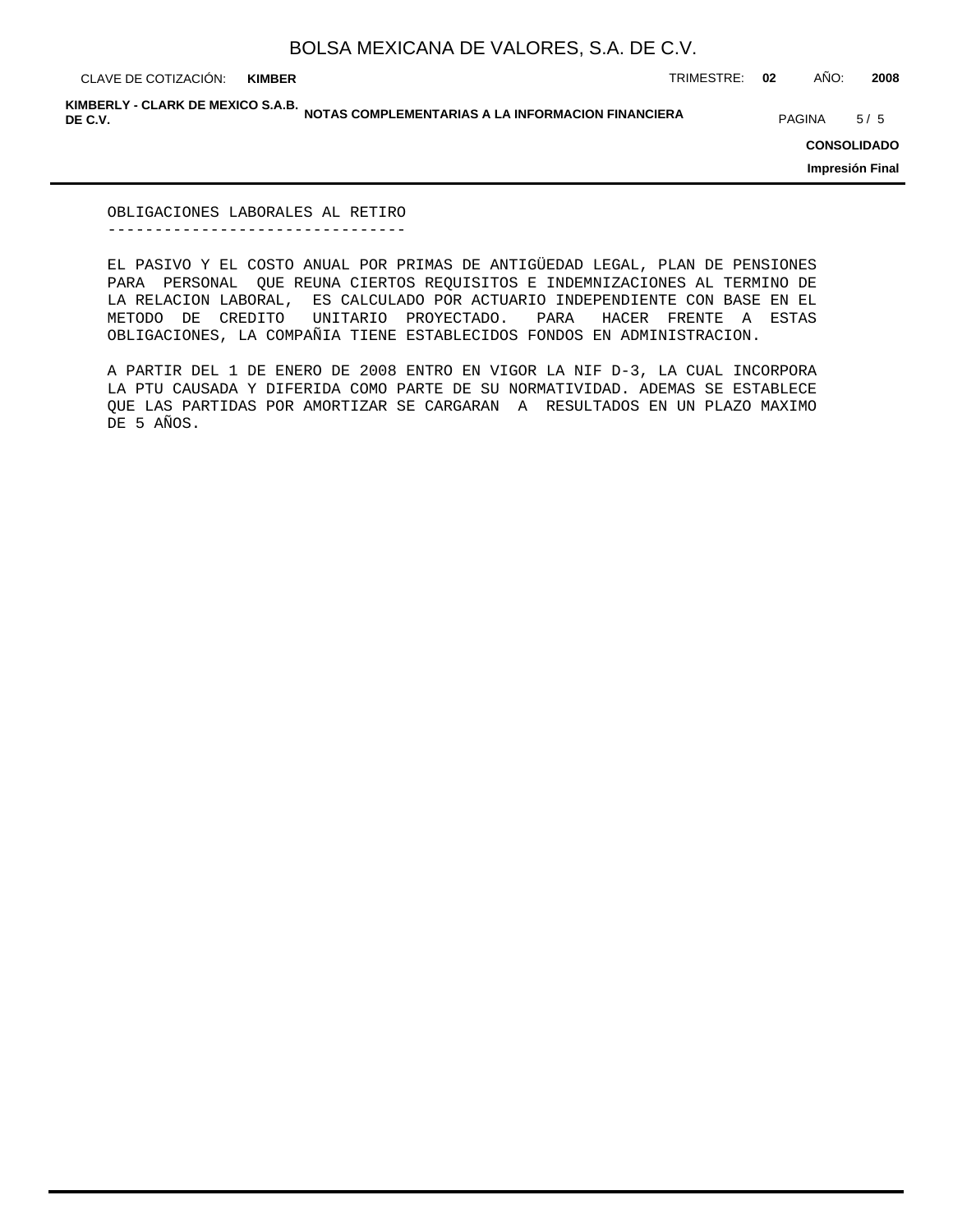CLAVE DE COTIZACIÓN TRIMESTRE **02** AÑO **2008 KIMBER**

**KIMBERLY - CLARK DE MEXICO S.A.B. DE C.V.**

## **RELACIÓN DE INVERSIÓN EN ACCIONES**

## **CONSOLIDADO**

## SUBSIDIARIAS

| <b>NOMBRE DE LA EMPRESA</b>                           | <b>ACTIVIDAD PRINCIPAL</b>                              | <b>NO. DE ACCIONES</b> | % DE TEN. |
|-------------------------------------------------------|---------------------------------------------------------|------------------------|-----------|
| CRISOBA INDUSTRIAL, S.A. DE C.V.                      | MANU PROD AL CONSUMO DE USO<br>PERSONAL                 | 790,601,970            | 100.00    |
| <b>PAPER PRODUCTS TRADE</b><br><b>CORPORATION</b>     | <b>COMERCIALIZADORA PROD EN EL</b><br><b>EXTRNAJERO</b> | 3,000,000              | 100.00    |
| <b>SERVICIOS EMPRESARIALES</b><br>SORAN, S.A. DE C.V. | SERVICIOS DE DISTRIBUCION                               | 200,000                | 100.00    |
| TAXI AEREO DE MEXICO, S.A.                            | TRANSPORTE AEREO                                        | 105,002,055            | 100.00    |
| <b>CINCO SUBSIDIARIAS</b>                             | ARRENDAMIENTO DE INMUEBLES Y<br><b>EQUIPO</b>           |                        | 100.00    |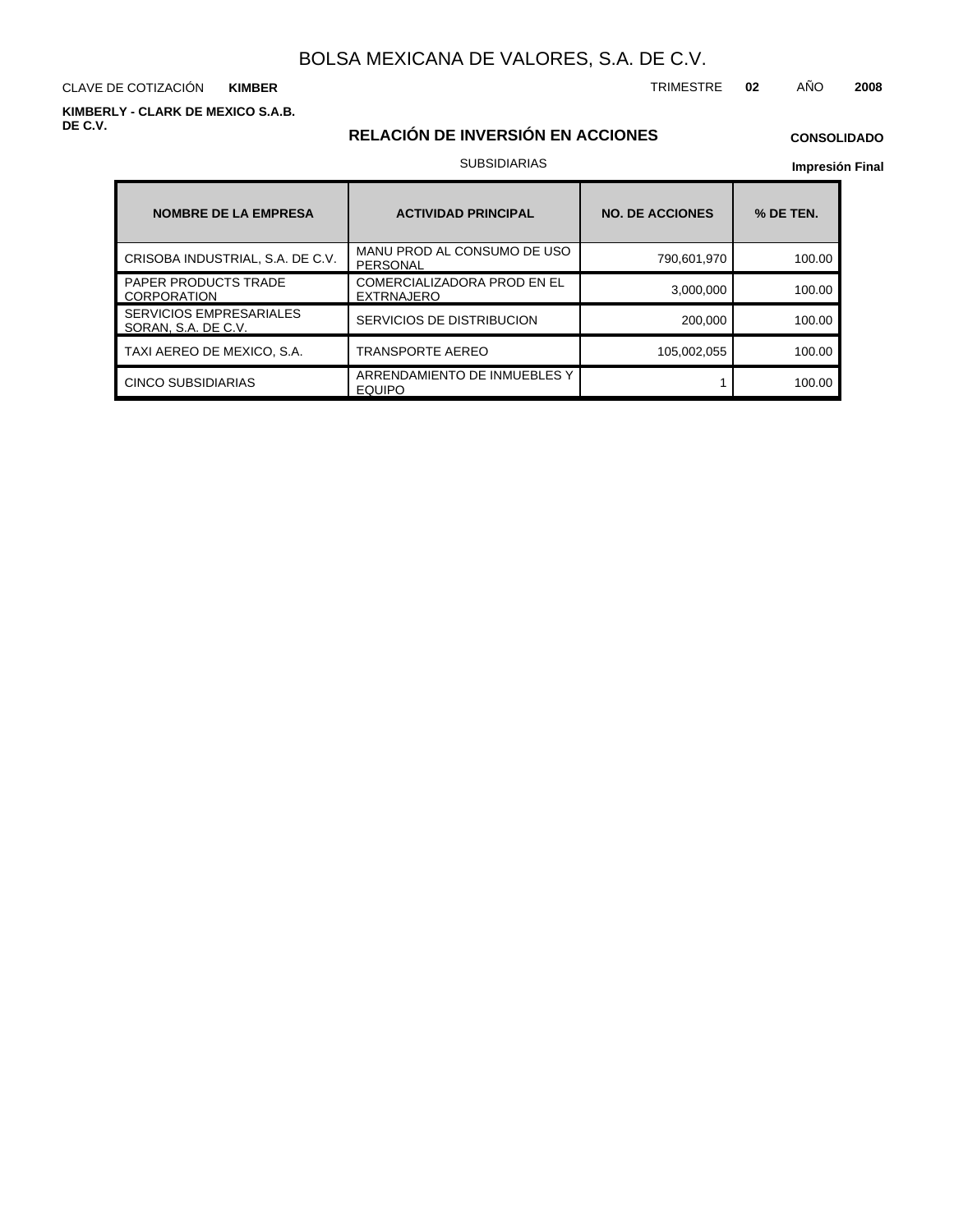#### CLAVE DE COTIZACIÓN **KIMBER**

#### **KIMBERLY - CLARK DE MEXICO S.A.B. DE C.V.**

# **DESGLOSE DE CRÉDITOS**

## (MILES DE PESOS)

**CONSOLIDADO**

**Impresión Final**

|                                    |                                                       |                                          |                                       |                                            |                   |                    | <b>VENCTOS, O AMORT, DENOMINADOS EN MONEDA NACIONAL</b> |                     |                     |                                     | <b>VENCTOS, O AMORT, DENOMINADOS EN MONEDA EXTRANJERA</b> |                    |                            |                     |                     |                                     |
|------------------------------------|-------------------------------------------------------|------------------------------------------|---------------------------------------|--------------------------------------------|-------------------|--------------------|---------------------------------------------------------|---------------------|---------------------|-------------------------------------|-----------------------------------------------------------|--------------------|----------------------------|---------------------|---------------------|-------------------------------------|
| <b>TIPO DE CRÉDITO/INSTITUCIÓN</b> | <b>CON</b><br><b>INSTITUCIÓN</b><br><b>EXTRANJERA</b> | <b>FECHA DE</b><br><b>FIRMA/CONTRATO</b> | <b>FECHA DE</b><br><b>VENCIMIENTO</b> | <b>TASA DE</b><br>INTERÉS y/o<br>Sobretasa |                   |                    | <b>INTERVALO DE TIEMPO</b>                              |                     |                     |                                     |                                                           |                    | <b>INTERVALO DE TIEMPO</b> |                     |                     |                                     |
|                                    |                                                       |                                          |                                       |                                            | <b>AÑO ACTUAL</b> | <b>HASTA 1 AÑO</b> | <b>HASTA 2 AÑOS</b>                                     | <b>HASTA 3 AÑOS</b> | <b>HASTA 4 AÑOS</b> | <b>HASTA 5 AÑOS O</b><br><b>MAS</b> | AÑO ACTUAL                                                | <b>HASTA 1 AÑO</b> | <b>HASTA 2 AÑOS</b>        | <b>HASTA 3 AÑOS</b> | <b>HASTA 4 AÑOS</b> | <b>HASTA 5 AÑOS O</b><br><b>MAS</b> |
| <b>BANCARIOS</b>                   |                                                       |                                          |                                       |                                            |                   |                    |                                                         |                     |                     |                                     |                                                           |                    |                            |                     |                     |                                     |
| <b>COMERCIO EXTERIOR</b>           |                                                       |                                          |                                       |                                            |                   |                    |                                                         |                     |                     |                                     |                                                           |                    |                            |                     |                     |                                     |
| <b>BANAMEX</b>                     | <b>NO</b>                                             | 16/05/2001                               | 15/06/2009                            | 3.33                                       |                   |                    |                                                         |                     |                     |                                     | 13,782                                                    |                    |                            |                     |                     |                                     |
| <b>BONO</b>                        | <b>SI</b>                                             | 28/07/1999                               | 01/08/2009                            | 9.33                                       |                   |                    |                                                         |                     |                     |                                     |                                                           |                    | 2,577,500                  |                     |                     |                                     |
| DEUTSCHE BANK                      | SI                                                    | 16/08/2001                               | 02/04/2012                            | 2.88                                       |                   |                    |                                                         |                     |                     |                                     | 12,775                                                    | 12,774             | 25,549                     | 25,549              | 25,549              |                                     |
| DEUTSCHE BANK                      | SI                                                    | 02/12/2002                               | 20/08/2010                            | 3.12                                       |                   |                    |                                                         |                     |                     |                                     | 9,628                                                     | 9,629              | 19,256                     | 9,629               | $\Omega$            |                                     |
| <b>BANK OF AMERICA</b>             | SI                                                    | 30/04/2001                               | 30/09/2011                            | 3.19                                       |                   |                    |                                                         |                     |                     |                                     | 6,634                                                     | 6,635              | 13,269                     | 13,269              | 6,634               |                                     |
|                                    | <b>NO</b>                                             |                                          |                                       |                                            |                   |                    |                                                         |                     |                     |                                     |                                                           |                    |                            |                     |                     |                                     |
|                                    | <b>NO</b>                                             |                                          |                                       |                                            |                   |                    |                                                         |                     |                     |                                     |                                                           |                    |                            |                     |                     |                                     |
|                                    | <b>NO</b>                                             |                                          |                                       |                                            |                   |                    |                                                         |                     |                     |                                     |                                                           |                    |                            |                     |                     |                                     |
|                                    | <b>NO</b>                                             |                                          |                                       |                                            |                   |                    |                                                         |                     |                     |                                     |                                                           |                    | $\Omega$                   |                     |                     |                                     |
| <b>CON GARANTÍA</b>                |                                                       |                                          |                                       |                                            |                   |                    |                                                         |                     |                     |                                     |                                                           |                    |                            |                     |                     |                                     |
| <b>BANCA COMERCIAL</b>             |                                                       |                                          |                                       |                                            |                   |                    |                                                         |                     |                     |                                     |                                                           |                    |                            |                     |                     |                                     |
| <b>OTROS</b>                       |                                                       |                                          |                                       |                                            |                   |                    |                                                         |                     |                     |                                     |                                                           |                    |                            |                     |                     |                                     |
| <b>TOTAL BANCARIOS</b>             |                                                       |                                          |                                       |                                            |                   | - 0                |                                                         |                     |                     |                                     | 42,819                                                    | 29,038             | 2,635,574                  | 48,447              | 32,183              |                                     |

TRIMESTRE **02** AÑO **2008**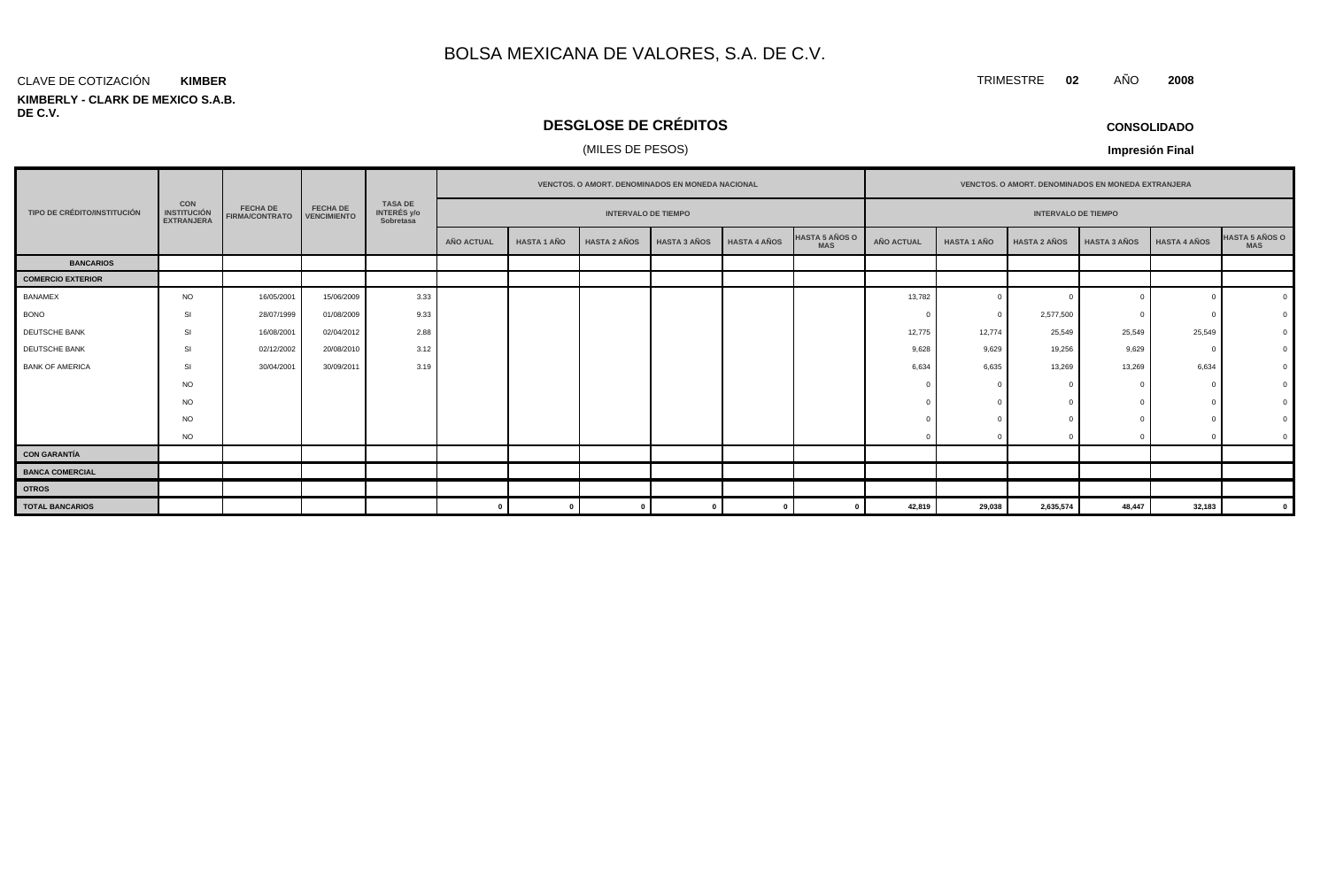#### CLAVE DE COTIZACIÓN TRIMESTRE **02** AÑO **2008 KIMBER**

#### **KIMBERLY - CLARK DE MEXICO S.A.B. DE C.V.**

# **DESGLOSE DE CRÉDITOS**

### (MILES DE PESOS)

|                                                     |                                                       |                                          |                                       |                                             |                   |                            |                     | VENCTOS. O AMORT. DENOMINADOS EN MONEDA NACIONAL |                     |                                     | <b>VENCTOS, O AMORT, DENOMINADOS EN MONEDA EXTRANJERA</b> |                    |                            |                     |                     |                                     |
|-----------------------------------------------------|-------------------------------------------------------|------------------------------------------|---------------------------------------|---------------------------------------------|-------------------|----------------------------|---------------------|--------------------------------------------------|---------------------|-------------------------------------|-----------------------------------------------------------|--------------------|----------------------------|---------------------|---------------------|-------------------------------------|
| TIPO DE CRÉDITO/INSTITUCIÓN                         | <b>CON</b><br><b>INSTITUCIÓN</b><br><b>EXTRANJERA</b> | <b>FECHA DE</b><br><b>FIRMA/CONTRATO</b> | <b>FECHA DE</b><br><b>VENCIMIENTO</b> | <b>TASA DE<br/>INTERÉS y/o</b><br>Sobretasa |                   | <b>INTERVALO DE TIEMPO</b> |                     |                                                  |                     |                                     |                                                           |                    | <b>INTERVALO DE TIEMPO</b> |                     |                     |                                     |
|                                                     |                                                       |                                          |                                       |                                             | <b>AÑO ACTUAL</b> | <b>HASTA 1 AÑO</b>         | <b>HASTA 2 AÑOS</b> | <b>HASTA 3 AÑOS</b>                              | <b>HASTA 4 AÑOS</b> | <b>HASTA 5 AÑOS O</b><br><b>MAS</b> | <b>AÑO ACTUAL</b>                                         | <b>HASTA 1 AÑO</b> | <b>HASTA 2 AÑOS</b>        | <b>HASTA 3 AÑOS</b> | <b>HASTA 4 AÑOS</b> | <b>HASTA 5 AÑOS O</b><br><b>MAS</b> |
| <b>BURSATILES</b>                                   |                                                       |                                          |                                       |                                             |                   |                            |                     |                                                  |                     |                                     |                                                           |                    |                            |                     |                     |                                     |
| <b>LISTADAS EN BOLSA (MEXICO Y/O</b><br>EXTRANJERO) |                                                       |                                          |                                       |                                             |                   |                            |                     |                                                  |                     |                                     |                                                           |                    |                            |                     |                     |                                     |
| QUIROGRAFARIOS                                      |                                                       |                                          |                                       |                                             |                   |                            |                     |                                                  |                     |                                     |                                                           |                    |                            |                     |                     |                                     |
| CERTIFICADOS BURSÁTILES                             | <b>NA</b>                                             | 18/06/2003                               | 08/12/2010                            | 8.67                                        |                   |                            |                     | 750,000                                          |                     |                                     |                                                           |                    |                            |                     |                     |                                     |
| CERTIFICADOS BURSÁTILES                             | <b>NA</b>                                             | 18/06/2003                               | 05/06/2013                            | 8.95                                        |                   |                            |                     |                                                  |                     | 1,250,000                           |                                                           |                    |                            |                     |                     |                                     |
| CERTIFICADOS BURSÁTILES                             | <b>NA</b>                                             | 05/07/2007                               | 26/06/2017                            | 7.83                                        |                   |                            |                     |                                                  |                     | 2,500,000                           |                                                           |                    |                            |                     |                     |                                     |
| <b>CON GARANTÍA</b>                                 |                                                       |                                          |                                       |                                             |                   |                            |                     |                                                  |                     |                                     |                                                           |                    |                            |                     |                     |                                     |
| <b>COLOCACIONES PRIVADAS</b>                        |                                                       |                                          |                                       |                                             |                   |                            |                     |                                                  |                     |                                     |                                                           |                    |                            |                     |                     |                                     |
| QUIROGRAFARIOS                                      |                                                       |                                          |                                       |                                             |                   |                            |                     |                                                  |                     |                                     |                                                           |                    |                            |                     |                     |                                     |
| <b>CON GARANTÍA</b>                                 |                                                       |                                          |                                       |                                             |                   |                            |                     |                                                  |                     |                                     |                                                           |                    |                            |                     |                     |                                     |
| TOTAL BURSÁTILES Y COLOCACIONES<br><b>PRIVADAS</b>  |                                                       |                                          |                                       |                                             |                   | $\bf{0}$                   |                     | 750,000                                          | $\mathbf{0}$        | 3,750,000                           |                                                           |                    |                            |                     |                     | $\mathbf{0}$                        |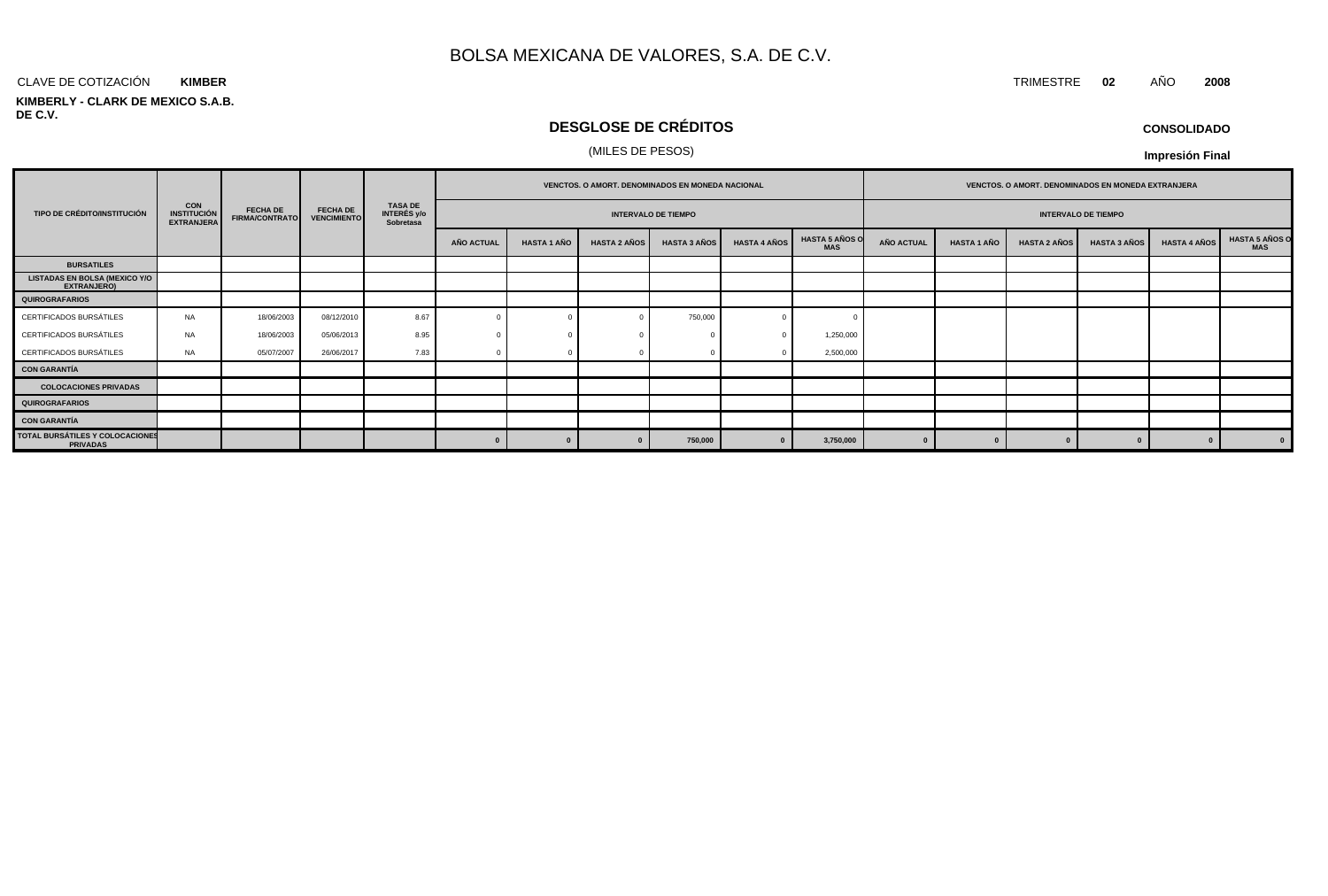#### CLAVE DE COTIZACIÓN TRIMESTRE **02** AÑO **2008 KIMBER**

#### **KIMBERLY - CLARK DE MEXICO S.A.B. DE C.V.**

## **DESGLOSE DE CRÉDITOS**

### (MILES DE PESOS)

| <b>EXTRANJERA</b>             | <b>FECHA</b><br><b>CONCERTACIÓN</b> | <b>FECHA DE</b><br><b>VENCIMIENTO</b> |                   |                    |                     |                     |                            |                                                  |                   |                    |                     |                         |                            |                                                                                               |
|-------------------------------|-------------------------------------|---------------------------------------|-------------------|--------------------|---------------------|---------------------|----------------------------|--------------------------------------------------|-------------------|--------------------|---------------------|-------------------------|----------------------------|-----------------------------------------------------------------------------------------------|
|                               |                                     |                                       | <b>AÑO ACTUAL</b> | <b>HASTA 1 AÑO</b> | <b>HASTA 2 AÑOS</b> | <b>HASTA 3 AÑOS</b> | <b>HASTA 4 AÑOS</b>        | HASTA 5 AÑOS O<br><b>MAS</b>                     | <b>AÑO ACTUAL</b> | <b>HASTA 1 AÑO</b> | <b>HASTA 2 AÑOS</b> | <b>HASTA 3 AÑOS</b>     | <b>HASTA 4 AÑOS</b>        | HASTA 5 AÑOS O                                                                                |
|                               |                                     |                                       |                   |                    |                     |                     |                            |                                                  |                   |                    |                     |                         |                            |                                                                                               |
| NA                            | 01/06/2008                          |                                       | 1,120,124         |                    | $\overline{0}$      | $\Omega$            | $\Omega$                   |                                                  |                   |                    |                     |                         |                            |                                                                                               |
| <b>NA</b>                     | 01/06/2008                          |                                       | $\sqrt{ }$        |                    | $\overline{0}$      |                     |                            |                                                  |                   |                    |                     |                         |                            |                                                                                               |
| SI                            | 01/06/2008                          |                                       |                   |                    |                     |                     |                            |                                                  | 1,228,540         | $\Omega$           | $\Omega$            | $\Omega$                | $\Omega$                   |                                                                                               |
| <b>NO</b>                     |                                     |                                       |                   |                    |                     |                     |                            |                                                  | $\overline{0}$    | $\Omega$           | $\Omega$            | $\overline{\mathbf{0}}$ | $\mathbf{0}$               |                                                                                               |
|                               |                                     |                                       | 1,120,124         | $\Omega$           | $\overline{0}$      |                     | $\Omega$                   |                                                  | 1,228,540         | $\Omega$           | $\Omega$            | $\Omega$                | $\mathbf 0$                |                                                                                               |
|                               |                                     |                                       |                   |                    |                     |                     |                            |                                                  |                   |                    |                     |                         |                            |                                                                                               |
|                               |                                     |                                       |                   |                    |                     |                     |                            |                                                  |                   |                    |                     |                         |                            |                                                                                               |
| NA                            |                                     |                                       | $\Omega$          | $\bigcap$          | $\overline{0}$      |                     | $\Omega$                   |                                                  |                   |                    |                     |                         |                            |                                                                                               |
| SI                            |                                     |                                       |                   |                    |                     |                     |                            |                                                  | $\mathbf 0$       | $\Omega$           | $\mathbf{0}$        | $\Omega$                |                            |                                                                                               |
|                               |                                     |                                       | $\Omega$          | $\Omega$           | $\overline{0}$      |                     | $\Omega$                   |                                                  | $\Omega$          |                    | $\Omega$            | $\Omega$                |                            |                                                                                               |
|                               |                                     |                                       |                   |                    |                     |                     |                            |                                                  |                   |                    |                     |                         |                            |                                                                                               |
|                               |                                     |                                       |                   |                    |                     |                     |                            |                                                  |                   |                    |                     |                         |                            |                                                                                               |
| <b>NA</b>                     |                                     |                                       | 4,063,272         | $\bigcap$          |                     |                     |                            |                                                  | 105,835           | $\Omega$           |                     |                         |                            |                                                                                               |
|                               |                                     |                                       | 4,063,272         | $\Omega$           | $\overline{0}$      |                     | $\Omega$                   |                                                  | 105,835           | $\Omega$           | $\Omega$            | $\Omega$                |                            |                                                                                               |
|                               |                                     |                                       |                   |                    |                     |                     |                            |                                                  |                   |                    |                     |                         |                            |                                                                                               |
|                               |                                     |                                       | 5,183,396         | $\mathbf{0}$       | $\mathbf 0$         | 750,000             |                            | 3,750,000                                        | 1,377,194         | 29,038             | 2,635,574           | 48,447                  | 32,183                     |                                                                                               |
| OTROS PASIVOS CIRCULANTES SIN | CORTO Y LARGO PLAZO (S103 Y S30)    | CON INSTITUCIÓN                       |                   |                    |                     | $\Omega$            | <b>INTERVALO DE TIEMPO</b> | VENCTOS. O AMORT. DENOMINADOS EN MONEDA NACIONAL | $\mathbf 0$       |                    |                     |                         | <b>INTERVALO DE TIEMPO</b> | VENCTOS. O AMORT. DENOMINADOS EN MONEDA EXTRANJERA<br>$\circ$<br>$\mathbf{0}$<br>$\mathbf{0}$ |

LOS CRÉDITOS SON EL DÓLARES AMERICANOS Y SE UTILIZÓ \$10.31 PESOS POR UN DÓLAR.

**CONSOLIDADO**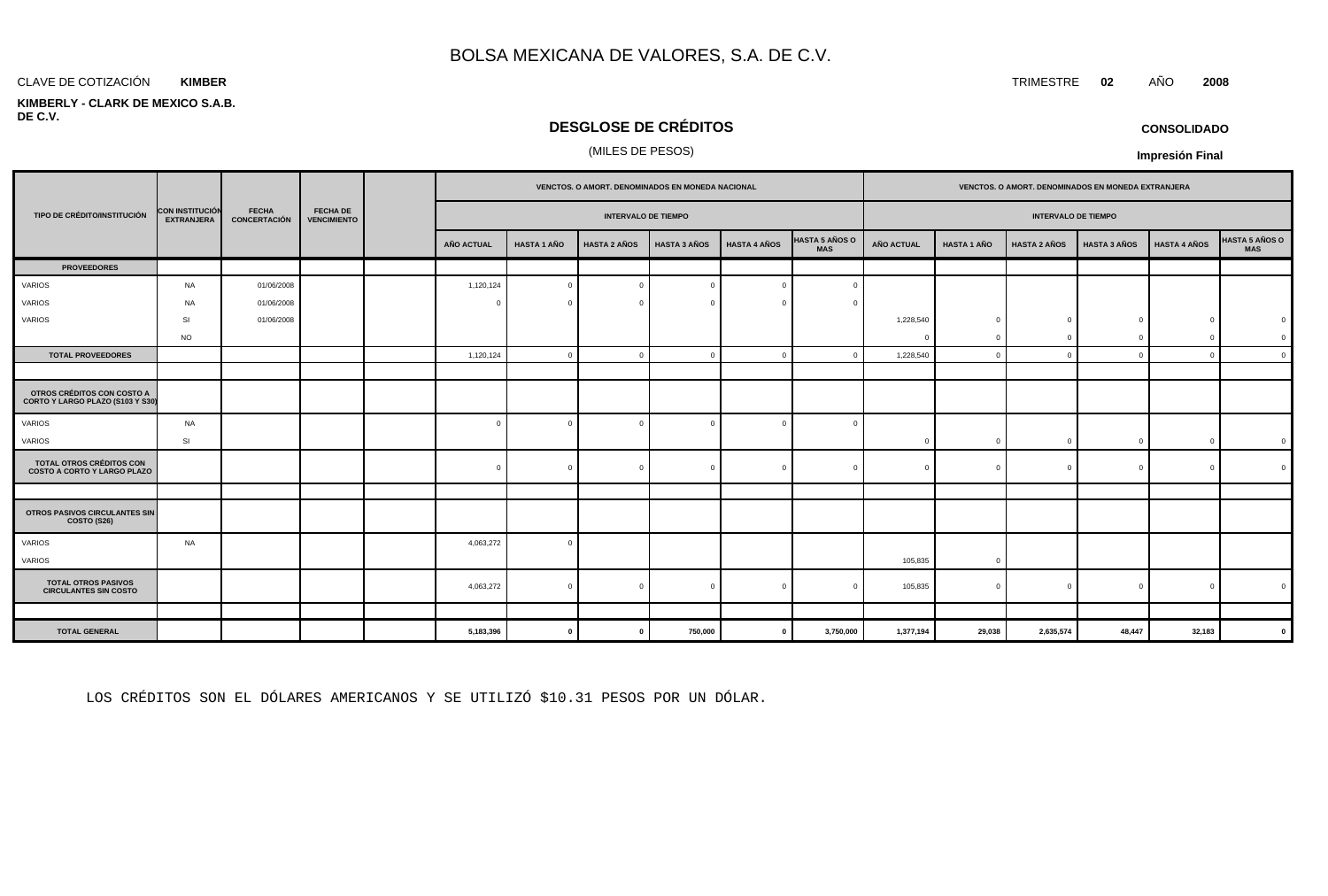#### CLAVE DE COTIZACIÓN: **KIMBER KIMBERLY - CLARK DE MEXICO S.A.B. DE C.V.**

**POSICIÓN MONETARIA EN MONEDA EXTRANJERA**

(MILES DE PESOS)

#### **CONSOLIDADO**

**Impresión Final**

|                               | DÓLARES (1)                                                     |              |              | <b>OTRAS MONEDAS (1)</b> | <b>TOTAL MILES DE</b> |  |
|-------------------------------|-----------------------------------------------------------------|--------------|--------------|--------------------------|-----------------------|--|
| POSICIÓN EN MONEDA EXTRANJERA | MILES DE DÓLARES MILES DE PESOS MILES DE DÓLARES MILES DE PESOS |              |              |                          | <b>PESOS</b>          |  |
| <b>ACTIVO MONETARIO</b>       | 99,068                                                          | 1,021,655    | $\mathbf{0}$ | 0                        | 1,021,655             |  |
| <b>PASIVO</b>                 | 399,848                                                         | 4,122,436    | $\mathbf{0}$ | Λ                        | 4,122,436             |  |
| <b>CORTO PLAZO</b>            | 136,395                                                         | 1,406,232    | 0            |                          | 1,406,232             |  |
| <b>LARGO PLAZO</b>            | 263,453                                                         | 2,716,204    | 0            | $\overline{0}$           | 2,716,204             |  |
| <b>SALDO NETO</b>             | $-300,780$                                                      | $-3,100,781$ | 0            |                          | $-3,100,781$          |  |

(1) EN LA SECCIÓN DE OBSERVACIONES SE DEBE ESPECIFICAR LA MONEDA Y EL TIPO DE CAMBIO

#### **OBSERVACIONES**

EL TIPO DE CAMBIO UTILIZADO PARA LA CONVERSIÓN DE LOS DÓLARES ES DE \$10.31 PESOS POR UN DÓLAR.

TRIMESTRE: **02** AÑO: **2008**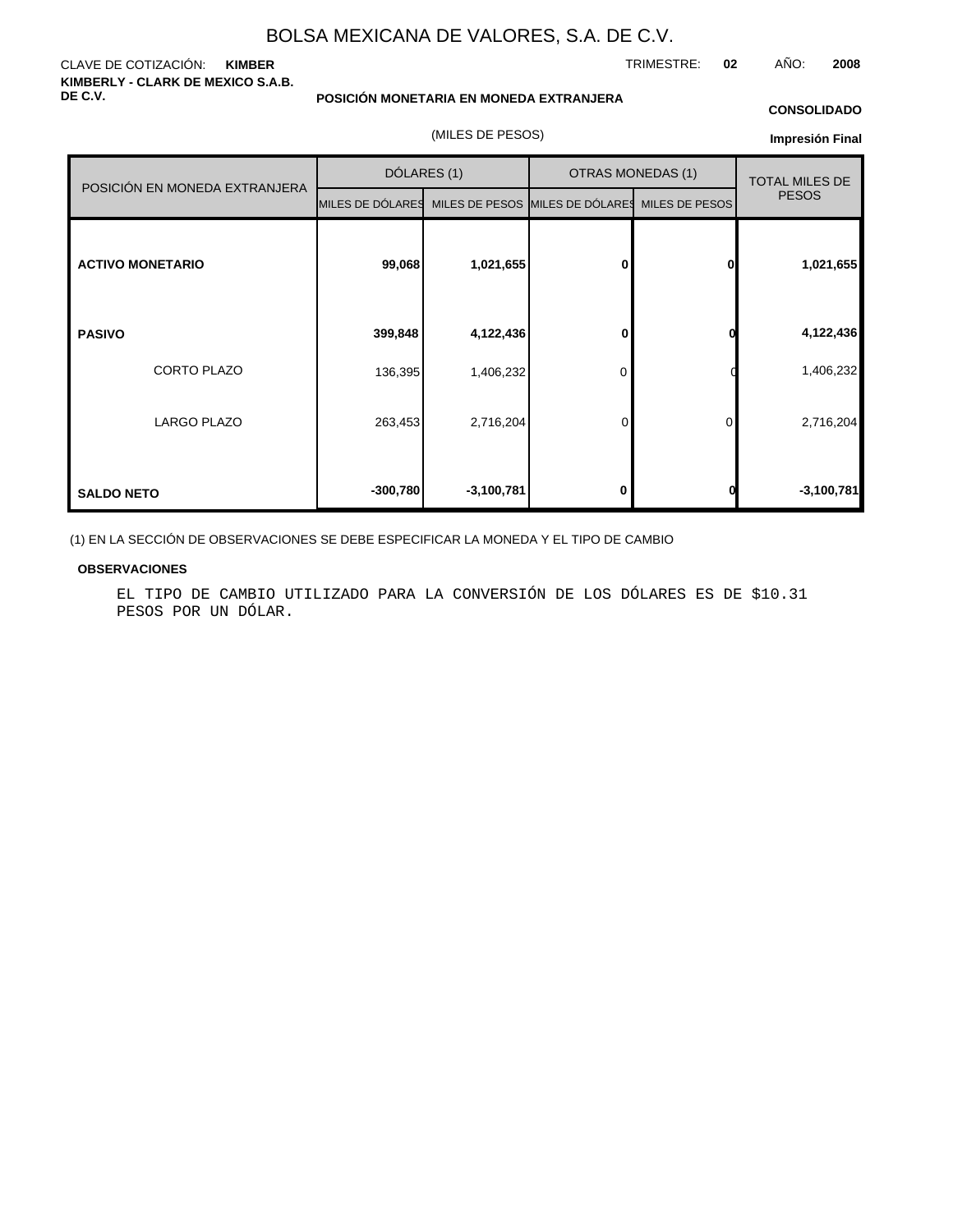TRIMESTRE: **02** AÑO: **2008**

CLAVE DE COTIZACIÓN: **KIMBER KIMBERLY - CLARK DE MEXICO S.A.B. DE C.V.**

#### **CEDULA DE INTEGRACIÓN Y CÁLCULO DE RESULTADO POR POSICIÓN MONETARIA** (MILES DE PESOS)

**CONSOLIDADO**

| <b>MES</b>     | <b>ACTIVOS</b><br><b>MONETARIOS</b> | <b>PASIVOS</b><br><b>MONETARIOS</b> | <b>POSICIÓN</b><br><b>MONETARIA</b><br>(ACTIVA) PASIVA | <b>INFLACIÓN</b><br><b>MENSUAL</b> | <b>EFECTO MENSUAL</b><br>(ACTIVO) PASIVO |
|----------------|-------------------------------------|-------------------------------------|--------------------------------------------------------|------------------------------------|------------------------------------------|
| <b>ENERO</b>   |                                     |                                     |                                                        | 0.00                               |                                          |
| <b>FEBRERO</b> |                                     |                                     |                                                        | 0.00                               |                                          |
| MARZO          |                                     |                                     |                                                        | 0.00                               |                                          |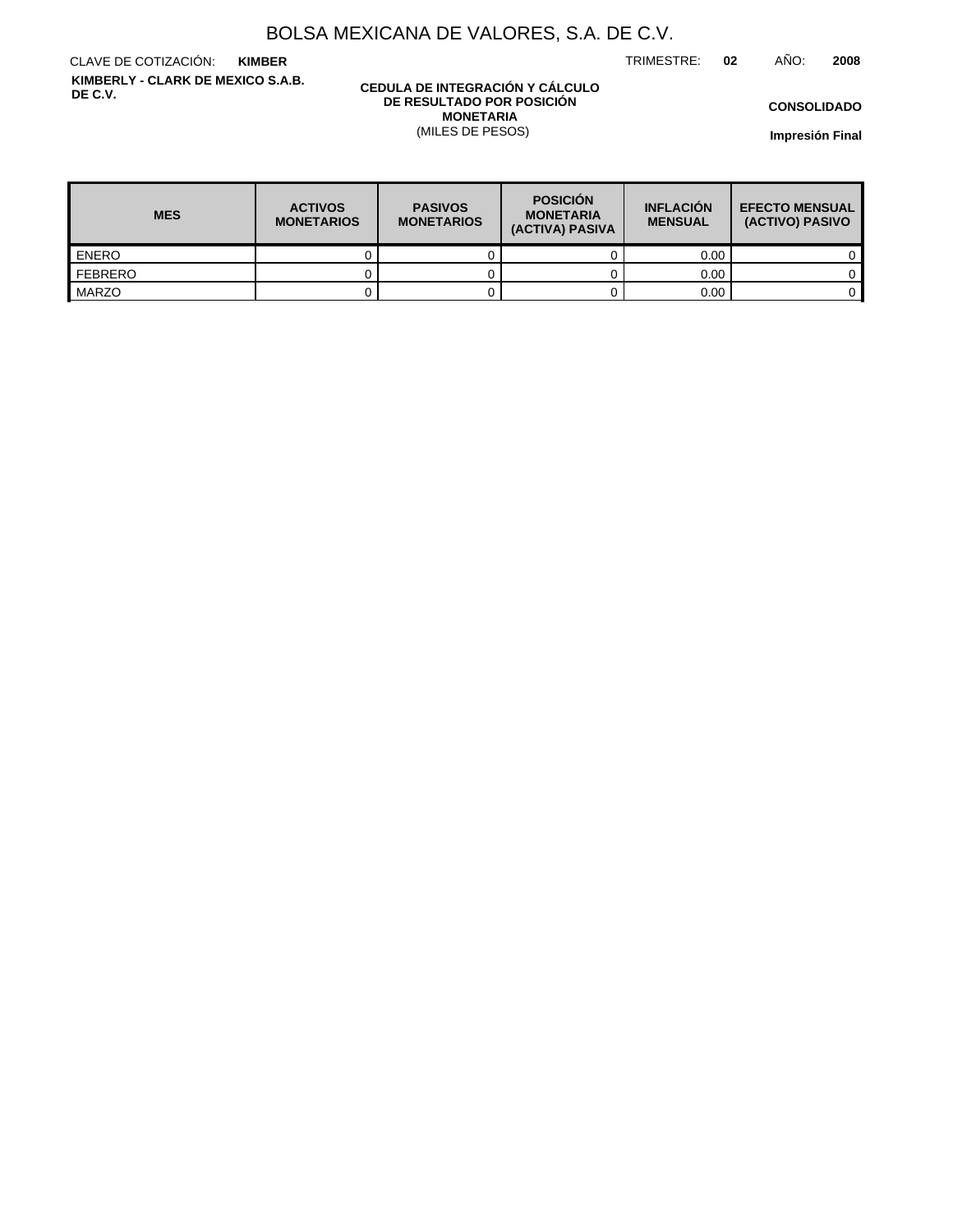**KIMBER**

CLAVE DE COTIZACIÓN: TRIMESTRE: **02** AÑO: **2008**

**KIMBERLY - CLARK DE MEXICO S.A.B.**

**INSTRUMENTOS DE DEUDA**

**PAGINA** 1/2

**CONSOLIDADO**

**Impresión Final**

#### **LIMITACIONES FINANCIERAS SEGUN ESCRITURAS DE LA EMISION Y/O TITULO**

LAS LIMITACIONES DE LOS CERTIFICADOS BURSÁTILES, SON DE HACER Y DE NO HACER; LIMITACIONES FINANCIERAS NINGUNA.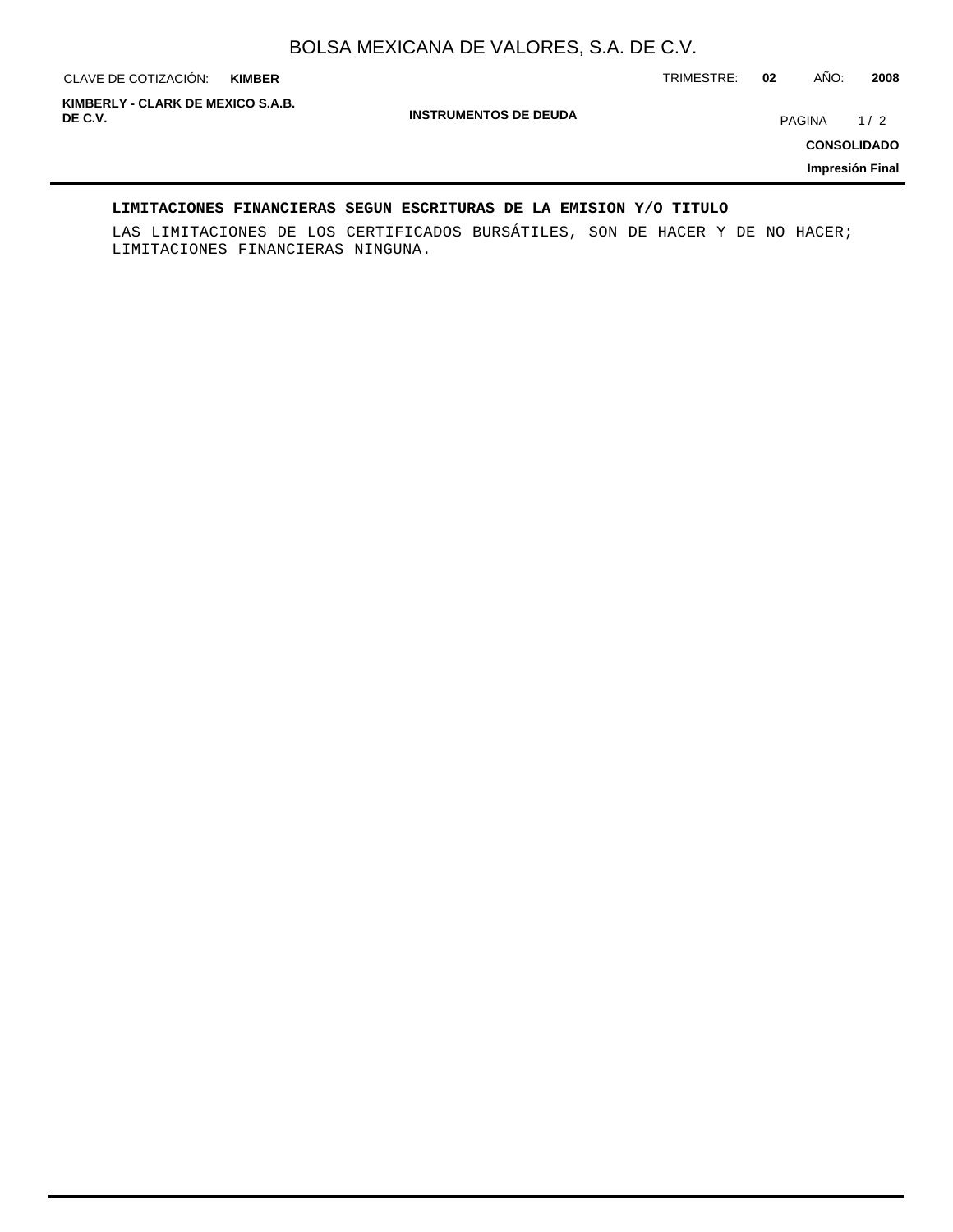| CLAVE DE COTIZACIÓN:                         | <b>KIMBER</b> |                              | TRIMESTRE: | 02 | AÑO:          | 2008                      |
|----------------------------------------------|---------------|------------------------------|------------|----|---------------|---------------------------|
| KIMBERLY - CLARK DE MEXICO S.A.B.<br>DE C.V. |               | <b>INSTRUMENTOS DE DEUDA</b> |            |    | <b>PAGINA</b> | 2/2<br><b>CONSOLIDADO</b> |
|                                              |               |                              |            |    |               | Impresión Final           |

**SITUACION ACTUAL DE LAS LIMITACIONES FINANCIERAS**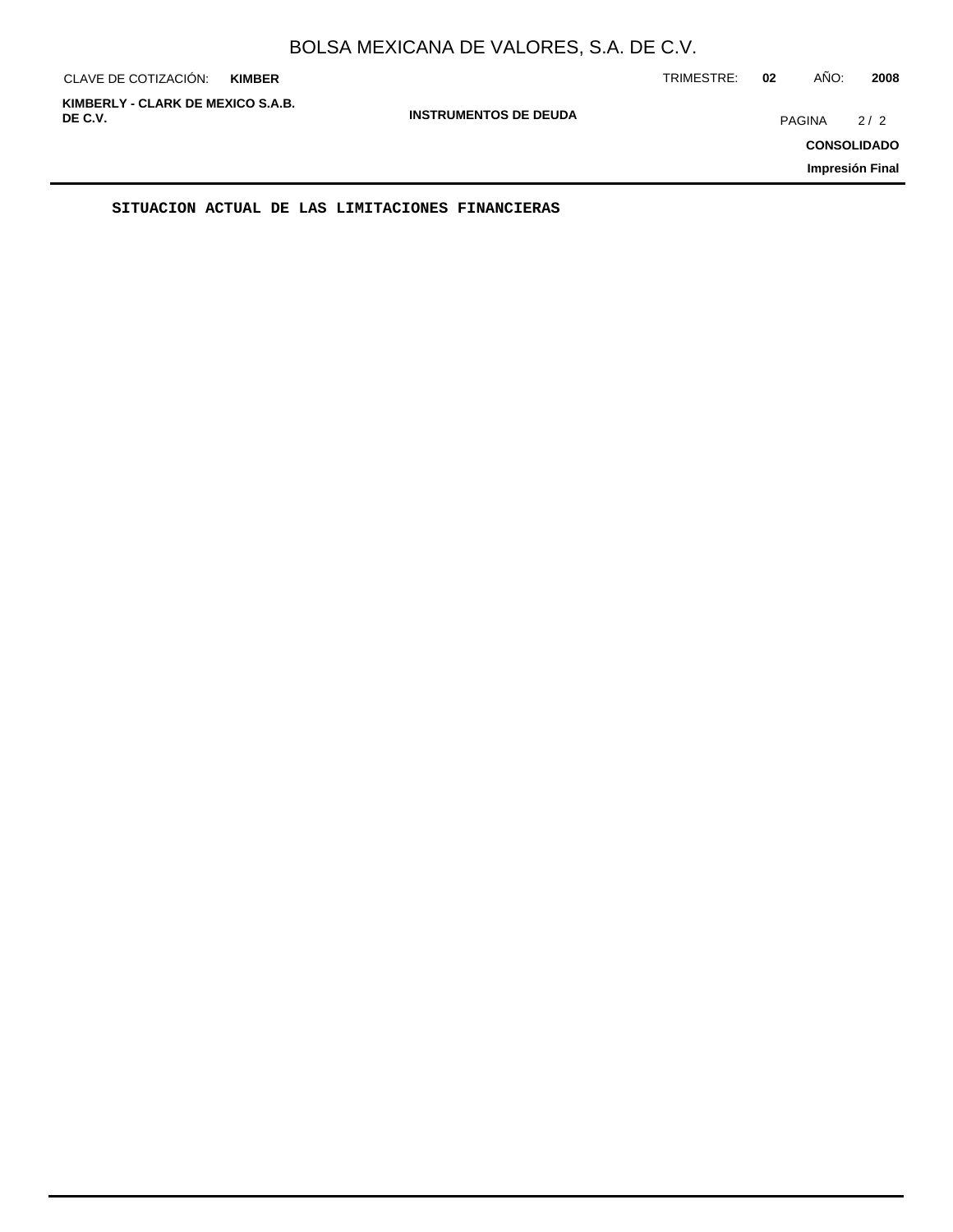CLAVE DE COTIZACIÓN: TRIMESTRE: **02** AÑO: **2008 KIMBER KIMBERLY - CLARK DE MEXICO S.A.B. DE C.V.**

#### **PLANTAS, CENTROS COMERCIALES, DE DISTRIBUCIÓN Y/O SERVICIO**

**CONSOLIDADO**

**Impresión Final**

| <b>PLANTA O CENTRO</b>     | <b>ACTIVIDAD ECONOMICA</b> | <b>CAPACIDAD INSTALADA</b> | % DE UTIL. |
|----------------------------|----------------------------|----------------------------|------------|
| <b>PANTA BAJIO</b>         | PRODUCTOS AL CONSUMIDOR    |                            | 0.00       |
| PLANTA ORIZABA             | PRODUCTOS AL CONSUMIDOR    |                            |            |
| <b>PLANTA RAMOS ARIZPE</b> | PRODUCTOS AL CONSUMIDOR    |                            | ∩          |
| PLANTA TLAXCALA            | PRODUCTOS AL CONSUMIDOR    |                            |            |
| PLANTA CUAUTITLAN          | PRODUCTOS AL CONSUMIDOR    |                            |            |
| PLANTA ECATEPEC            | PRODUCTOS AL CONSUMIDOR    | ∩                          |            |
| PLANTA TEXMELUCAN          | PRODUCTOS INSTITUCIONALES  |                            |            |
| PLANTA MORELIA             | PRODUCTOS AL CONSUMIDOR    |                            |            |

### **OBSERVACIONES**

LA CAPACIDAD INSTALADA Y EL PORCENTAJE DE UTILIZACIÓN VARIA SEGÚN LA PRODUCCIÓN.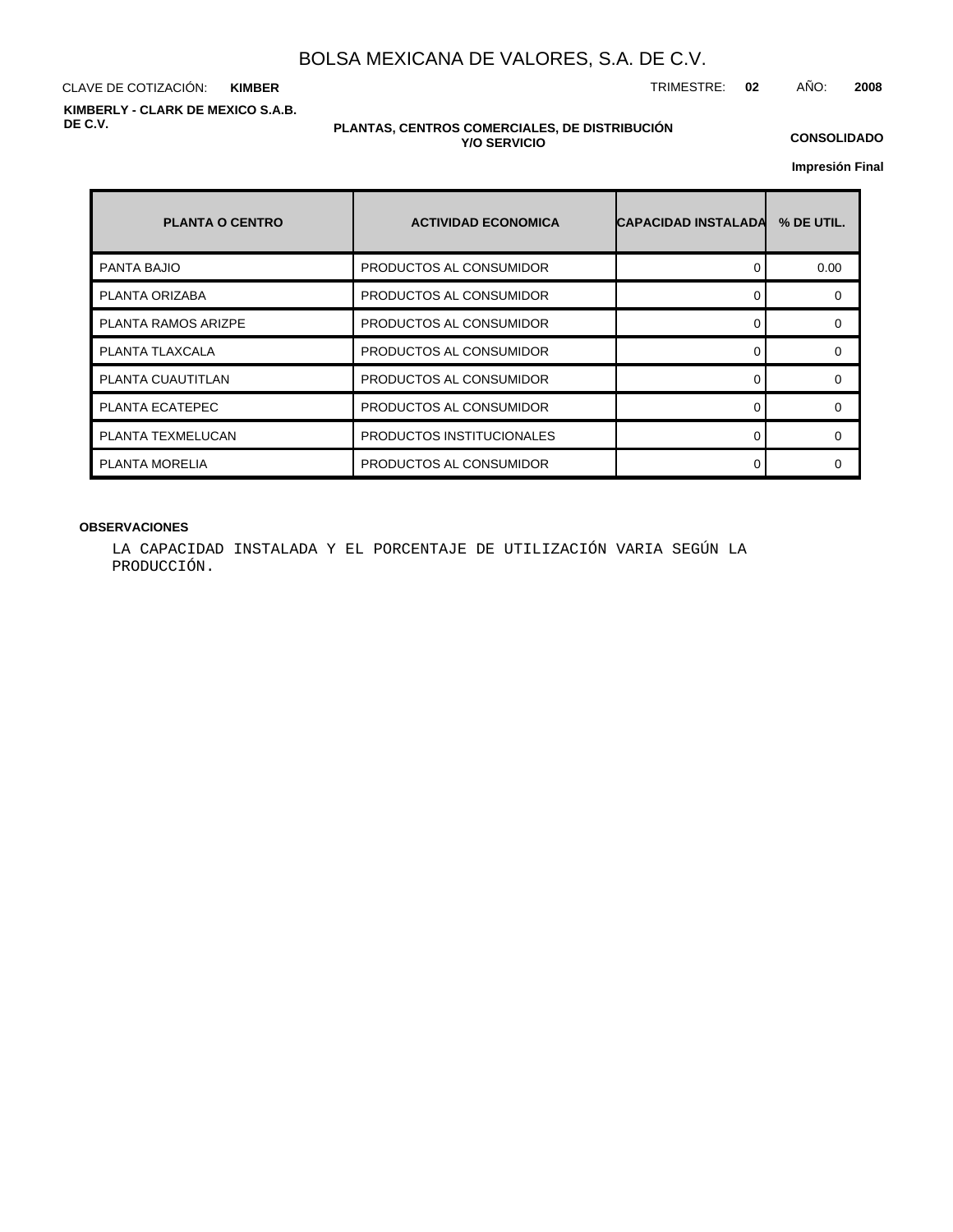CLAVE DE COTIZACIÓN **KIMBER KIMBERLY - CLARK DE MEXICO S.A.B. DE C.V.**

### **MATERIAS PRIMAS DIRECTAS**

#### **CONSOLIDADO**

TRIMESTRE **02** AÑO **2008**

**Impresión Final**

| <b>MATERIAS PRIMAS</b>              | <b>PRINCIPALES</b><br><b>PROVEEDORES</b>   | <b>ORIGEN</b> | SUST.<br>NAL. | % COSTO<br><b>PRODUCCIÓN</b><br><b>TOTAL</b> |
|-------------------------------------|--------------------------------------------|---------------|---------------|----------------------------------------------|
| <b>POLIETILENO</b>                  | POLYCEL.<br>CONVERTID.,<br><b>PROPIFLE</b> | Nacional      |               | 0                                            |
| <b>QUIMICOS</b>                     | POLIQUIMICOS,<br><b>PROEQSA</b>            | Nacional      |               | 0                                            |
| <b>CORRUGADOS</b>                   | <b>EMP. CARTON TITAN</b>                   | Nacional      |               | 0                                            |
| <b>FIBRA PARA RECICLAR</b>          | RECYCLE, REPACSA,<br><b>BOD ESTRELLA</b>   | Nacional      |               | $\Omega$                                     |
| <b>ADHESIVOS</b>                    | <b>NATIONAL</b>                            | Nacional      |               | 0                                            |
| <b>CINTAS Y ELASTOMEROS</b>         | 3M, FILAMENTOS                             | Nacional      |               | 0                                            |
| <b>CELULOSA DE MADERA</b>           | ARACRUZ, GP<br><b>CELLULOS Y DOMTAR</b>    | Importación   |               | $\Omega$                                     |
| <b>FIBRA P/RECICLAR Y RECICLADA</b> | WEYERHAEUSER,<br><b>HARMON</b>             | Importación   |               | 0                                            |
| <b>POLIACRILATO DE SODIO</b>        | BASF, TOYOTA                               | Importación   |               | 0                                            |
| <b>POLIPROPILENO</b>                | <b>EXXONMOBIL</b>                          | Importación   |               | 0                                            |

**OBSERVACIONES**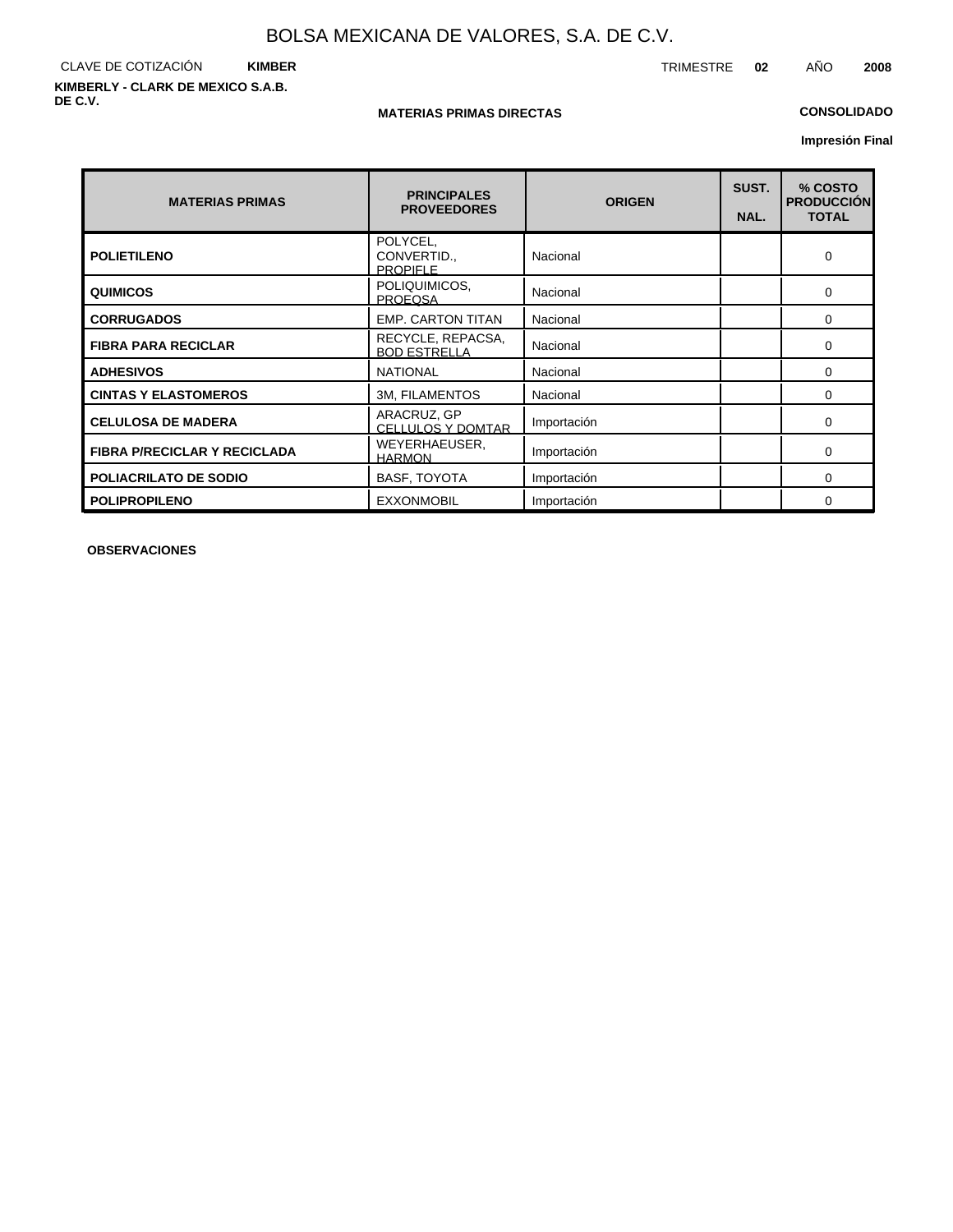**KIMBER**

**KIMBERLY - CLARK DE MEXICO S.A.B. DE C.V.**

## CLAVE DE COTIZACIÓN TRIMESTRE **02** AÑO **2008**

# **DISTRIBUCIÓN DE VENTAS POR PRODUCTO**

# **CONSOLIDADO Impresión Final**

VENTAS TOTALES

| <b>PRINCIPALES</b>       |                | <b>VENTAS</b>  | % DE PART. | <b>PRINCIPALES</b> |                 |  |  |
|--------------------------|----------------|----------------|------------|--------------------|-----------------|--|--|
|                          | <b>VOLUMEN</b> | <b>IMPORTE</b> | MDO.       | <b>MARCAS</b>      | <b>CLIENTES</b> |  |  |
| <b>NACIONALES</b>        |                |                |            |                    |                 |  |  |
| PROD. AL CONSUMIDOR      | 0              | 10,671,038     | C          |                    |                 |  |  |
| <b>EXTRANJERAS</b>       |                |                |            |                    |                 |  |  |
| <b>INFORMACION TOTAL</b> | $\mathbf 0$    | 644,321        | $\Omega$   |                    |                 |  |  |
| <b>TOTAL</b>             |                | 11,315,359     |            |                    |                 |  |  |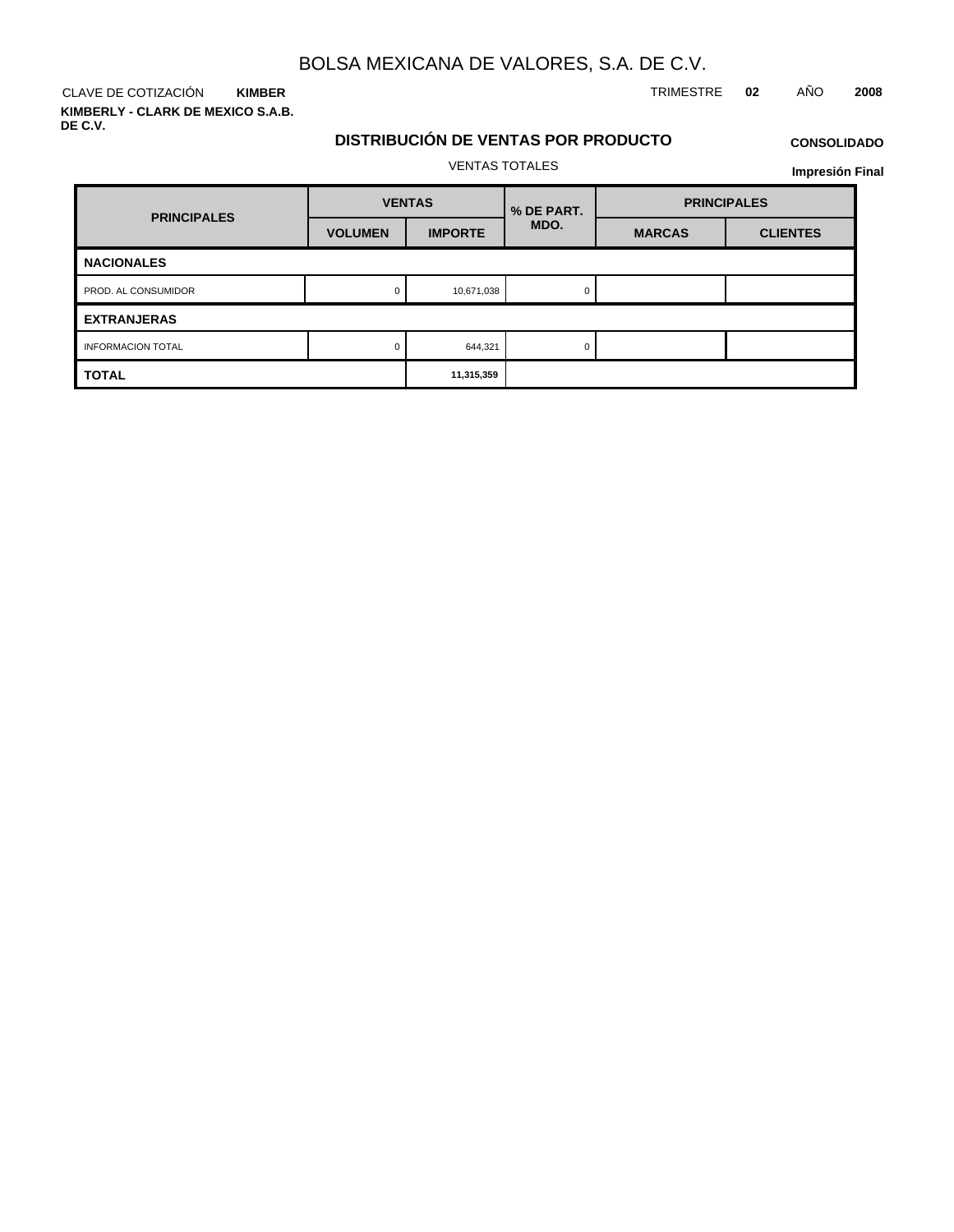**KIMBER KIMBERLY - CLARK DE MEXICO S.A.B. DE C.V.**

CLAVE DE COTIZACIÓN TRIMESTRE **02** AÑO **2008**

## **DISTRIBUCIÓN DE VENTAS POR PRODUCTO**

# **CONSOLIDADO**

## VENTAS EXTRANJERAS

**Impresión Final**

| <b>PRINCIPALES</b>                   | <b>VENTAS</b>  |                | <b>DESTINO</b> | <b>PRINCIPALES</b> |                 |  |  |  |  |  |  |
|--------------------------------------|----------------|----------------|----------------|--------------------|-----------------|--|--|--|--|--|--|
|                                      | <b>VOLUMEN</b> | <b>IMPORTE</b> |                | <b>MARCAS</b>      | <b>CLIENTES</b> |  |  |  |  |  |  |
| <b>EXPORTACIÓN</b>                   |                |                |                |                    |                 |  |  |  |  |  |  |
| <b>INFORMACION TOTAL</b>             |                | 312,921        |                |                    |                 |  |  |  |  |  |  |
| <b>SUBSIDIARIAS EN EL EXTRANJERO</b> |                |                |                |                    |                 |  |  |  |  |  |  |

| <b>TOTAL</b><br>312,921 |
|-------------------------|
|-------------------------|

**OBSERVACIONES**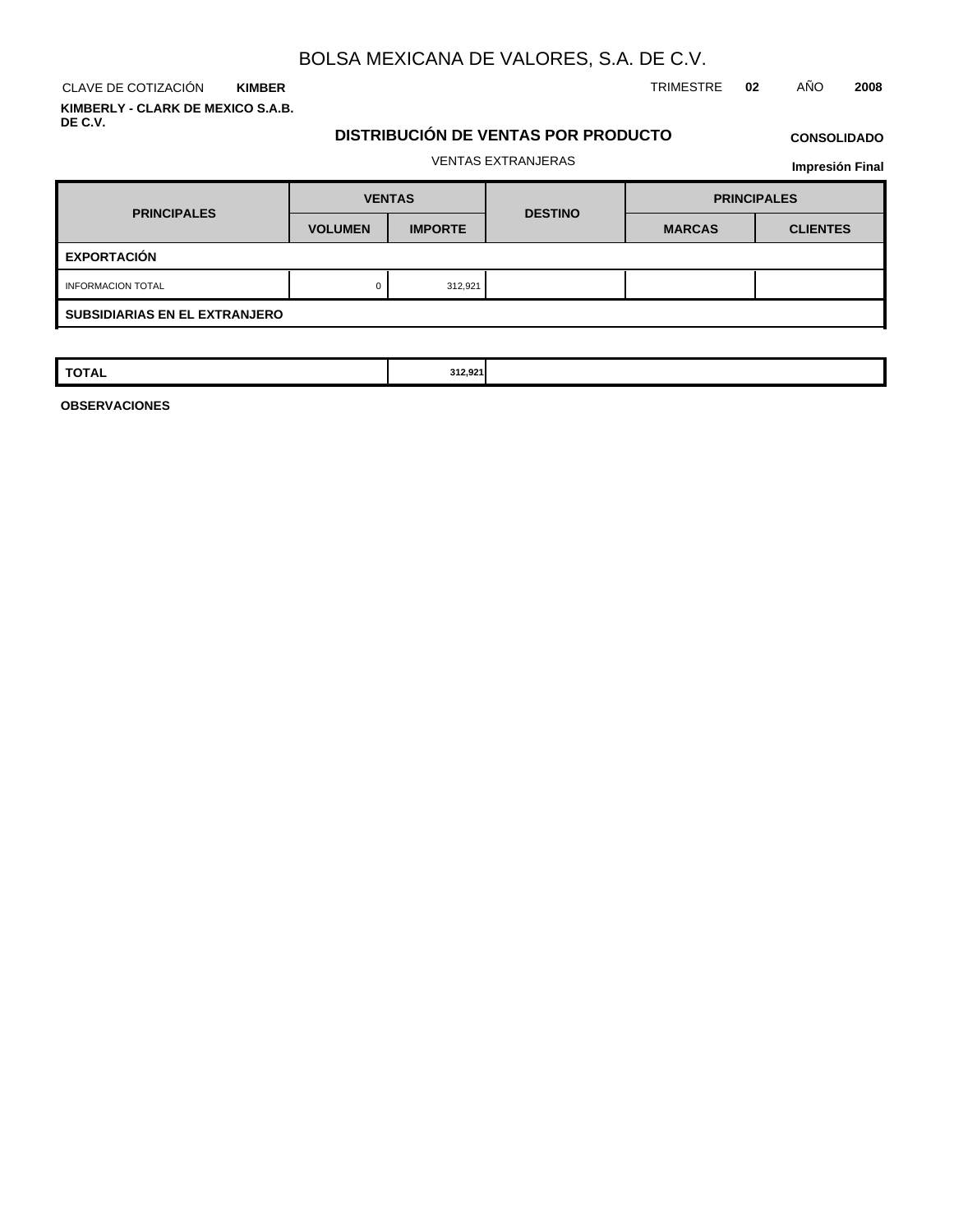CLAVE DE COTIZACIÓN: TRIMESTRE: **02** AÑO: **2008 KIMBER**

**KIMBERLY - CLARK DE MEXICO S.A.B.**

**INFORMACION DE PROYECTOS (Proyecto, Monto DE C.V.** PAGINA 1 / 1 **Ejercido y Porcentaje de Avance)**

**CONSOLIDADO**

**Impresión Final**

SE ARRANCÓ LA MAQUINA PARA PRODUCIR PAPEL BASE PARA LA FABRICACIÓN DE TOALLAS HÚMEDAS (MÁS DE 40 MILLONES DE DÓLARES DE INVERSIÓN), LO CUAL PRODUCIRÁ IMPORTANTES AHORROS EN COSTOS PARA LA COMPAÑIA.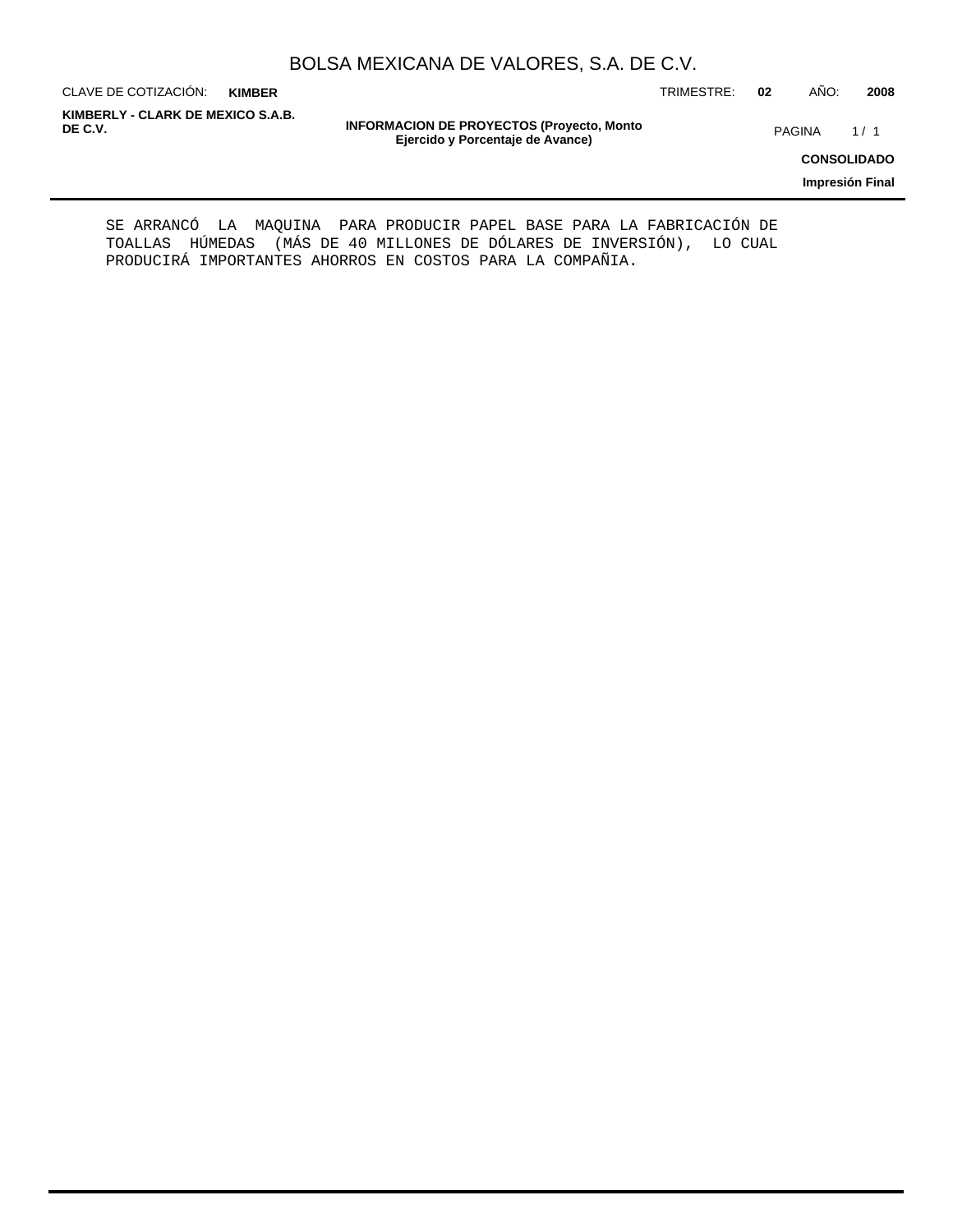CLAVE DE COTIZACIÓN: TRIMESTRE: **02** AÑO: **2008 KIMBER**

**KIMBERLY - CLARK DE MEXICO S.A.B. DE C.V.**

**TRANSACCIONES EN MONEDA EXTRANJERA Y CONVERSION DE ESTADOS FINANCIEROS DE OPERACIONES EXTRANJERAS (Información relacionada al Boletín B-15)**

PAGINA 1/1

**CONSOLIDADO**

**Impresión Final**

KIMBERLY-CLARK DE MÉXICO, S.A.B. DE C.V. TIENE UNA EMPRESA COMERCIALIZADORA EN EL EXTERIOR PARA PROMOVER SUS PRODUCTOS Y SE DENOMINA PAPER PRODUCTS TRADE CORPORATION, LOS EFECTOS DE ESTA SUBSIDIARIA SON RECONOCIDOS EN LOS ESTADOS FINANCIEROS CONSOLIDADOS Y NO SON IMPORTANTES.